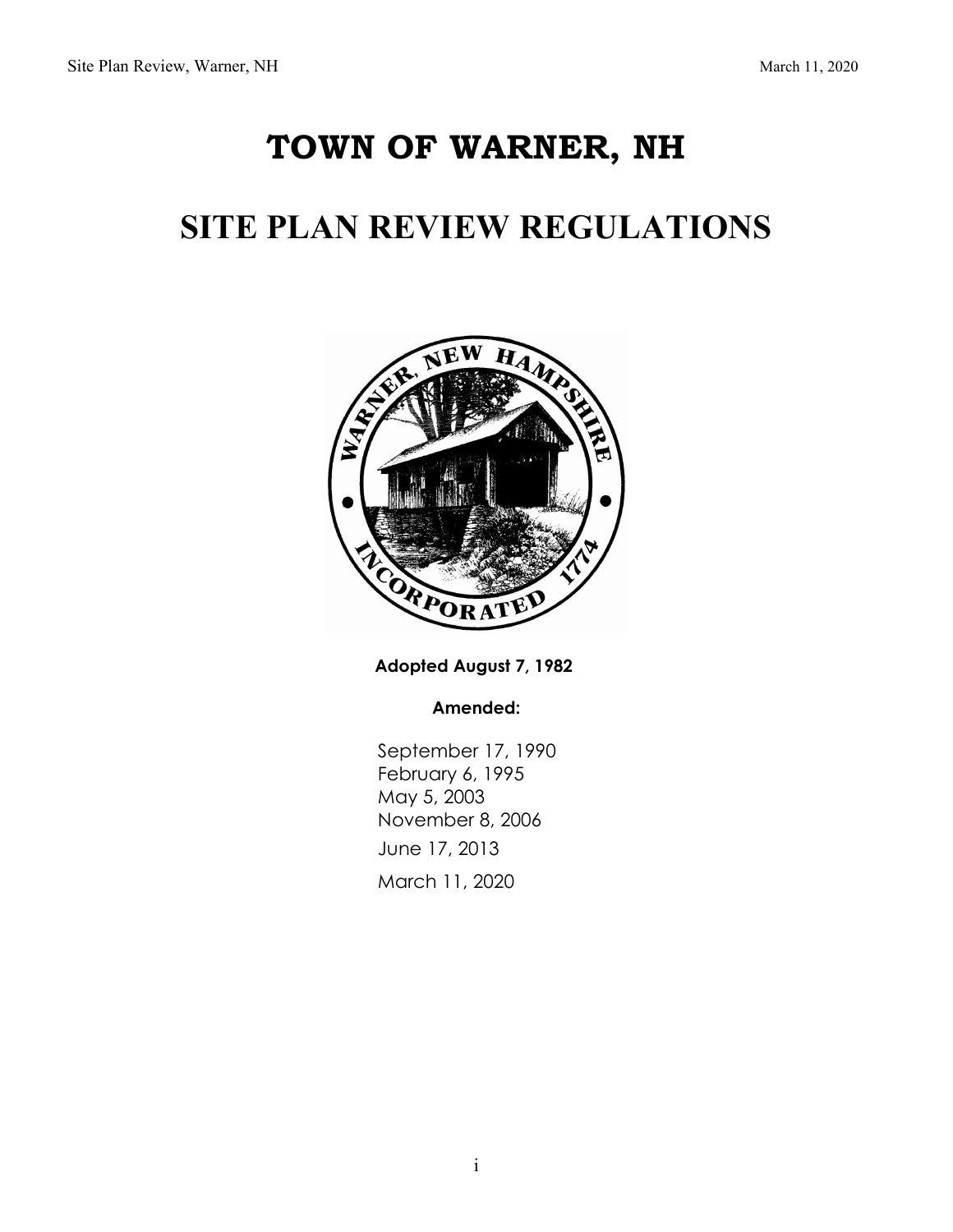. . . . . . .

# TABLE OF CONTENTS

| Section     |                                                                           |    |
|-------------|---------------------------------------------------------------------------|----|
| L           | AUTHORITY                                                                 |    |
|             | II DEFINITIONS                                                            |    |
|             | <b>III PURPOSE</b>                                                        | 4  |
| IV.         | APPLICABILITY                                                             | 5  |
| V           | <b>SCOPE OF REVIEW</b>                                                    | 6  |
|             | VI ZONING                                                                 |    |
|             | VII CONCEPTUAL AND DESIGN REVIEW PROCEDURES                               |    |
|             | VIII SITE PLAN APPLICATION PROCEDURES                                     | 8  |
| IX          | SITE PLAN APPLICATION REQUIRMENTS                                         | 11 |
| X           | WAIVER OF SITE PLAN REVIEW REGULATIONS                                    | 13 |
| XI.         | DEVELOPMENTS HAVING REGIONAL IMPACTS                                      | 13 |
|             | XII COMPLIANCE                                                            | 13 |
|             | XIII PERFORMANCE GUARANTEES                                               | 15 |
|             | XIV ENFORCEMENT                                                           | 16 |
|             | XV PENALTIES                                                              | 16 |
| XVI.        | <b>TOWN ENGINEER</b>                                                      | 16 |
|             | XVII LANDSCAPING STANDARDS                                                | 17 |
|             | XVIII EROSION AND SEDIMENTATION CONTROL PROGRAM                           | 19 |
|             | XIX ACCESS, PARKING, LOADING, AND PEDESTRIAN SAFETY STANDARDS             | 20 |
|             | XX PARKING LOT DESIGN, DRIVEWAYS, AND SHARED ACCESS PERFORMANCE STANDARDS | 23 |
| XXI         | EXTERIOR LIGHTING STANDARDS                                               | 24 |
|             | XXII EXTERIOR BUILDING FAÇADE PERFORMANCE STANDARDS                       | 27 |
| XXIII       | <b>SUPPORT SERVICES</b>                                                   | 29 |
| <b>XXIV</b> | SIGNAGE DESIGN STANDARDS                                                  | 30 |
|             | XXV FLOOD HAZARD AREAS                                                    | 31 |
|             | XXVI WIRELESS TELECOMMUNICATIONS                                          | 32 |
| XXVII       | <b>JOINT HEARINGS</b>                                                     | 34 |
| XXVIII      | AMENDMENTS                                                                | 34 |
| XXIX        | SEPARABILITY                                                              | 34 |
|             |                                                                           |    |
|             | Appendix A - Application Checklist - Site Plan Review                     | 35 |
|             |                                                                           |    |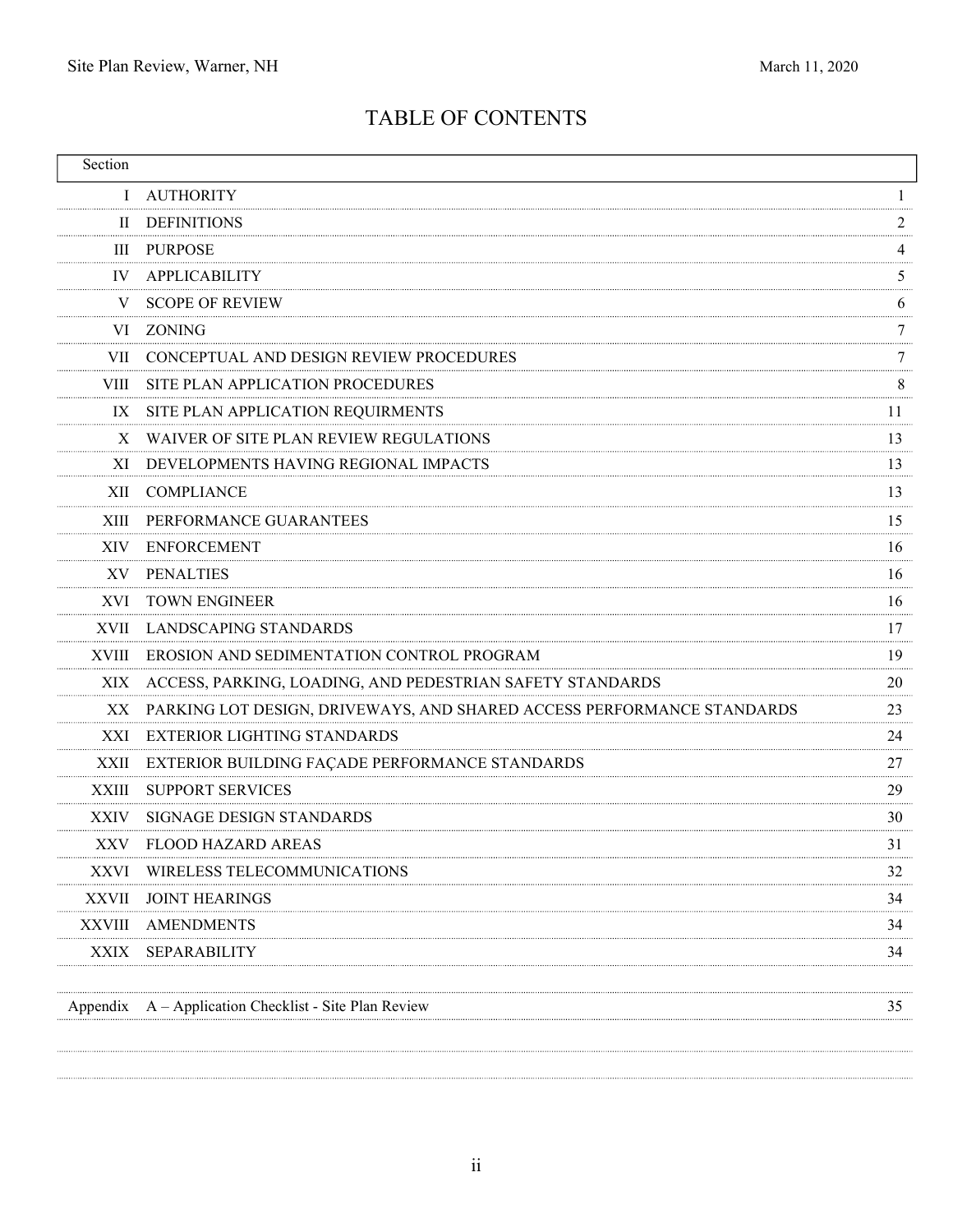### *Section I Authority*

Pursuant to the authority vested in the Town of Warner Planning Board voted on at the March, 10, 1982 and March 9, 1983 Town Meetings in accordance with the provisions of Chapter 36, section 19-a, New Hampshire Revised Statutes Annotated, 1965 as amended, the Town of Warner Planning Board adopts the following regulations governing the review of non-residential site plans and multi-family development in excess of two (2) units, pursuant to RSA 674:43, whether or not such development includes a subdivision or re-subdivision of the site. These regulations shall be entitled "Site Plan Review Regulations, Town of Warner, New Hampshire."

## **Effective Date**

The effective date of these regulations shall be

 $\frac{1}{2}$  ,  $\frac{1}{2}$  ,  $\frac{1}{2}$  ,  $\frac{1}{2}$  ,  $\frac{1}{2}$  ,  $\frac{1}{2}$  ,  $\frac{1}{2}$  ,  $\frac{1}{2}$  ,  $\frac{1}{2}$  ,  $\frac{1}{2}$  ,  $\frac{1}{2}$  ,  $\frac{1}{2}$  ,  $\frac{1}{2}$  ,  $\frac{1}{2}$  ,  $\frac{1}{2}$  ,  $\frac{1}{2}$  ,  $\frac{1}{2}$  ,  $\frac{1}{2}$  ,  $\frac{1$ 

 $\frac{1}{2}$  ,  $\frac{1}{2}$  ,  $\frac{1}{2}$  ,  $\frac{1}{2}$  ,  $\frac{1}{2}$  ,  $\frac{1}{2}$  ,  $\frac{1}{2}$  ,  $\frac{1}{2}$  ,  $\frac{1}{2}$  ,  $\frac{1}{2}$  ,  $\frac{1}{2}$  ,  $\frac{1}{2}$  ,  $\frac{1}{2}$  ,  $\frac{1}{2}$  ,  $\frac{1}{2}$  ,  $\frac{1}{2}$  ,  $\frac{1}{2}$  ,  $\frac{1}{2}$  ,  $\frac{1$ 

\_\_\_\_\_\_\_\_\_\_\_\_\_\_\_\_\_\_\_\_\_\_\_\_\_\_\_\_\_\_\_\_ \_\_\_\_\_\_\_\_\_\_\_\_\_\_\_\_\_\_\_\_\_\_\_\_\_\_\_\_\_\_\_\_\_\_

\_\_\_\_\_\_\_\_\_\_\_\_\_\_\_\_\_\_\_\_\_\_\_\_\_\_\_\_\_\_\_\_\_\_\_\_ \_\_\_\_\_\_\_\_\_\_\_\_\_\_\_\_\_\_\_\_

Planning Board Members

Certified by Judith A. Newman-Rogers - Town Clerk Date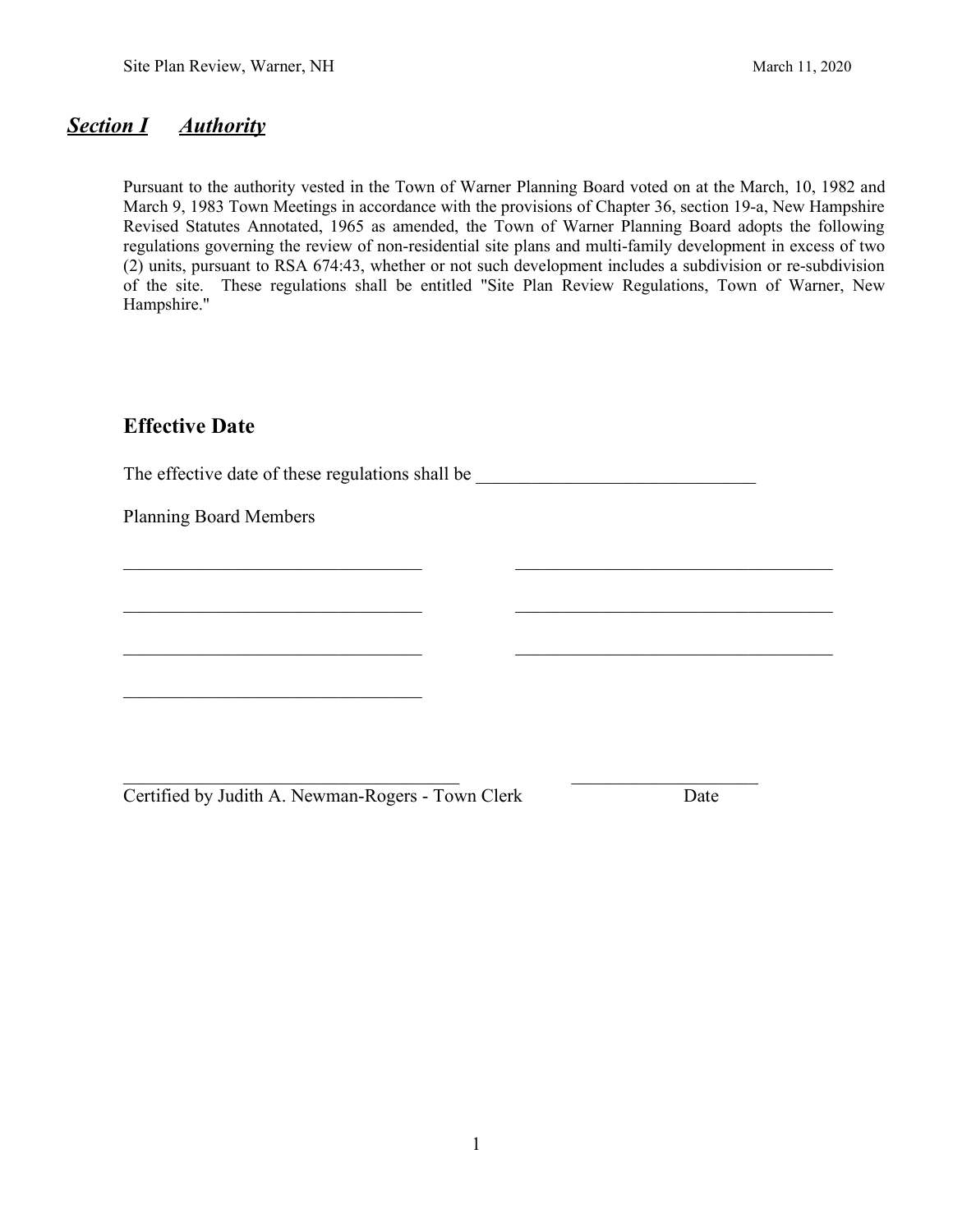# *Section II Definitions*

#### **For the purpose of these regulations, certain words used herein are defined as follows:**

**"Abutter"** as defined in RSA 672:3: also includes any person whose property has a boundary which is within two hundred (200) feet of any boundary of the land under consideration, or has frontage on a pond on which the land under consideration also has frontage. *[Amended March 2020]*

**Access:** a way or means of approach to provide vehicular or pedestrian entrance or exit to a property.

**Access Management:** the process of providing and managing access to land development while preserving local and regional flow of traffic in terms of safety, capacity, and speed.

**Active and Substantial building or development:** "Active and substantial building or development" shall be deemed to have occurred when building foundations have been installed, inspected and approved by the Building Inspector; basic infrastructure roads and/or access drives are constructed to a gravel base; erosion control measures as specified on the approved plan for the area of disturbance must be installed; drainage systems and swales are completed; utilities have been extended to the site; a certified plot plan of the foundation if required has been submitted; and if a bond or other security to cover the costs of roads, drains, or sewers is required in connection with such approval, such bond or other security is posted with the Town at the time of commencement of such development; and there is continuous productive work on the building structures.

**Alternative Tower Structure:** innovative siting techniques such as artificial trees, clock towers, bell towers, steeples, light poles and similar design mounting structures that camouflage or conceal the presence of antennas or towers.

**Antenna:** any exterior apparatus designed for telephonic, radio, television, personal communications service (PCS), pager network, or any other communications through the sending and/or receiving of electromagnetic waves of any bandwidth.

**Applicant:** any individual, firm, association, syndicate, co-partnership or corporation, trust or other legal entity commencing proceedings under these Regulations to effect a non-residential site plan or multi-family development hereunder for him/herself or for another.

**Approval:** recognition by the Planning Board (certified by written endorsement on the site plan map), that the Final Site Plan submission meets the requirements of these regulations and all other applicable ordinances and regulations.

**Building:** means any combination of materials constructed for the shelter of persons, animals or property and is not temporary in nature.

**Board:** Planning Board of the Town of Warner.

**Change of Use: (**See in Section V).

**Code Enforcement Officer:** Town official appointed by the Selectmen who among other duties inspects projects for compliance with Planning Board approved Site Plans as outlined in these Regulations.

**Corner Clearance:** the distance from the intersection of a public or private roadway to the nearest access, measured from the closest edge of pavement of the intersecting road to the closest edge of the pavement of the access along the traveled way.

**Cross Access:** a service drive providing vehicular access between two or more contiguous sites so the driver need not enter the public street system to access other sites.

**Deed:** a legal document conveying real property.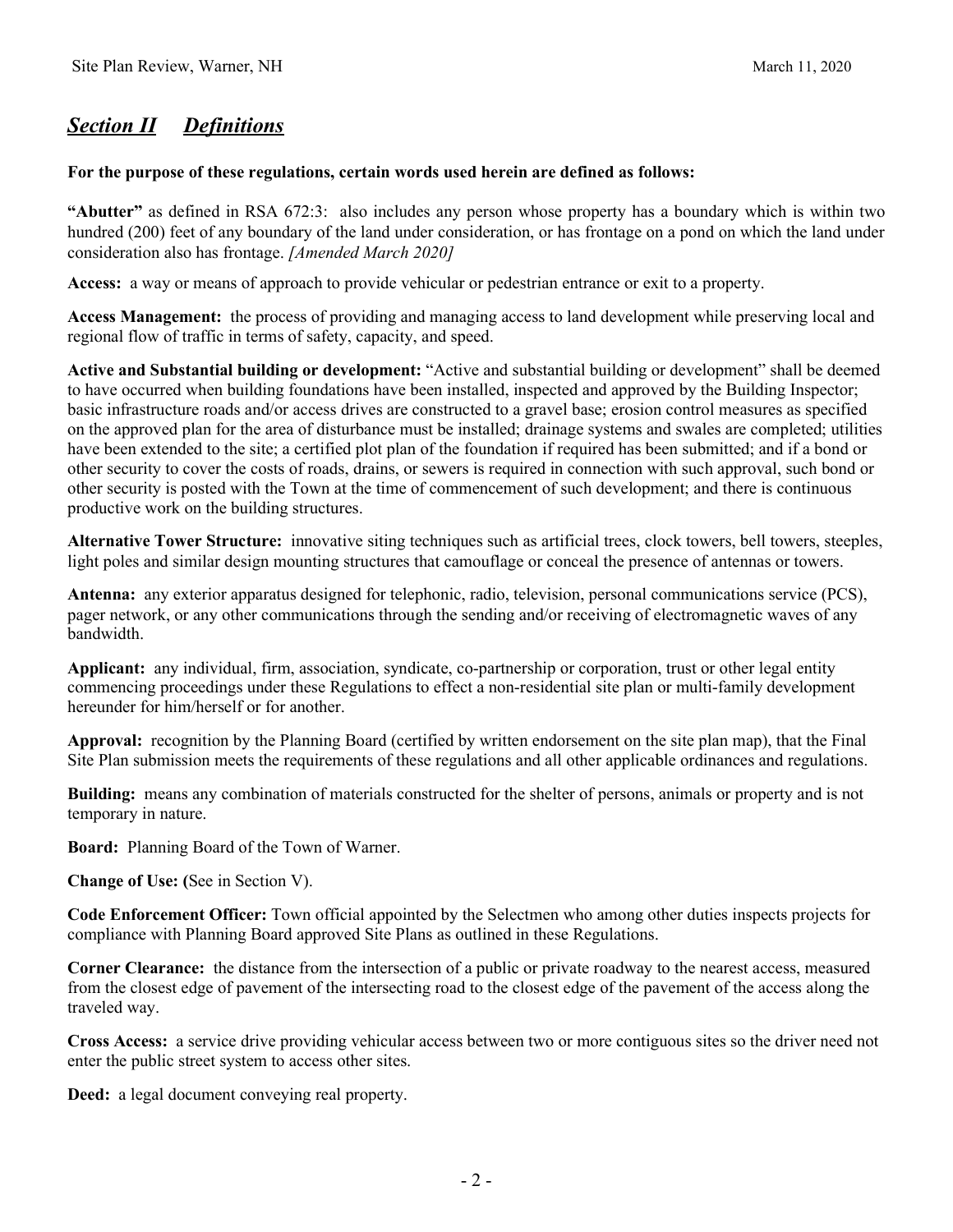**Easement:** a grant of one or more property rights by a property owner to or for use by the public, or another person or entity.

**Essential Services:** services provided by public utility or government agencies through erection, construction or maintenance of underground or overhead gas, electrical, steam or water transmission and distribution systems, and collection, communications, supply or disposal systems. Facilities necessary for the provision of essential services including poles wires, mains, drains, sewers, pipes, conduits, cables, fire alarm boxes, police call boxes, traffic signals, hydrants and other similar equipment and accessories in connection therewith.

**Final Site Plan Map:** the final site plan map of a proposed site development which is presented to the Planning Board for final approval, which complies with these regulations and which, if approved, shall be filed with the Land Use Office.

**Flood Plain or Flood Prone Area:** (see the definition in the Warner Flood Plain Development Ordinance)

**Frontage Road:** a public or private drive that generally parallels a public street between the right-of-way and the front building setback line. The frontage road provides access to private properties while separating them from the arterial street; also known as service roads.

**Ground Cover:** a low growing plant, other than turf or grass, which forms a dense, continuous cover over the ground surface.

**Guy Wire:** a cable used to secure and steady a tower.

**Height:** means the vertical distance between the average finished grade within 5 feet of the building and the highest point of the building.

**Joint / Shared Access:** a driveway connecting two or more contiguous sites to the public street system.

**Land Use Secretary:** Town appointed secretary or Selectmen's designee for the Land Use Office including the handling of Planning and Zoning Board related administrative duties.

Lot Frontage: the portion of a lot extending along a street right-of-way line.

**Lot, Reverse Frontage**: any lot that has, or will have, frontage on two or more roadways.

**Monopole:** any tower consisting of a single pole, constructed without guy wires or ground anchors.

**Multi-Use Building**: a building which has two (2) or more businesses with more than one use located within the same building.

**Occupant:** A person, family, tenant, business, owner, absentee owner, group, or organization; anything that consumes space in a building, on a lot, or on the premises; one who is in actual possession of a building or lot; someone with legal rights to the premises; the Occupant could be the Applicant.

**Pre-existing Towers and Antennas:** any tower or antenna lawfully constructed or permitted prior to the adoption of the Wireless Telecommunication Facilities Ordinance as well as the replacement of any such towers and antennas.

**Project:** logical method of performing work; something that is contemplated, devised, or planned; a plan; a scheme.

**Qualitative:** describing the quality of something in size, appearance, value, etc.

**Quantitative:** relating to, measuring or measured by the quantity rather than quality.

**Secondary Use:** a use of land or of a building or portion thereof, which is unrelated to the principal use of the land or building.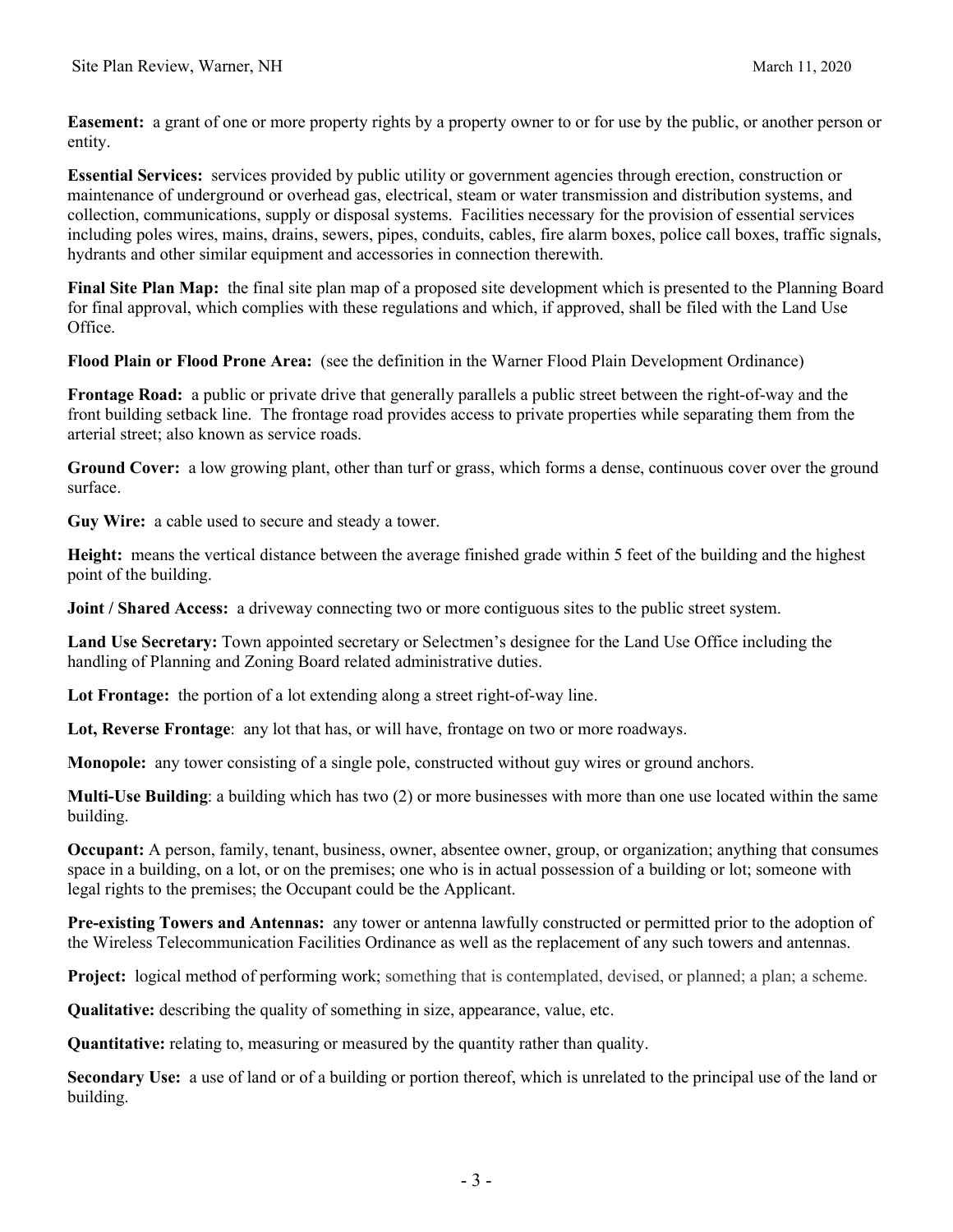**Selectmen:** the Board of Selectmen.

**Sight Distance**: the length of the roadway or driveway ahead visible to the driver. The sight distance is based on numerous factors, as adopted by the American Association of State Highway and Transportation Officials (AASHTO). Sight distance is determined by many factors including but not limited to the design of alignment and profile of a road or driveway, pavement conditions, and other elements and standards.

**Site Plan or Site Development Plan:** documents depicting the applicant's project.

**Street:** relates to and includes any street, right-of-way, avenue, road, boulevard, lane, alley, viaduct, highway, freeway, and other public ways. Street shall include the entire right-of-way.

**Structure:** means that which is built or constructed.

**Subdivision:** means the division of the lot, tract, or parcel of land into two or more lots, plats, sites, or other divisions of land for the purpose, whether immediate or future, of sale, rent, lease, condominium conveyance or building development. It includes re-subdivision, and when appropriate to the context, relates to the process of subdividing or to the land or territory subdivided. The division of a parcel of land held in common and subsequently divided into parts among the several owners shall be deemed a subdivision. The grant of an easement in gross to a public utility for the purpose of placing and maintaining overhead and underground facilities necessary for its transmission or distribution network such as poles, wires, cable, conduit, manholes, repeaters and supporting apparatus, including any unmanned structure which is less than 200 square feet, shall not be construed as a subdivision under this title, and shall not be deemed to create any new division of land for any other purpose.

**Substantial Completion:** Substantial completion of the project shall be deemed to have occurred when a Certificate of Occupancy for all buildings shown on the approved site plan shall have been issued by the Building Department, and all other on-site and/or off-site improvements have been determined by the Town of Warner or its agent to be in compliance with the approved site plan or satisfactory financial guarantees remain on deposit with the Town to insure completion of such improvements.

**Tower:** a structure that is designed and constructed primarily for the purpose of supporting one or more antennas, including self-supporting lattice towers, guy towers or monopole towers. The term includes radio and television transmission towers, microwave towers, common carrier towers, cellular telephone towers, alternative tower structures and the like.

**Tower Height:** the distance measured from ground level to the highest point on the tower or other structure, including antennas.

**Wireless Telecommunication Facilities:** any structure, antenna, tower, or other device that provides commercial mobile wireless services, unlicensed wireless services, cellular phone services, specialized mobile radio communication (SMR), and personal communications services (PCS), and common carrier wireless exchange access services.

# *Section III Purpose*

The purpose of the Site Plan Review Regulations and the site review procedure for nonresidential and multi-family development within the town and its environs as stated in RSA 674:44 is to:

- A. Provide for the safe and attractive development of the site and guard against such conditions as would involve danger or injury to health, safety, or prosperity by reason of:
	- 1. Inadequate drainage or conditions conducive to flooding of the property or that of another;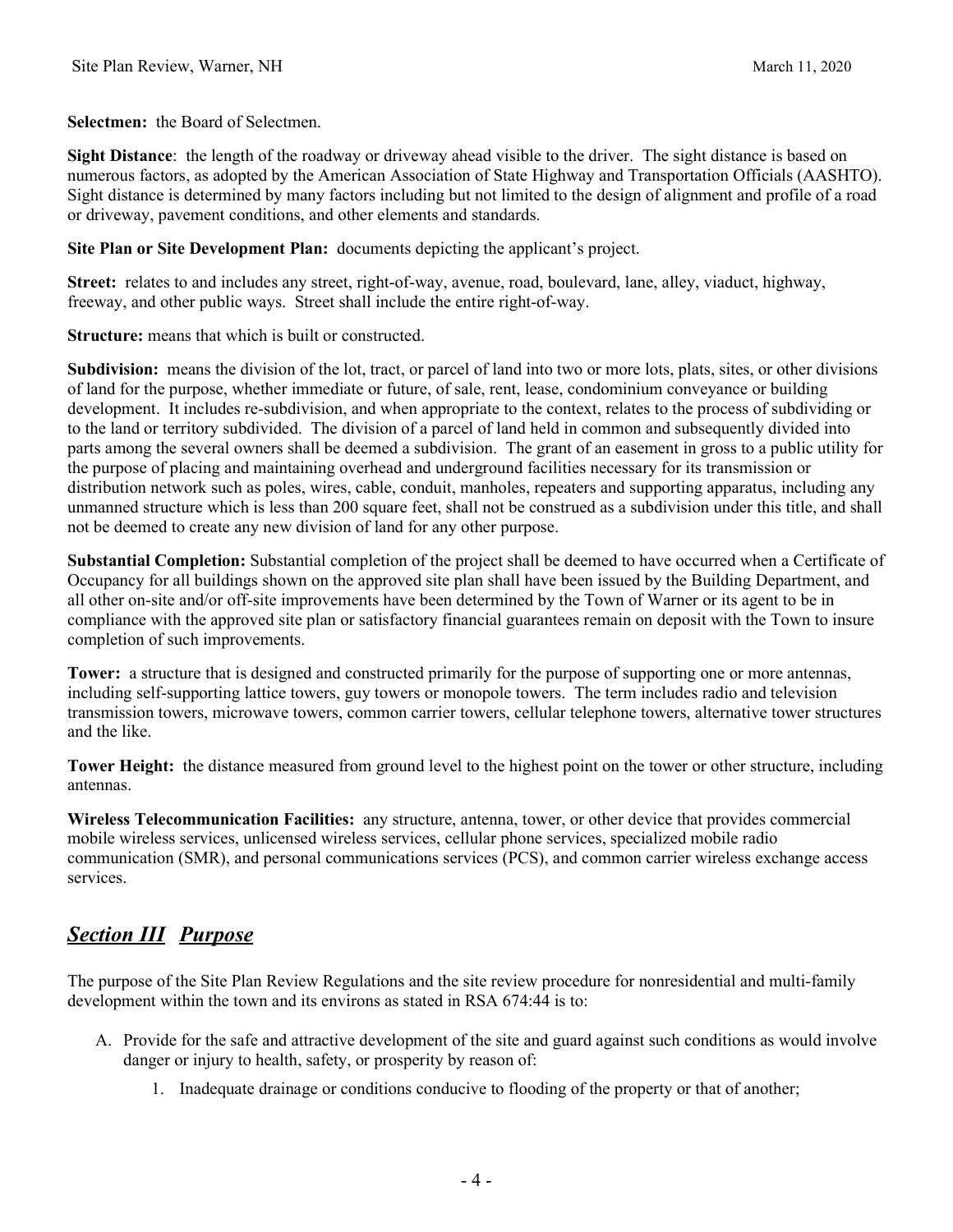- 2. Inadequate protection for the quality of groundwater;
- 3. Undesirable and preventable elements of pollution such as noise, smoke, soot, particulates, or any other discharge into the environment which might prove harmful to persons, structures, or adjacent properties; and
- 4. Inadequate provision for fire safety, prevention, and control.
- B. Provide for the harmonious and aesthetically pleasing development of the municipality and its environs;
- C. Provide for open spaces and green spaces of adequate proportions;
- D. Require the proper arrangement and coordination of streets within the site in relation to other existing or planned streets or with features of the official map of the municipality;
- E. Require suitably located streets of sufficient width to accommodate existing and prospective traffic and to afford adequate light, air, and access for firefighting apparatus and equipment to buildings, and be coordinated so as to compose a convenient system;
- F. Require, in proper cases, that plats showing new streets or narrowing or widening of such streets be submitted to the planning board for approval;
- G. Require that the land indicated on plats submitted to the planning board shall be of such character that it can be used for building purposes without danger to health;
- H. Implement the goals and objectives of the Master Plan, as periodically updated;
- I. Encourage design and construction of nonresidential structures that help to preserve and promote Warner's unique rural character;
- J. Manage access to land while preserving the maximum flow of traffic in relation to safety, capacity, and speed;
- K. Protect the functional use and improve the level of service of major local, regional, and state roadways;
- L. Minimize the amount of public investment necessary to expand roadway capacity as necessitated by new growth;
- M. Encourage the creation of walkable communities; and
- N. Strengthen the local tax base.

# *Section IV Applicability*

A. General

These regulations apply to any of the following actions, regardless of whether the action includes a subdivision or re-subdivision of the site:

- (1) Any new nonresidential or multi-family development of land (including but not limited to: the construction of any building, any addition to a building, any other structure or parking areas).
- (2) Any Change of Use as described in these regulations.
- (3) Any expansion of the physical size of an existing land use.
- (4) Projects for the construction or alteration of wireless telecommunications facilities are directed to comply with the "TOWN OF WARNER, NH, WIRELESS TELECOMMUNCATIONS FACILITIES ORDINANCE" and the WIRELESS TELECOMMUNICATION FACILITIES section of these regulations.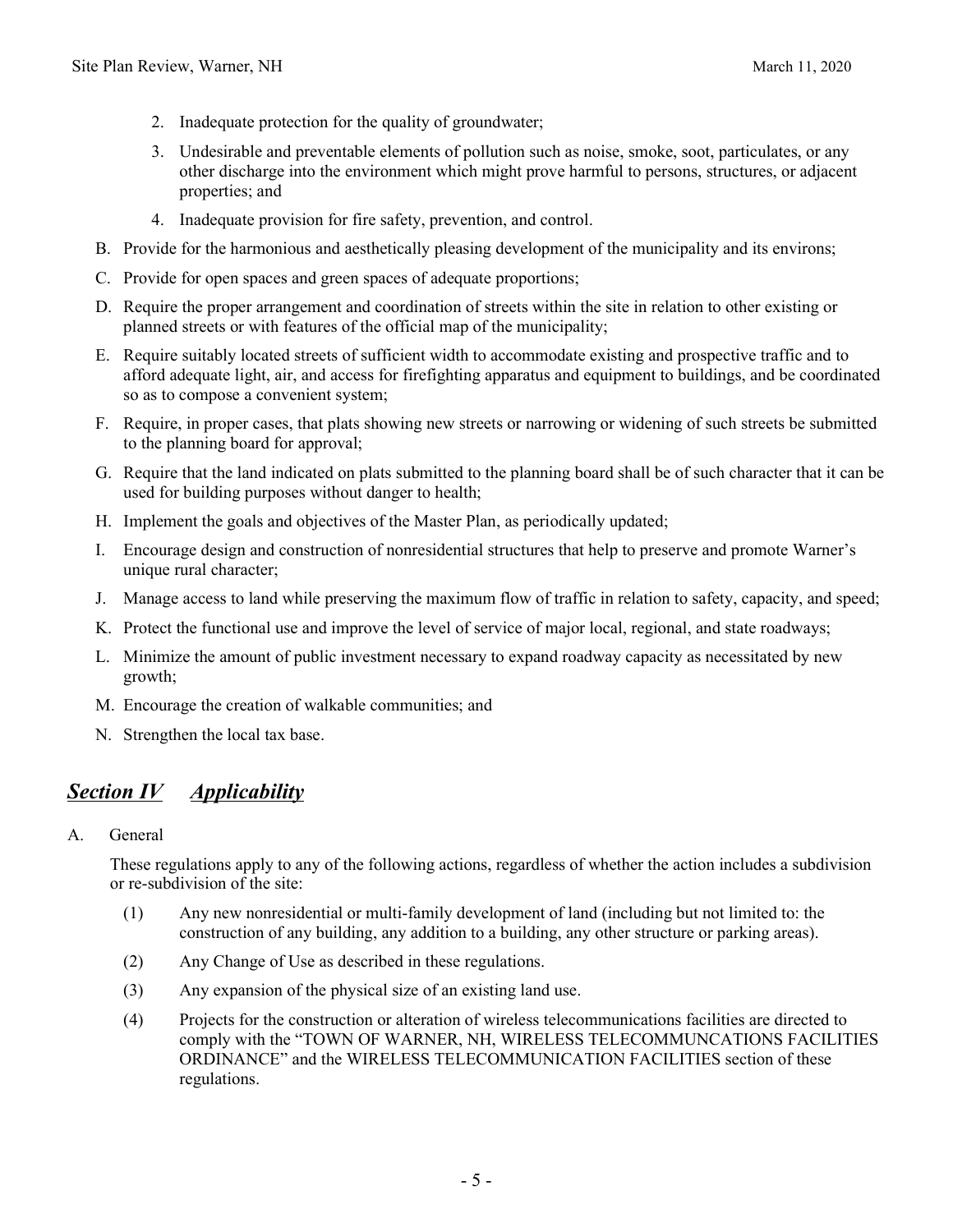### *Section V Scope of Review*

- A. Whenever any development or change or expansion of use of a site governed by these regulations is proposed or whenever any changes are proposed which differ from an existing site plan as previously approved by the Planning Board; and before any construction, land clearing, building development or change is begun; and before any permit for the erection of any building or authorization for development on such site shall be granted, the owner of the property or his authorized agent shall apply for and secure from the Planning Board approval of such proposed site development in accordance with procedures outlined in this Regulation.
- B. The Planning Board or their designee has the responsibility for making the determination for requiring Site Plan Review. The threshold at which Site Plan Review is required is determined using the follows guidelines:
	- 1. Threshold for Activities that require Site Plan Review
		- a) New construction of non-residential or multi-family development, or
		- b) Any change or expansion in use of a site or structure when such change is materially or substantially different from the previous use such that there is a significant effect on the quantitative or qualitative requirements of these Regulations or the Zoning Ordinance, or
		- c) Exterior projects that entail the development, change, or expansion of (200) or more gross square feet of buildings, structures, or parking area, or
		- d) Internal building modifications to a non-residential use that affect the scale or impact or activity level of the existing use, or
		- e) Modifications to previously approved site plans, or
		- f) A change in the site configuration that generates or increases the potential for adverse impacts to drainage systems, surface waters, groundwater, wetlands, floodplains, or
		- g) Development that proposes changes to the landscaping, screening, lighting, driveways, parking lots, architectural appearance or visual appearance of an existing structure or site, or
		- h) Expansion of use that impacts traffic flow and lighting as it relates to pedestrian safety, or that will result in an increase in vehicular traffic entering or leaving the site by more than 50 vehicles during peak hour or 100 vehicles per day based on the most recent edition of the ITE Trip Generation Manual, or
		- i) Vacancies of space within a single use building or a multi-use building will be considered abandonment of use or considered a non-use if they are vacant for more than 3 years, or
		- j) When determining if there will be a change of use in an existing multi-use building, the entire building and its current and proposed occupant may be taken into consideration, not just the proposed new occupant, or
		- k) When applying for a change of use for a project with a previously approved site plan for which construction has not been completed, all previously approved waivers of regulations shall be resubmitted for approval, or
		- l) Request by the applicant/Owner subject to the limits of the Planning Board's statutory jurisdiction.
	- 2. Site Plan Review is not required for a project if all the following are met:
		- a) Proposed project complies with the Zoning Ordinance, and
		- b) Exterior projects of less than (200) gross square feet of buildings, structures, or parking area from the date of the previously approved Site Plan (\*) unless it affects the scale, impact or activity level of the existing use, and
		- c) Projects that involve a Change in Use for a property that has a previously approved Site Plan (\*) by the Board provided the Change of Use does not affect the scale, impact or activity level of the existing use, and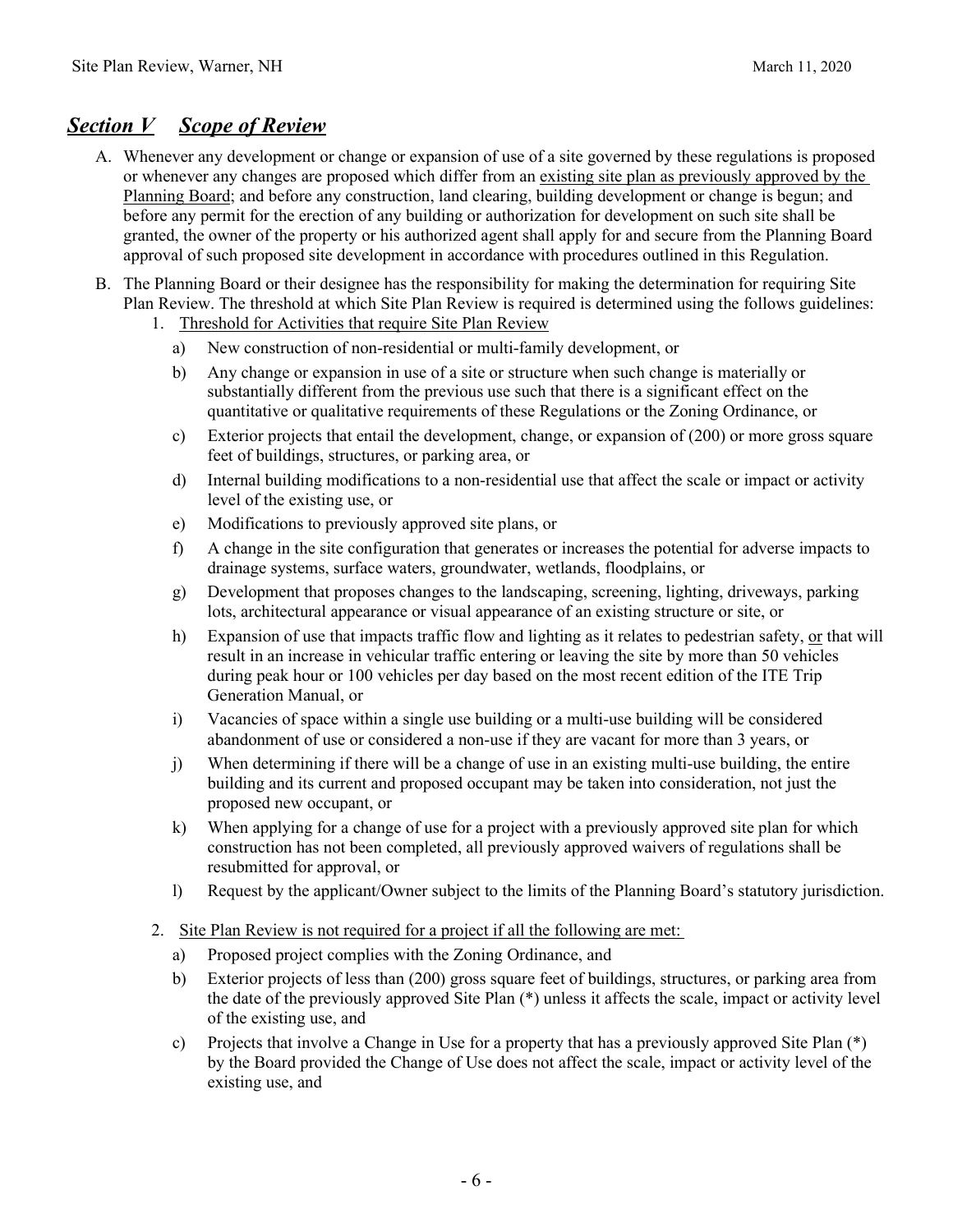- d) Internal building modifications to a non-residential use that do not affect the scale, impact or activity level of the existing use, and
- e) Any proposed construction on the exterior and/or site of existing buildings if it complies with the approved site plan and it is minimal in nature, maintains the existing appearance and/or function of the building and/or site, and
- f) The overall primary use of an existing multi-use building having multiple occupants does not change such that it would affect the scale or impact or activity level of the existing overall use, and
- g) An approved project which has changed Ownership without a Change of Use.
- (\*) Existing uses/buildings prior to March 1982 are not required to have had a previous approved Site Plan.
- C. If the project appears to not require Site Plan Review per above guidelines, the project Owner or designee shall meet with the Land Use Secretary to review the project. The "Application for Determination of Site Plan Review" form (form is available at the Land Use Office) shall be completed to help define the project's scope. The Land Use Office shall determine if Site Plan Review is required and if not, the project will be handled in the same manner as a building permit application. In the absence of the Land Use Secretary during regular business hours, the Town Administrator may make the determination. If it is determined that Site Plan Review is required, the applicant shall follow the procedures of this document.

# *Section VI Zoning*

1. All applicants must comply with the Town's Zoning Ordinance before acceptance of Formal Application for Site Plan Review.

2. Special Exceptions & Variances: for projects covered by these Regulations that require Special Exceptions or Variances, application must be made to the Zoning Board of Adjustment. It is suggested the applicant first have a conceptual meeting with the Planning Board as other issues requiring Zoning Board action may be present, and the Board may be able to suggest changes to alleviate the Zoning Ordinance issues. Having secured a Special Exception or Variance the applicant must then obtain Planning Board Approval of the Site Plan.

# *Section VII Conceptual and Design Review Procedures*

A. Conceptual Consultation and Design Review meetings are optional, but are encouraged, and may be requested to discuss project proposals with the Planning Board in the early stages of consideration and design. Such reviews and statements made are not binding by either the applicant or the Board. Submit documents a minimum of 15 days prior to the meeting.

1. Conceptual; A discussion in conceptual form and general terms only. Consultation may include desirability of types of development and proposals under the Master Plan. The meeting must be scheduled on the Board's meeting agenda, but it is not necessary to make formal notice to abutters and other applicable individuals. Refer to RSA  $676:4$  II(a).

2. Design Review: A discussion that includes a more specific design proposal and may include the use of preliminary design plans (lot line, roads, etc). The meeting must be scheduled on the Board's meeting agenda, and it is necessary to give formal notice to abutters and other applicable individuals. At a public meeting, the Board may determine that the design review process of an application has ended and shall inform the applicant in writing within 10 days of such determination. Refer to RSA 676:4 II(b) and 676:12 VI.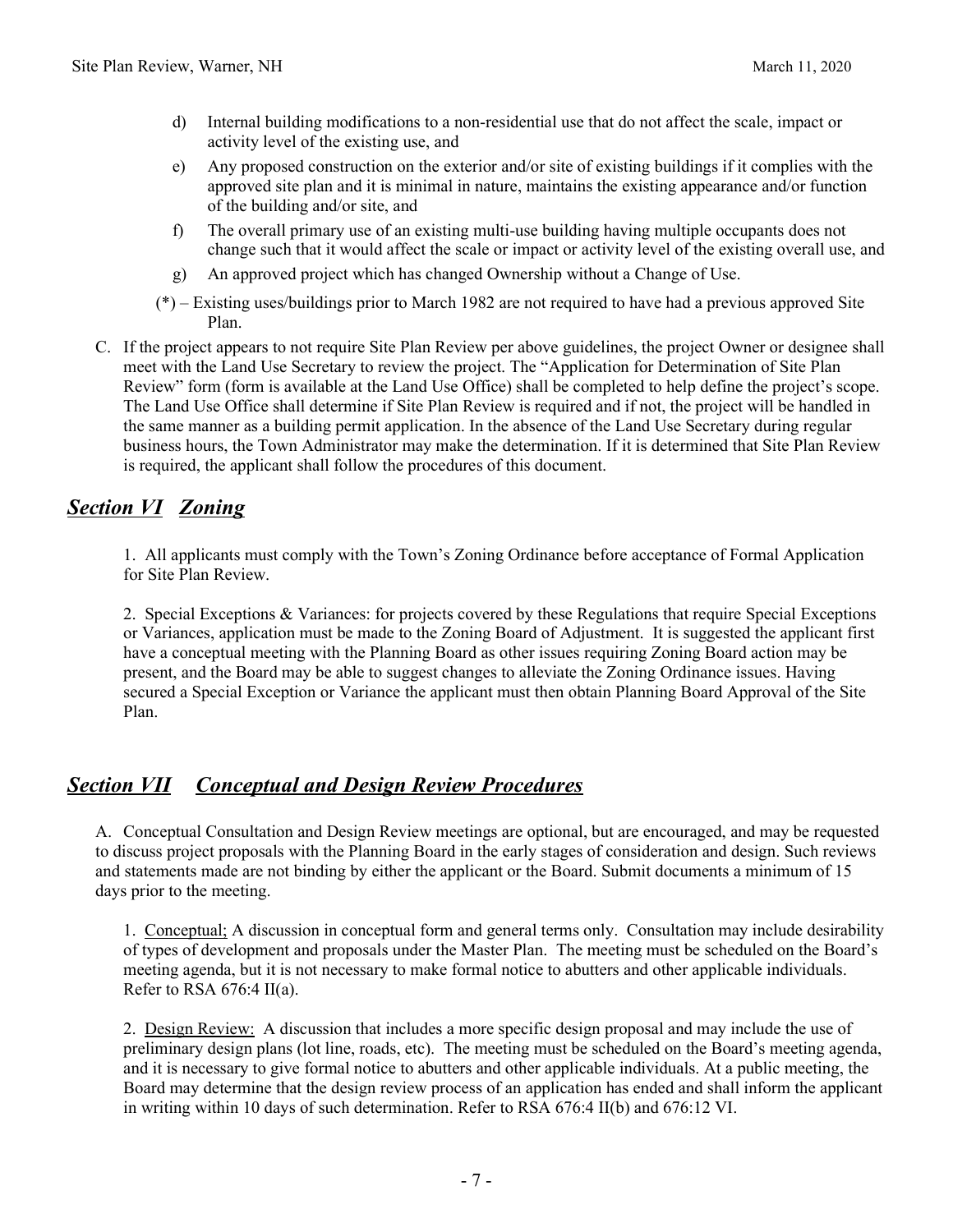- B. Neither conceptual or design review takes the place of filing a formal application to the Board if the project proceeds. These options are made available by the Board to attempt to save the applicant unnecessary expenses and changes later in the process.
- C. The Applicant is encouraged to meet with the Land Use Office and other appropriate Department Heads to obtain available information and guidance under Town Ordinances and Regulations. There may be preliminary questions as well as additional questions arising during formulation of the plan.
- D. Applications for either Conceptual or Design Review are to be submitted to, and are considered received at the time they are physically received at the Land Use Office during regular business hours. (application form is available at the Land Use Office).
- E. Upon receipt of a completed application, the Land Use Office shall set a date, time and place for the Conceptual or Design Review meeting, public posting shall occur and all necessary notifications (Design Review only) by certified mail shall occur. The applicant shall bear all costs of notifications as required by the RSA's and the Town.
- F. If the individual signing the application is not the owner, the agent(s) (surveyor, attorney, engineer, etc) representing the applicant must have written authorization from the owner submitted as part of the application. If the ownership is other than an individual (a corporation or trustee, etc) the application shall indicate ownership interest and furnish an authorization letter. The Land Use Office is directed not to accept a Site Plan Review application that does not include written permission from the owner of the property.
- G. The Board may review testimony during these meetings in person or in writing from the applicant, any abutter or any other person as permitted by the Board.

# *Section VIII Site Plan Application Procedures*

- A. A formal Application shall be filed with the Land Use Office at least a minimum of 15 days prior to the next regular monthly Board meeting. The Land Use Office shall review the application to make an initial determination of whether or not the application meets the submission requirements as defined in these Regulations.
- B. Notice of the submission of an application shall be given by the Board to the abutters by certified mail, at least ten (10) days prior to the hearing, and to the public at the same time by posting in at least two public places in the Town. The notice shall give the date, time and place of the Board meeting at which the application or other item(s) will be formally submitted to the Board, and shall include a general description of the proposal which is the subject of the application, or of the item to be considered and shall identify the applicant and location of the proposed site plan. Additional notice shall be given to all affected municipalities for developments with regional impact and publication in a newspaper of general circulation in Warner at the discretion of the Board. For those proposals in which any structure or proposed building site will be within 500 feet of the top of the bank of any lake, pond, river, or stream, include the notification to the department of environmental services by first class mail at the same time that notice is provided to abutters. [RSA 676:4 I.d.]
- C. The Land Use Office shall send a copy of the application form to the Highway Department, Police Department, Fire Department, Conservation Commission, and (if applicable) Warner Village Water District seeking their input.
- D. Fees: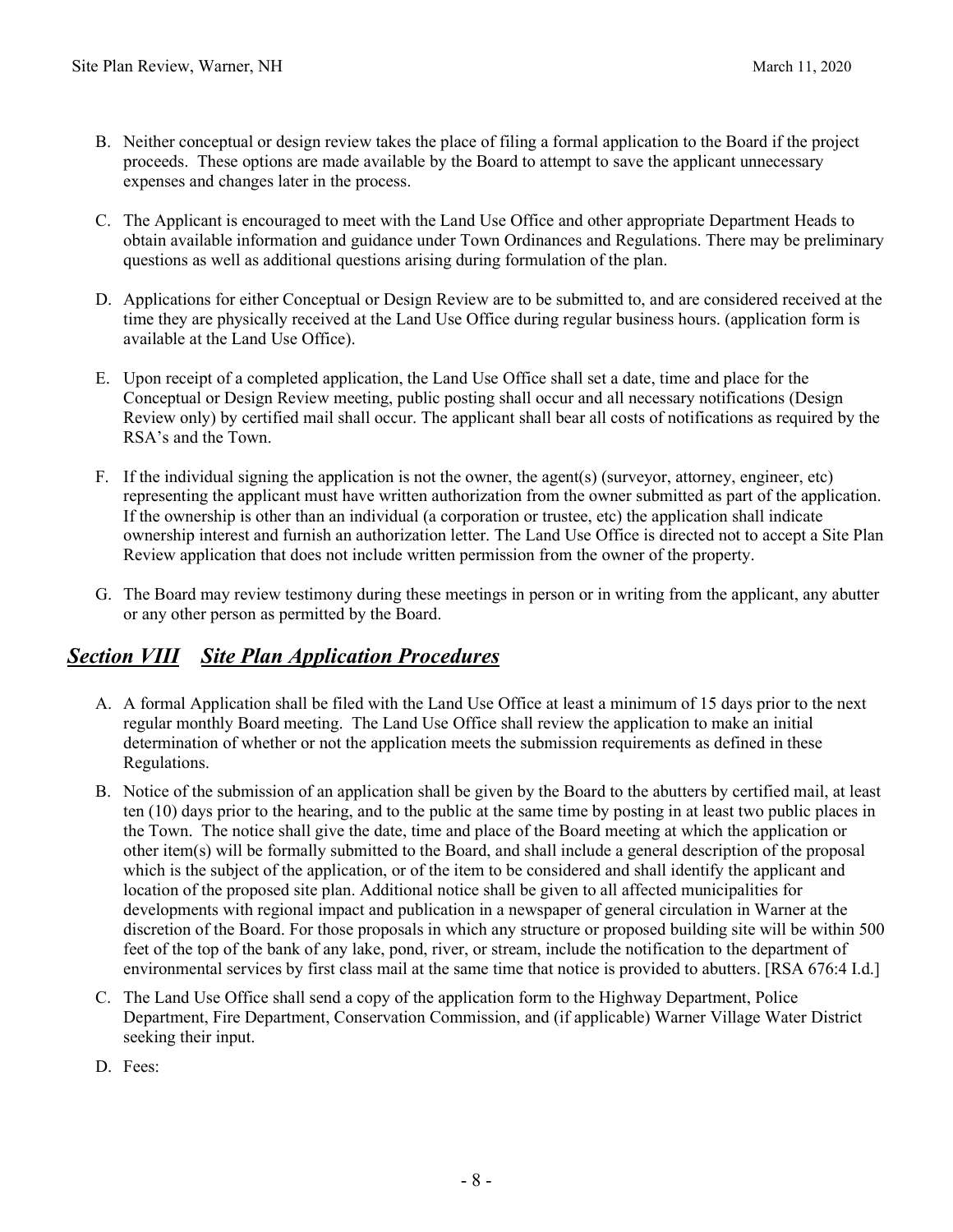- 1. Application and notice fees will be established by the Planning Board. A completed application, in such form as the Board requires, will be accompanied by the appropriate filing fee. The applicant is also responsible for the Merrimack County Recording fee, if applicable.
- 2. All costs of notices, whether mailed, posted or published, shall be paid in advance by the applicant prior to the Board's acceptance of the application.
- 3. It shall be the responsibility of the applicant, if the Board deems it necessary, to pay reasonable fees for special studies or analysis, environmental assessments, legal review of documents, administrative expenses, and other matters necessary to make an informed decision. Escrow accounts shall be established for these fees. Failure to pay such fees shall constitute valid grounds for the Board to terminate further consideration and to disapprove the plat without a public hearing.
- E. The application may be accepted by the Board only at a regularly scheduled public meeting after due notification to applicant, abutters and the general public.
- F. Per RSA 676:4: The Board shall at the next regular meeting or within 30 days following delivery of the application, for which notice can be given in accordance with the requirements of RSA 676:4, determine if a submitted application is complete according to the Board's regulation and shall vote upon its acceptance.
- G. Applications may be refused for acceptance by the Board without a public hearing on grounds of:
	- 1. Failure of the applicant to supply information required by these regulations,
	- 2. Additional or revised items submitted after the filing period including at the meeting.
	- 3. Failure to pay fees.
	- 4. If the individual signing the application is not the owner, the agent(s) (surveyor, attorney, engineer, etc) representing the applicant must have written authorization from the owner submitted as part of the application. If the ownership is other than an individual (a corporation or trustee, etc) the application shall indicate ownership interest and furnish an authorization letter. The Land Use Office is directed not to accept a Site Plan Review application that does not include written permission from the owner of the property.

Upon determination by the Board that a submitted application is incomplete according to the Board's Regulations, the Board shall notify the applicant of the determination in accordance with RSA 676:3, which shall describe the information, procedure, or other requirement necessary for the application to be complete.

- H. The Board or its designated agent(s) may visit the site in order to thoroughly and knowledgably review the proposal.
- I. The Board shall act to approve or disapprove the completed application (including the final plat) within sixty-five (65) days of its formal acceptance, subject to extension or waiver as provided below. The Board shall provide the applicant with a written decision including conditions of approval or reasons for denial.
- J. The Board may apply to the Selectmen for an extension not to exceed an additional ninety (90) days before acting to approve or disapprove an application. The Applicant may waive the requirement for Board action within the above time periods and consent to such extension as may be mutually agreeable.
- K. If the Board has not obtained an extension, and has not taken action to approve or disapprove the completed application within sixty-five (65) days of its acceptance, the applicant may request the Selectmen issue an order directing the Board to act on the application within thirty (30) days. Failure of the Selectmen to issue an order, or of the Board to act upon such order of the Selectmen, shall give the applicant certain rights as provided in RSA 676:4, I(c).
- L. Public Hearings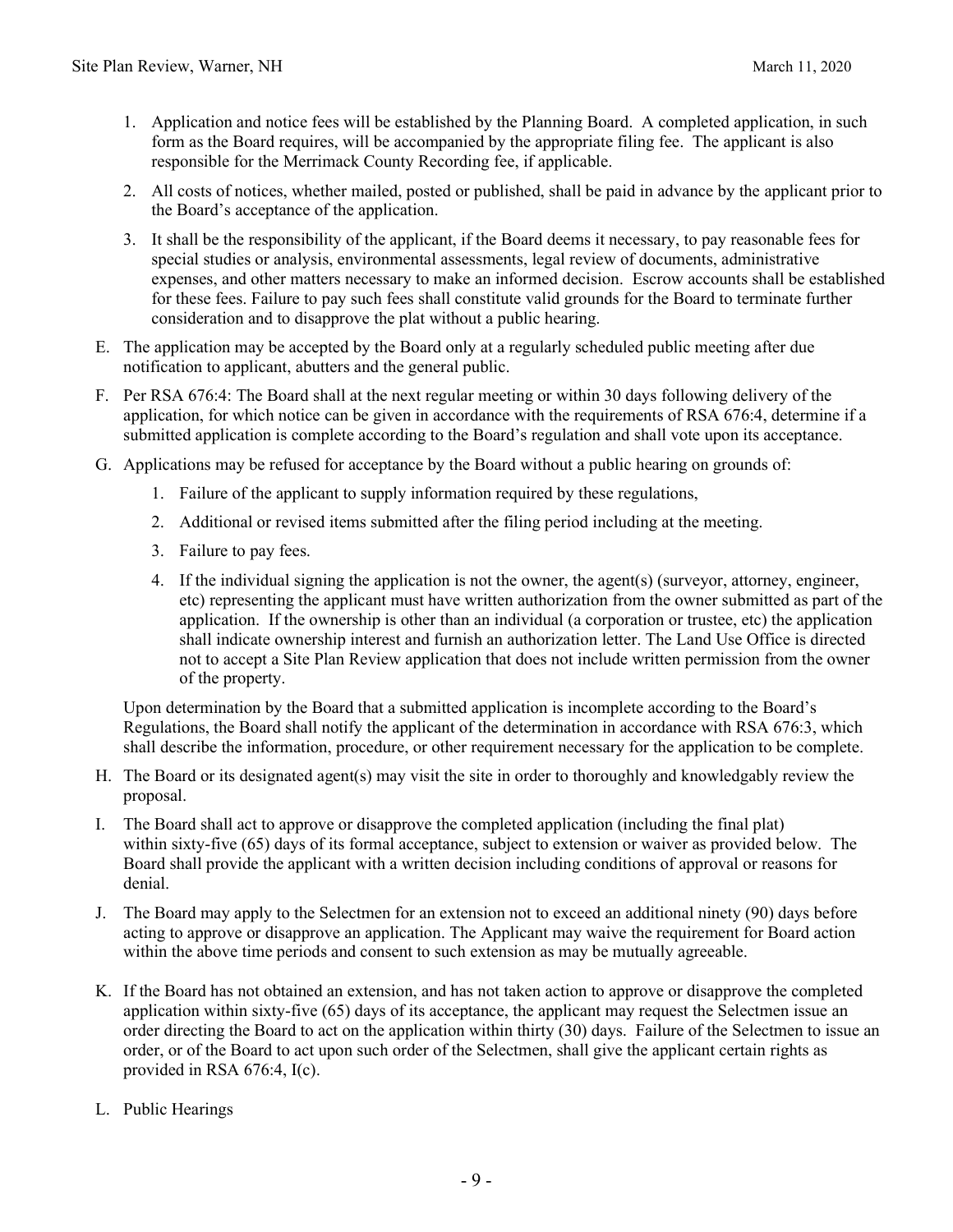- 1. A Public Hearing is not required when the Board rejects an incomplete application.
- 2. Abutters and other interested parties shall be given the opportunity to speak at the Public Hearing.
- 3. Public correspondence related to the application shall be read into the record at the public hearing.
- 4. Whenever the Board conditionally approves a site plan, placing a condition or conditions precedent or subsequent on the approval, all conditions shall be met within a specific period of time, or, if not specified within twelve (12) months from the date of approval, at which time a noticed hearing may be required to provide abutters an opportunity to review and comment on the full compliance with the conditions. If the conditions are administrative in nature and do not involve discretionary judgment on the part of the Board, no compliance hearing shall be required and compliance shall be determined by the Board.
- 5. A Site Plan may not be approved without a Public Hearing.
- M. On-Site and Off-Site Improvements:
	- 1. As a condition to approval of a Site Plan, the Planning Board may require the construction, installation, or improvement, on-site or off-site, including but not limited to the following: streets, sidewalks, landscaping, curbing, drainage, signals, water, sewer and other mains, piping, connections of other facilities, and other related systems, which the Planning Board deems reasonably necessary to accommodate the development. All improvements shall comply with all town, state and federal regulations. A Site Plan may be conditionally approved subject to the completion of such improvements and installations, pursuant to RSA 674:21, V(j).
	- 2. In lieu of completion of such improvements and installations prior to the final approval of a Site Plan, the applicant may be required to provide performance security in accordance with Section XXVI Performance Guarantees, to secure its obligations to complete such improvements or installations, pursuant to RSA 674:44.
- N. The Decision Content:

The Planning Board shall forward the Notice of Decision to the applicant within 5 working days. The Notice of Decision may include but is not limited to only the following:

- a. Description of the Site
- b. Description of the Project
- c. Name of Applicant and Owner
- d. List of plans & documents which were the basis for the decision (reference document name and date).
- e. Statement of any Variance(s) or Special Exception(s)
- f. List of approved Waivers to these Site Plan Regulations
- g. Conditions to be met prior to start of construction
- h. Requirement for additional submittals or approved permits to be submitted to the Planning Board.
- i. If the Decision is to deny the project, in addition to appropriate items list above, there shall be a summary of the reason(s) for the Planning Board's decision to deny the project.
- O. Approved Site Plan
	- a. One Site Plan Mylar(s) shall be submitted to the Land Use Office. It shall be the approved plan(s) with all items changed or added as directed by the Conditions of Approval. Site Plan Mylar(s) shall then be certified by means of the Chairman signing and dating the Mylar(s). The Certified Mylar(s) shall be on file at the Land Use Office prior to the issuance of a building permit or start of any construction activity.
	- b. If a survey of the property has been required under the provisions of these regulations, then the approved Plat must be recorded with the Registry of Deeds. A copy of the recorded documents, with proof thereon of recordation must be filed with the Land Use Office.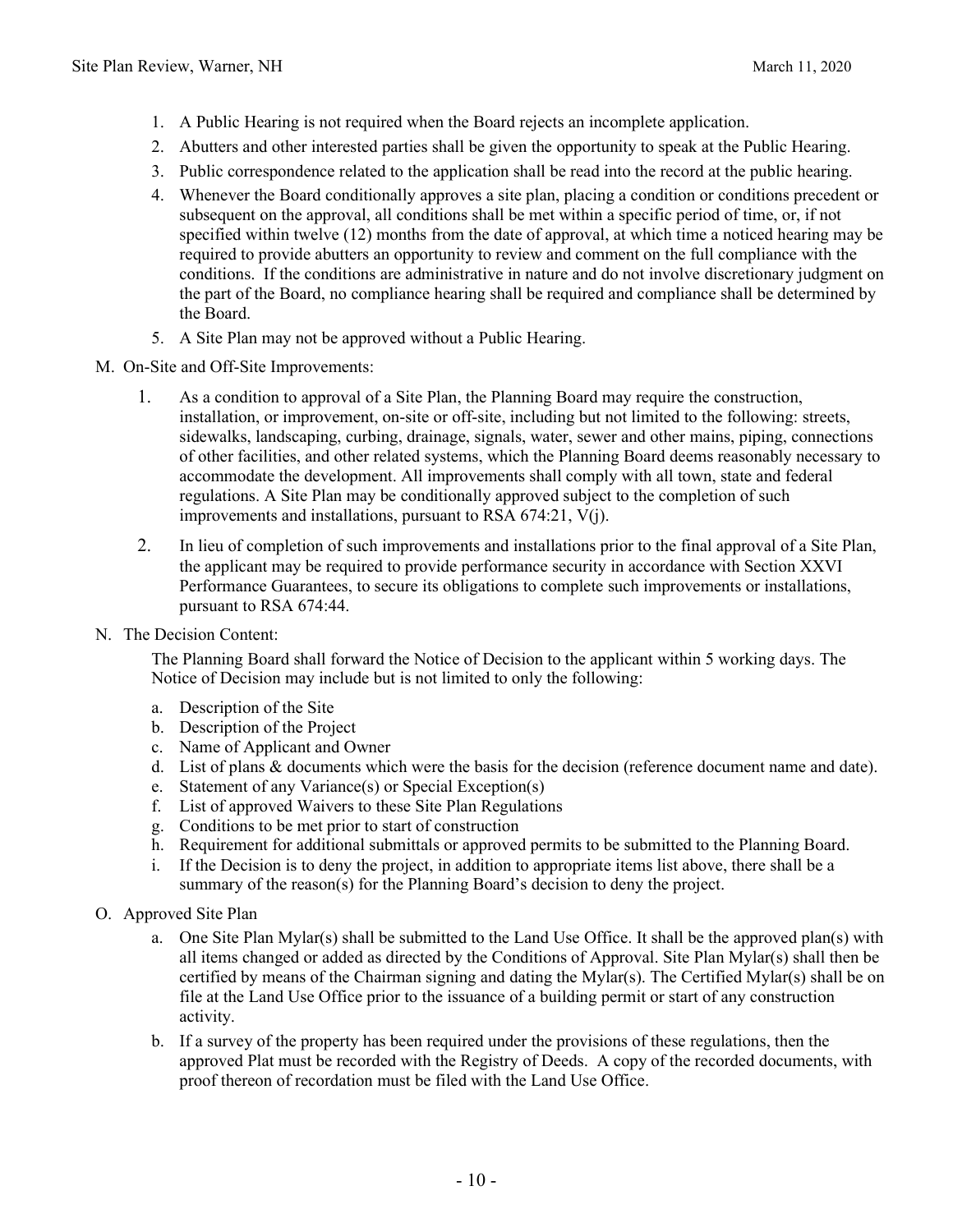- c. In addition, when the project involves easements, covenants, deed restrictions, etc., the applicant shall be responsible for the recording fee(s) for the Merrimack County Registry of Deeds.
- d. When the Site Plan Review process creates easements, they shall be indicated with metes and bounds on the site plan or on a plat recorded with the Merrimack County Registrar of Deeds. The Applicant is responsible for the recording fee(s). The Land Use Office shall record the plat with proof of the recording filed in the Land Use Office.

### *Section IX Site Plan Application Requirements*

- A. Projects: All projects are required to provide the following as part of the complete application at the time of the initial filing of the formal application with the Land Use Office.
	- 1. Items submitted with the completed application form;
		- a. Completed Site Plan Review application form (form is available at the Land Use Office)
		- b. Completed Site Plan Review Checklist (Appendix A);
		- c. Plot plans (see requirements in #2 below);
		- d. Provide a separate list including names, addresses of the abutters, applicant's agent; holders of conservation, preservation restrictions, agriculture preservation restrictions; and every engineer, architect, land surveyor, or soil scientist whose professional seal appears or will appear on the documents; and information required for submission to assist in notification; [see RSA 676:4 I.(b)];
		- e. Fees as set by the Planning Board;
		- f. Copy of deed, easements or right-of-ways;
		- g. A colored elevation view or photograph of all buildings indicating their height, width and surface treatment;
		- h. Information on specific materials anticipated to be used and stored on site using Title 49 Code Federal Regulations as a standard for hazardous materials;
		- i. Special site preparation such as excavation and blasting, as well as extent of hauling materials to and from the site. Reference the Warner Excavation Regulations where applicable;
		- j. Any other exhibits or data that the Planning Board may require in order to adequately evaluate the proposed development for Site Review including but not limited to any state, federal, or local requirements and permits (driveways, drainage, flood plan, DES, traffic studies, etc.), special studies or analysis, environmental assessments, and legal review of documents.
	- 2. Plot plan requirements:
		- a. Provide six (6) prints of each plan sheet (blue or black ink)  $22^{\prime\prime}x34^{\prime\prime}$  and eleven (11) copies  $11^{\prime\prime}x17^{\prime\prime}$ . Provide one 22"x34" colored-in site plan which highlights regions (landscaped, roads, buildings, drainage, utility systems, etc) to assist in illustrating the project scope.
		- b. Scale: not less than  $1" = 100$ ;
		- c. Match lines when needed;
		- d. Date, title, scale, north arrow, location map, legend;
		- e. Name and address of developer, designer/engineer if required, and owner(s) of record;
		- f. All existing and proposed easements and right-of-ways;
		- g. List any approved Variances and Special Exceptions;
		- h. Indicate Zoning Ordinance items: proposed type of use, minimum lot size, minimum frontage, buildable area, impervious area, and other pertinent items. If applicable indicate building separation, shared driveway, cross lot traffic provisions;
		- i. The zoning districts and boundaries for the site and within 1,000 feet of the site;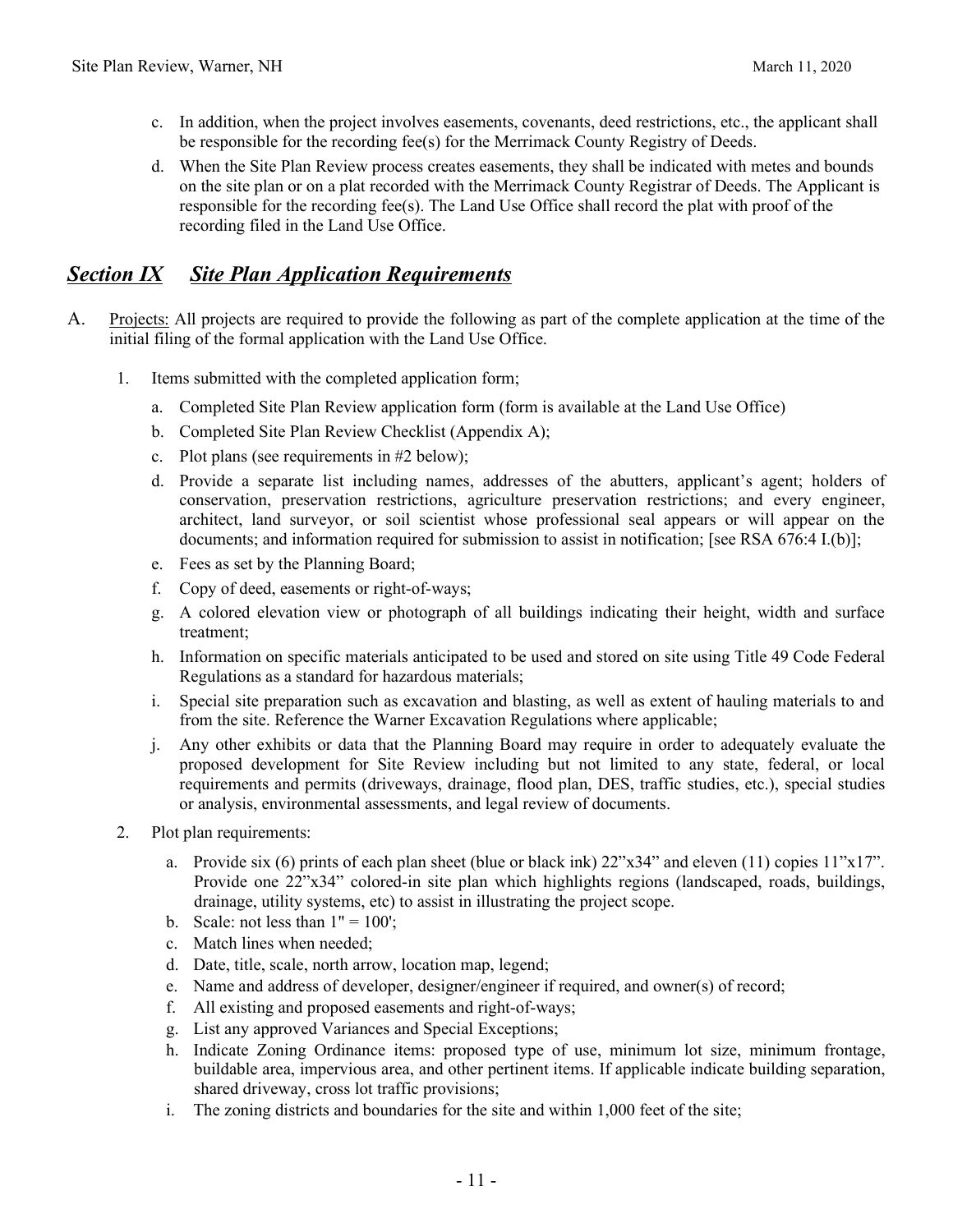- j. Current names and addresses of all abutters, use of abutting properties, and location of the structures thereon including access roads, keyed on the plan;
- k. Drawing of site showing boundaries, existing natural features including watercourses and water bodies, wetlands, trees and other vegetation, topographical features, any other features including existing structure that should be considered in the site design process;
- l. Any existing hazardous and contaminated materials;
- m. One hundred year flood elevation line, where applicable;
- n. Existing and proposed contours and finished grade elevations all contours shall be a minimum of 2-foot intervals;
- o. Surveyed property lines showing their angles, bearings, distances, radius, lengths of arcs, control angles, along property lines and monument locations;
- p. Right-of-way lines of all existing adjoining streets;
- q. Plan of all buildings with their type, size, location (setbacks) and elevation of first floor indicated: (assume a permanent onsite elevation);
- r. If a subdivision, the lines and names of all proposed streets, lanes, ways, or easements intended to be dedicated for public use shall be indicated and all Subdivision Regulations shall apply;
- s. Location of off-street parking and loading spaces with a layout of the parking indicated;
- t. Snow storage locations;
- u. Driveway, road, parking, pavement marking, and exterior storage areas including construction details;
- v. If a road is planned with the anticipation of its acceptance by the Town as a Town road, the construction design and details shall be shown per the requirements in the Warner Subdivision Regulations;
- w. Traffic control signs location and details; traffic circulation plan;
- x. The location, width, curbing and type of access ways and egress ways (driveways), plus streets and sidewalks within and around site;
- y. The type and location of solid waste disposal facilities, including enclosures and screening;
- z. The size and proposed location of water supply and sewage facilities. Indicate the distance from the proposed facilities to all existing water and sewage facilities (on site and abutters) within 200 feet (or greater if required by DES) of each of these proposed facilities;
- aa. The location, elevation and layout of catch basins and other surface and underground drainage features, storm-water drainage system, applicable permits;
- bb. Erosion and sedimentation control plan;
- cc. The size and location of all public utility service connections gas, power, telephone, fire alarm, (overhead or underground);
- dd. The location, type and lumens of lighting for all outdoor facilities, including direction and area of illumination;
- ee. The location, size and design of proposed signs and other advertising or instructional devices; (sign permit is through the Selectmen's office);
- ff. The type, extent and location of existing and proposed landscaping and open space areas indicating what existing landscaping and open space areas will be retained, as described within these Regulations;
- gg. Any other information or data that the Planning Board may require in order to adequately evaluate the proposed development for Site Review.

### *Section X Waiver of Site Plan Review Regulations*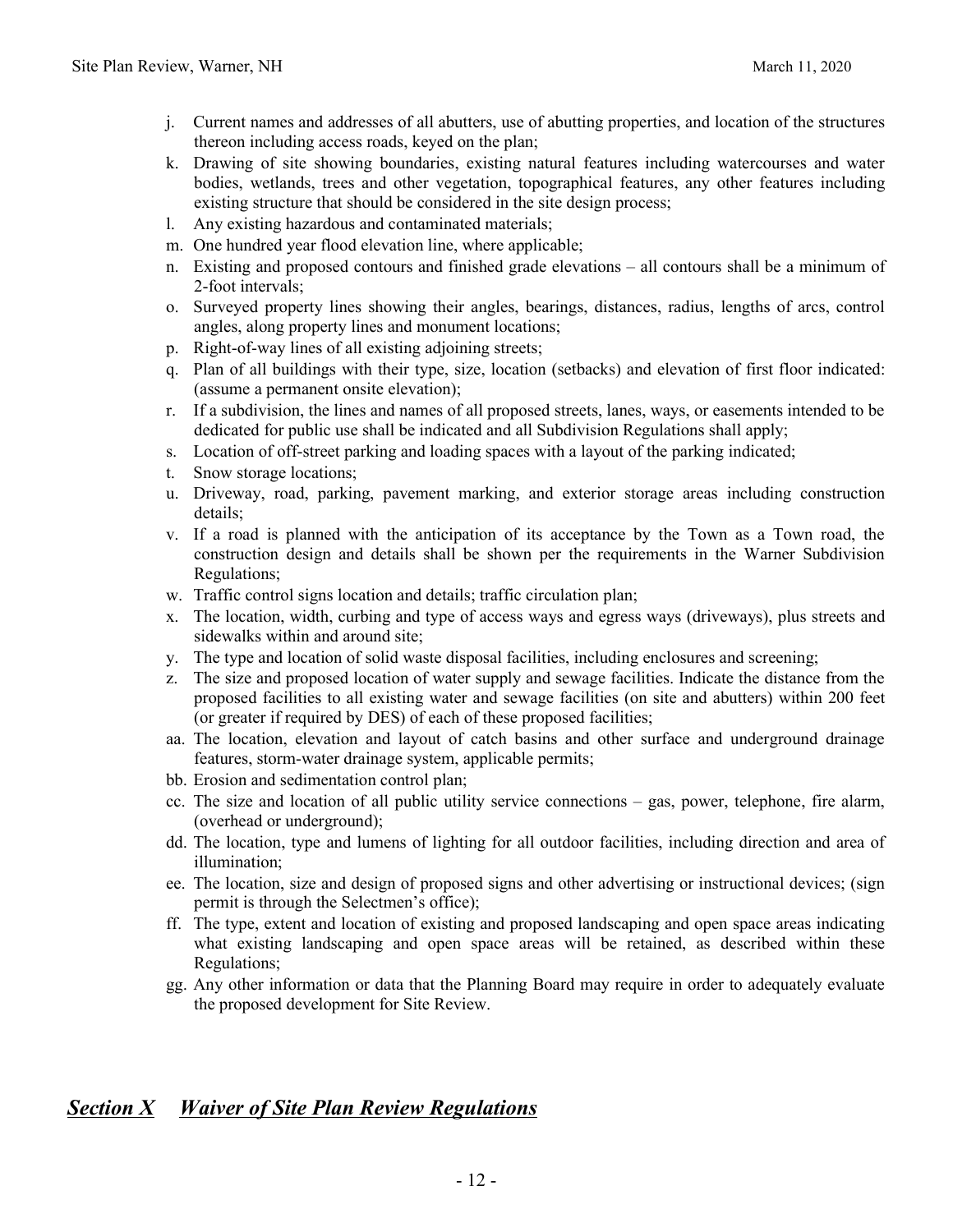#### A. General

The Planning Board may waive any of the requirements of this regulation (RSA 674:44 III (e)). The basis for any waiver granted by the Planning Board shall be stated in the minutes. The Planning Board may only grant a waiver if it finds, by majority vote, that:

- (1) Strict conformity would pose an unnecessary hardship to the applicant and waiver would not be contrary to the spirit and intent of the regulations; or
- (2) Specific circumstances relative to the site plan, or conditions of the land in such site plan, indicate that the waiver will properly carry out the spirit and intent of the regulations.
- B. Conditions for Granting of Waivers

In granting waivers, the Board may impose such conditions as it deems appropriate to substantially secure the objectives of the standards or requirements of this ordinance.

C. Procedures

The applicant shall submit a request for a waiver in writing with the application for Planning Board Review. The request shall state fully the grounds for the waiver and all of the facts relied on by the applicant. The Board has the discretion to deny any request for waiver which is not in writing.

## *Section XI Developments Having Regional Impacts*

- A. A development shall be considered to have regional impact if it can reasonably be expected to impact on a neighboring municipality, because of factors such as, but not limited to, the following:
	- 1. Relative size or number of dwelling units as compared with existing stock.
	- 2. Proximity to the borders of a neighboring community.
	- 3. Transportation networks.
	- 4. Anticipated emission such as light, noise, smoke, odors or particles.
	- 5. Proximity to aquifers or surface waters which transcend municipal boundaries.
	- 6. Shared facilities such as schools and solid waste disposal facilities.
	- 7. Other factors which, in the sole discretion of the Board, are reasonably likely to have a substantial effect on another municipality.
- B. If the application is found to have regional impact, refer to RSA 36:54 through 36:58 for proper procedures and notifications.

### *Section XII Compliance*

- A. Projects must be built and maintained in accordance with the approved Site Plan. The Code Enforcement Officer shall periodically inspect during and at completion of the project. A report shall be written after each inspection and sent to the Planning Board. A copy of the final report shall also be sent to the Planning Board to be placed in the project's file.
- B. Modifications or Alterations to Approved Site Plans prior to completion of a project:
	- 1. If the site plan being constructed requires revision due to plan changes or site conditions encountered, the applicant shall report this to the Planning Board. If the revisions are incidental and consistent with the approved Site Plan, the Planning Board may approve the revision at a public meeting without a public hearing.
	- 2. Where appropriate, the applicant shall submit information only for the modified or altered portion(s) of the project as required in the Site Plan Application Requirements Section.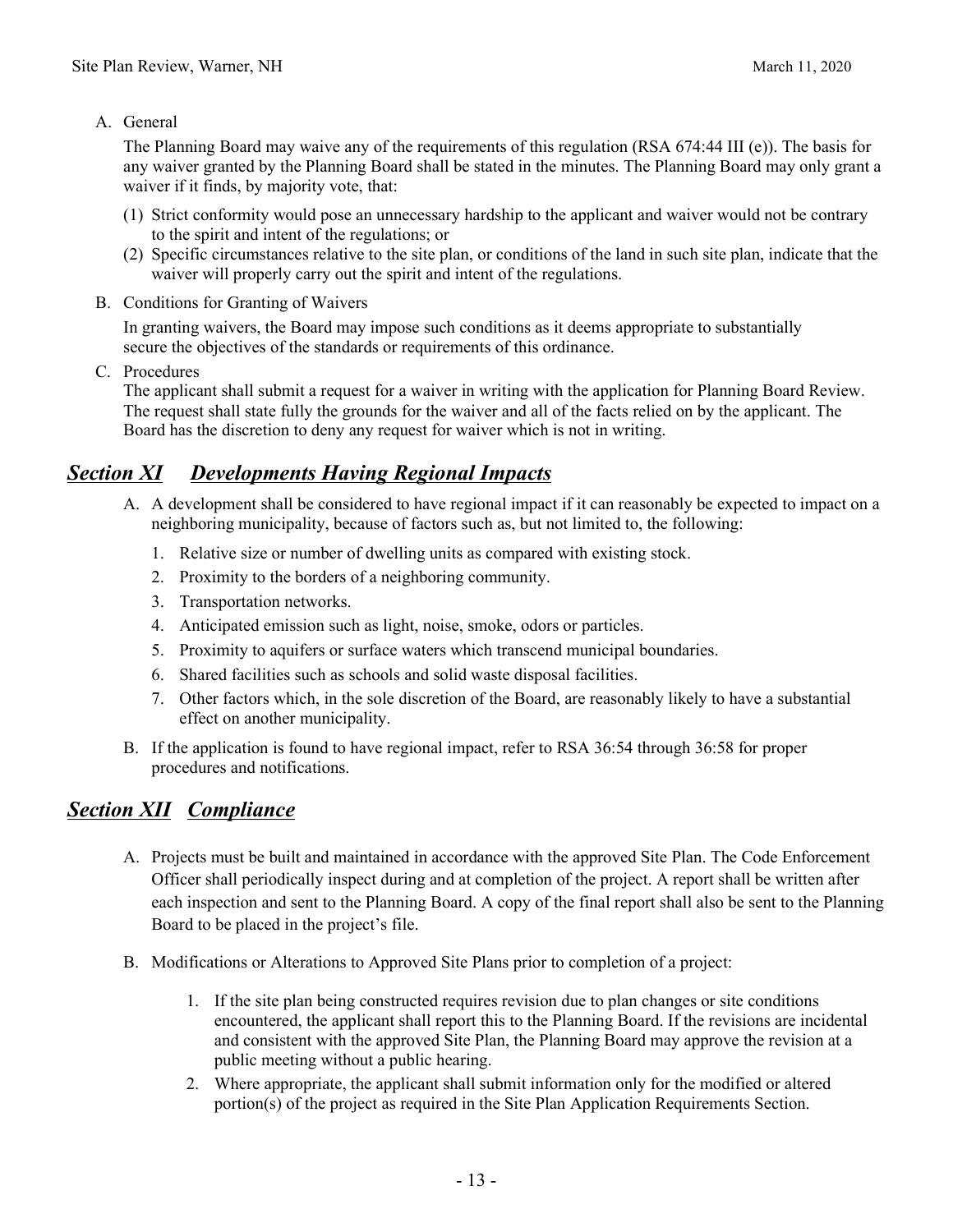- 3. The applicant shall resubmit for State and Federal permits where applicable.
- 4. Where substantial differences are proposed, the Planning Board has the option to go through the Site Plan review process again.
- 5. The Planning Board at its discretion may require an as-built if multiple changes are made during the course of construction. Upon determination by the Board that construction complies with the approved revised plan, it shall be endorsed by the Chair.
- C. Site Plan Approval expires if:
	- 1. A Site Plan is conditionally approved and within the specified period of time, or if not specified, within three (3) months, the applicant fails to meet any of the conditions that the Board determines must be met prior to signing of the plan by the Planning Board Chair. If an extension is required, the Planning Board may grant up to three (3) additional three (3) month extensions, normally not to exceed a total of 12 months from the original date of approval.
	- 2. "Active and substantial building or development" has not been achieved within twenty-four (24) months from the date the site plan was approved by the Planning Board.
	- 3. The above deadlines or others imposed conditionally by the Planning Board are not met resulting in automatic expiration of the Planning Board approval.
- D. Extension of Approval
	- 1. A project with approved site plans which has not reached "active and substantial building or development" may, for reasonable cause, have their expiration date extended by the Planning Board for a period normally not to exceed twelve (12) months, providing there is receipt of a written request for extension at least thirty (30) days prior to the expiration date of the site plan approval. The Planning Board shall have a public meeting to review the request.
- E. Exemption from Changed Requirements
	- 1. Five Year Exemption: Every site plan approved by the Planning Board shall be exempt from all subsequent changes in Site Plan Review Regulations, Subdivision Regulations and Zoning Ordinances adopted by the Town, except those regulations and ordinances which expressly protect public health standards such as water quality and sewage treatment requirements, for a period of five years after the date of approval, provided, however, "Active and substantial development or building" has begun on the site by the owner or the owner's successor in interest in accordance with the approved subdivision plat within 24 months after the date of approval, or in accordance with the terms of the approval, and, if a bond or other security to cover the costs of roads, drains, or sewers is required in connection with such approval, such bond or other security is posted with the Town at the time of commencement of such development; that once substantial completion of the improvements as shown on the site plan have occurred in compliance with the approved site plan, or the terms of said approval, the rights of the owner or his successor in interest shall vest and no subsequent changes in the Site Plan Review Regulations, Subdivision Regulations, or Zoning Ordinance shall operate to affect such improvements. Refer to RSA 674:39 for additional guidance.
	- 2. In approving any Site Plan, the Planning Board may specify the threshold level of work which constitutes "active and substantial development or building"; or
	- 3. In the absence of a specific finding by the Planning Board, "Active and substantial building or development" shall be deemed to have occurred when building foundations have been installed, inspected and approved by the Building Inspector; basic infrastructure roads and\or drives are constructed to a gravel base; erosion control measures as specified on the approved plan for the area of disturbance must be installed; drainage systems and swales are completed; utilities have been extended to the site; a certified plot plan of the foundation if required has been submitted; and if a bond or other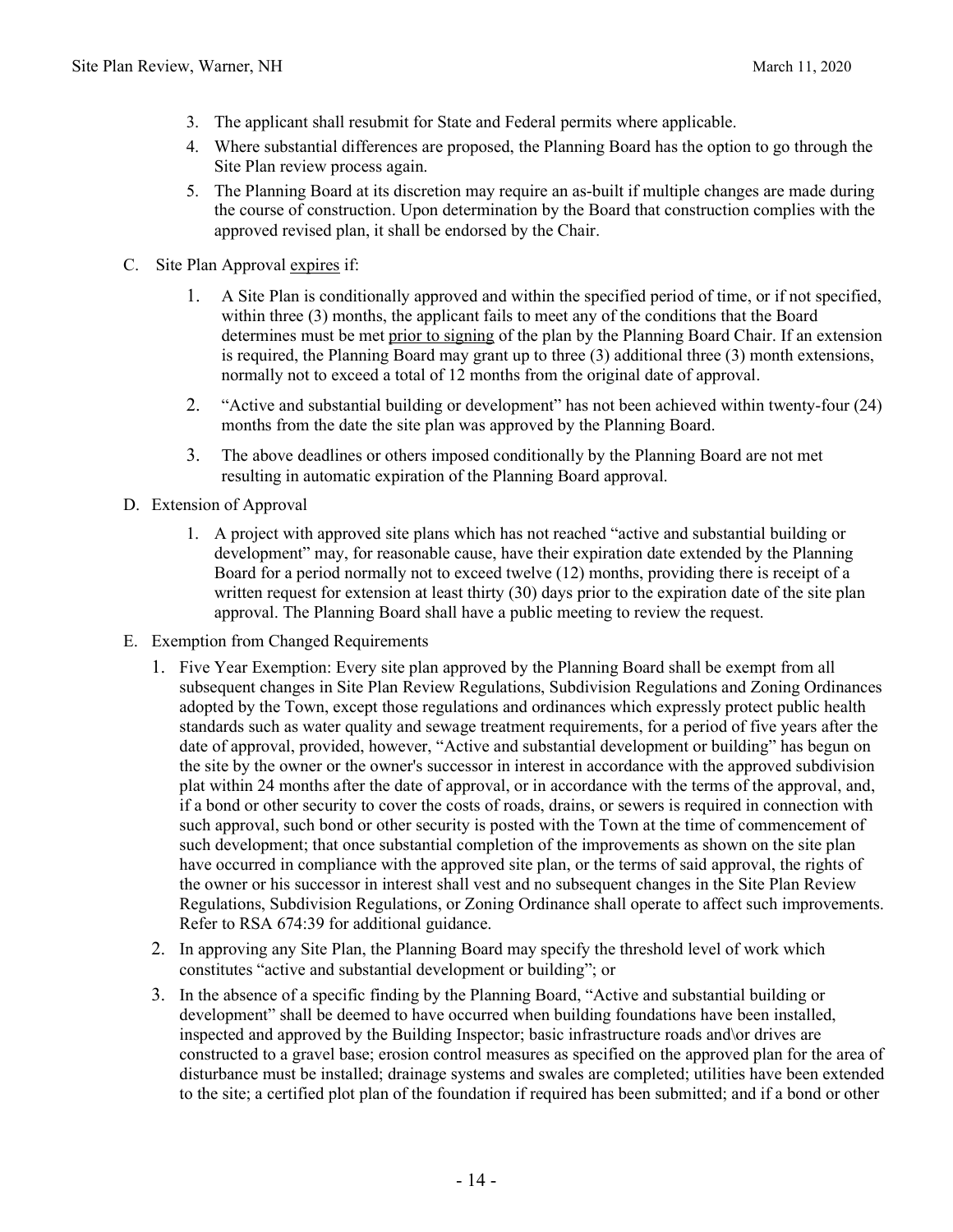security to cover the costs of roads, drains, or sewers is required in connection with such approval, such bond or other security is posted with the Town at the time of commencement of such development; and there is continuous productive work on the building structures.

- F. Substantial Completion:
	- 1. Period to Complete Site Improvements: The applicant shall construct and complete all required building and site improvements to a level of Substantial Completion before a Certificate of Occupancy Permit can be issued. Once substantial completion of the improvements as shown on the subdivision plat or site plan has occurred in compliance with the approved Site Plan or the terms of said approval or unless otherwise stipulated by the planning board, the rights of the owner or the owner's successor in interest shall vest and no subsequent changes in site plan regulations, or zoning ordinances, except impact fees adopted pursuant to RSA 674:21 and 675:2-4, shall operate to affect such improvements.
	- 2. Unless the Planning Board determines that a site plan is permanently vested pursuant to RSA 674:39, the Planning Board may review any approved site plan that is more than 5 years old before building permits or other locally-required permits for a development to proceed will be issued by the Town. In such cases, an application must be filed with the Board to amend the approved site plan. The Board may review the approval for consistency with current zoning and other land use regulations, and may modify any conditions of the original approval, including exaction formulas.
- G. Final Completions:
	- 1. Final Completion of the project shall be deemed to have occurred when a Certificate of Occupancy for all buildings shown on the approved site plan shall have been issued by the Building Department, and all on-site and/or off-site improvements, and other work have been determined by the Code Enforcement Officer to be fully completed in accordance to and compliances with compliance with the approved site plan documents.
- H. This section shall not be waivable under the "Waivers of Site Plan Review Regulations" section of these Regulations.

### *Section XIII Performance Guarantees*

#### **A. Application**

- 1. The Planning board may require the posting of an improvement guarantee (refer to RSA 674:44) in such amount and form as specified below, as is reasonably necessary to ensure the proper installation of all on and off-site improvements required as conditions of approval. The nature and duration of the guarantee shall be structured to achieve this goal without adding unnecessary costs to the applicant.
- 2. Upon substantial completion of all required improvements, the developer shall notify the Planning Board of the completion or substantial completion of improvements, and shall send a copy of such notice to the Board of Selectmen. The Board of Selectmen, along with other appropriate town officials, shall inspect all improvements and shall file a report with the Planning Board recommending approval, partial approval, or rejection of such improvements with a statement of reasons for any rejection.
- 3. The Planning Board shall approve, partially approve, or reject the improvements on the basis of the report of the town officials.
- 4. If the improvements are approved, the guarantee shall be released. Where partial approval is granted, the developer shall be released from liability only for that portion of the improvements approved, at the discretion of the Planning Board.

#### **B. Form of Guarantee**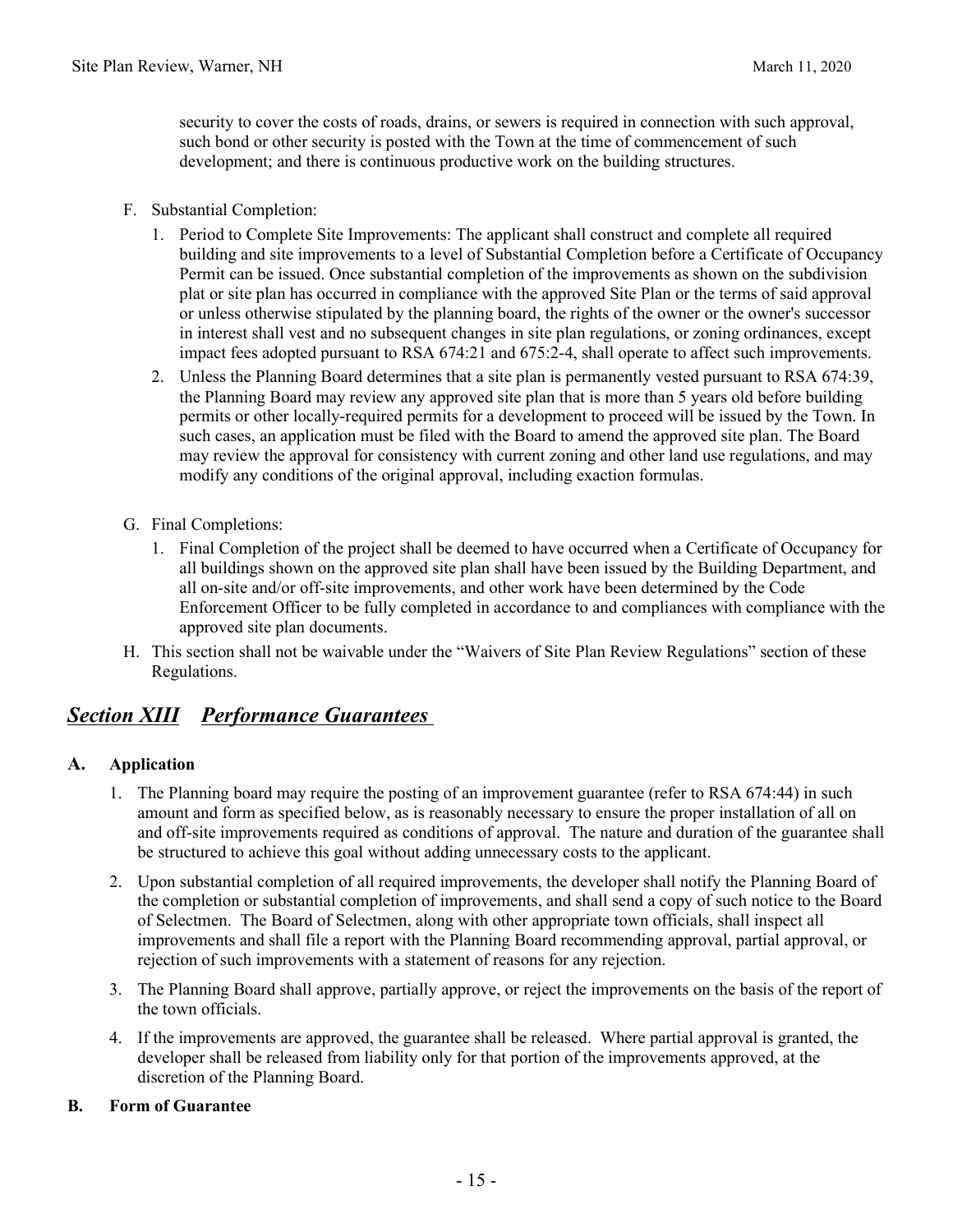Performance guarantees may be provided by a variety of means that shall be approved as to form and enforceability by the Planning Board and Town Attorney. Acceptable forms of performance guarantees may include, at the Board's discretion:

- 1. Security Bond: The applicant may obtain a security bond from a surety bonding company authorized to do business in the State of NH and is acceptable to the Town of Warner.
- 2. Escrow Account: The applicant may deposit cash or other instruments readily convertible into cash at face value, either with the municipality, or in escrow with a bank

### *Section XIV Enforcement*

- A. These regulations shall be enforced by the Board of Selectmen, its duly authorized agent or as otherwise set forth in statue or zoning ordinance.
- B. A written notice of violation shall be issued to the property owner by registered mail from the Board of Selectmen or their designated agent if they determine that conditions at the site are in violation of any of the requirements of this regulation or plans approved under this regulation and that the violation is not an immediate threat to public health and safety.
	- 1. The notice of violation shall:
		- a) Specify the actions or conditions that violate the requirements of this regulation or plans approved under this regulation;
		- b) Identify what needs to be done to correct the violation(s);
		- c) Specify a reasonable time frame within which the violation will be corrected; and
		- d) Be provided to the property owner with a copy to be kept in the official records of the Planning Board and the Board of Selectmen.
- C. Enforcement action may include, *Cease and Desist Orders*, in accordance with RSA 676:17-a. *Local Land se Citations*, RSA 676:17-b, or other legal remedies available to the Town of Warner.

# *Section XV Penalties*

Any person who violates any provision of the ordinance shall be subject to penalties in accordance with RSA 676:17.

### *Section XVI Town Engineer*

The town engineer, or in the absence of a town engineer, a registered engineer designated by the Planning Board and acceptable to the applicant, shall inspect all site improvements. The developer shall pay said engineer and the cost of any inspection(s) and test(s) deemed necessary by the Board or the engineer. A letter certifying to the developer's concurrence to the employment of said engineer shall be filed with the Board as part of the site plan review.

### *Section XVII Landscaping Standards*

#### **A. Landscape Design:**

The overall site design shall incorporate the following landscaping standards.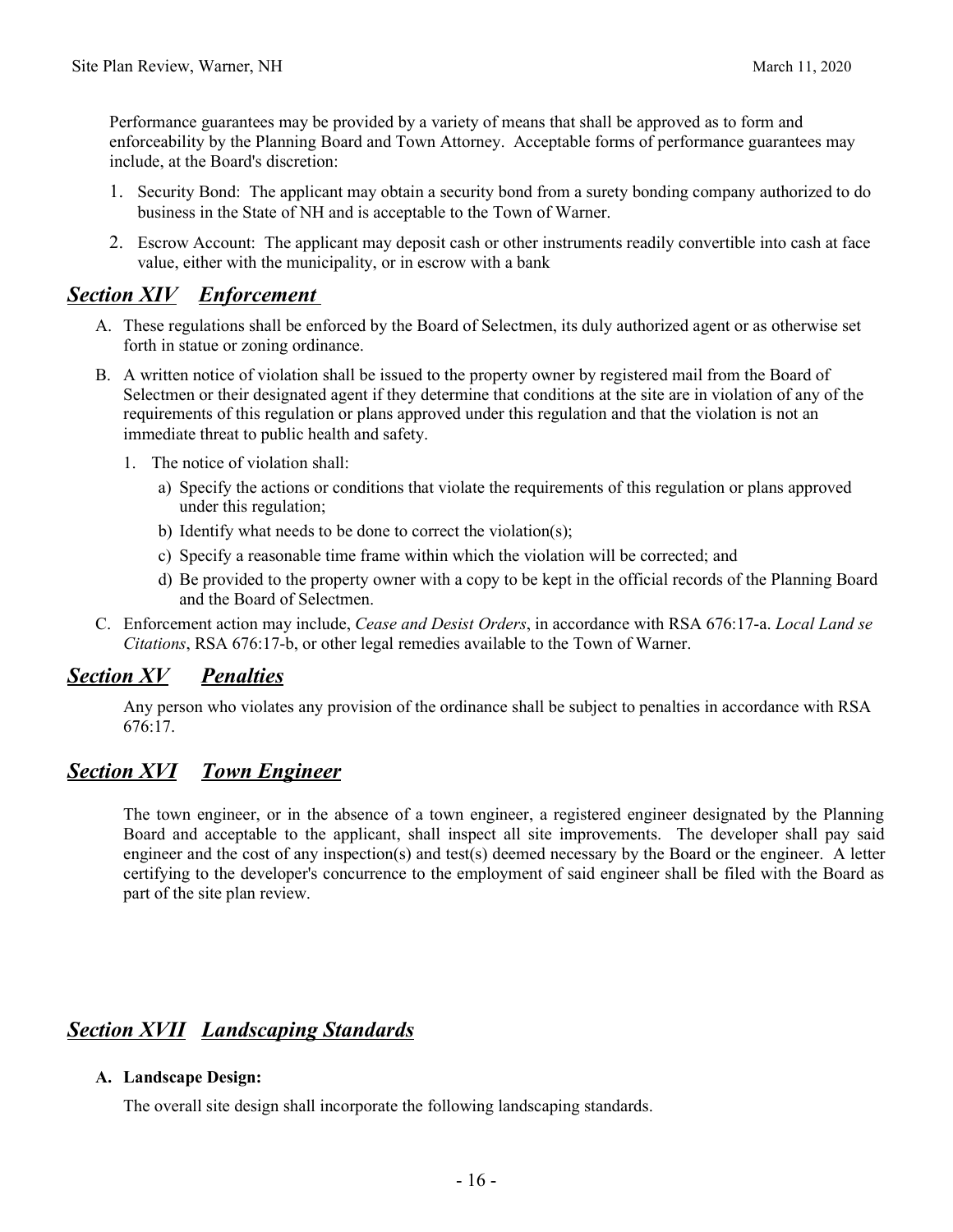- 1. Landscape plans shall be designed to provide projects with an enhanced visual appearance, insure privacy, establish vegetative buffers, and support on-site storm water controls.
- 2. Landscaping is the treatment of lot areas with a diverse selection of trees, shrubs, plants, mulch, berms, boulders, grass/lawn, and other visual improvements. Integrating desirable existing trees, plants, rock, land formations, views, etc is encouraged.
- 3. Landscaping shall be provided which is in keeping with the character of the area where the lot is located, the purpose of the development, and the locations of buildings and improvements.
- 4. Landscape plantings and improvements shall be located to avoid interference with pedestrian and vehicular movement, underground and overhead utilities, and snow storage when the plantings have matured.
- 5. The selections of native species and flowering species are encouraged. Trees shall be salt and droughttolerant. Plantings which are classified as an invasive species shall not be allowed.
- 6. Landscaping strategically located shall assist in minimizing the visual mass of larger buildings and screening the less attractive portions of buildings.

#### **B. General Landscaping Standards**

- 1. Stripped topsoil shall be stockpiled and reused on the site where needed. Topsoil shall be a minimum of 4 inches deep (measured when consolidated). Topsoil shall be treated if needed to promote healthy grass when seeded. Scarify and repeat seeding as necessary.
- 2. Site preparation is to be conducted with minimal disturbance to existing vegetation which will remain. Construction materials, equipment, vehicles or temporary soil deposits shall not be located within the dripline of trees that are to be preserved.
- 3. Existing trees which remain shall be pruned and thinned if appropriate per UNH Cooperative Extension recommendations to maintain healthy appearances.
- 4. All open space areas not covered with plantings shall be covered with grass or other vegetative groundcovers, with the exception of planting beds which may be mulched.
- 5. In areas where suitable vegetative buffers exist and are maintained, or where existing specimen trees are maintained, the Planning Board may not require the planting of additional vegetation in those areas.
- 6. Screening for adjacent residential districts shall be evergreen trees a minimum of 10 foot tall at time of planting, planted in a staggered pattern which will close gaps as the trees mature. Earth berms are also encouraged to assist in screening.
- 7. Berms and fences may be required by the Planning Board to insure a dense buffer in certain densely populated areas. A detailed plan shall be provided for Planning Board review and approval.
- 8. Indicate snow storage locations on plans. The accessible portions of landscaped open areas may be used for snow storage if the snow storage does not conflict with other site design parameters such as drainage control and visibility.
- 9. Where slopes of 33% or greater are created or disturbed, they shall be covered or planted with deep rooted species to prevent erosion. If the slope is too steep, rip-rap, retaining walls, or other appropriate means shall be use to retain earth.
- 10. Deciduous trees planted on the south and west sides of buildings to provide summer shade and allow solar warming in the winter is encouraged. Evergreen trees should be used to block prevailing winds where appropriate.
- 11. All dead, dying, or diseased vegetation shall be promptly replaced, based on seasonal planting practices, with healthy living plants in all required landscape areas.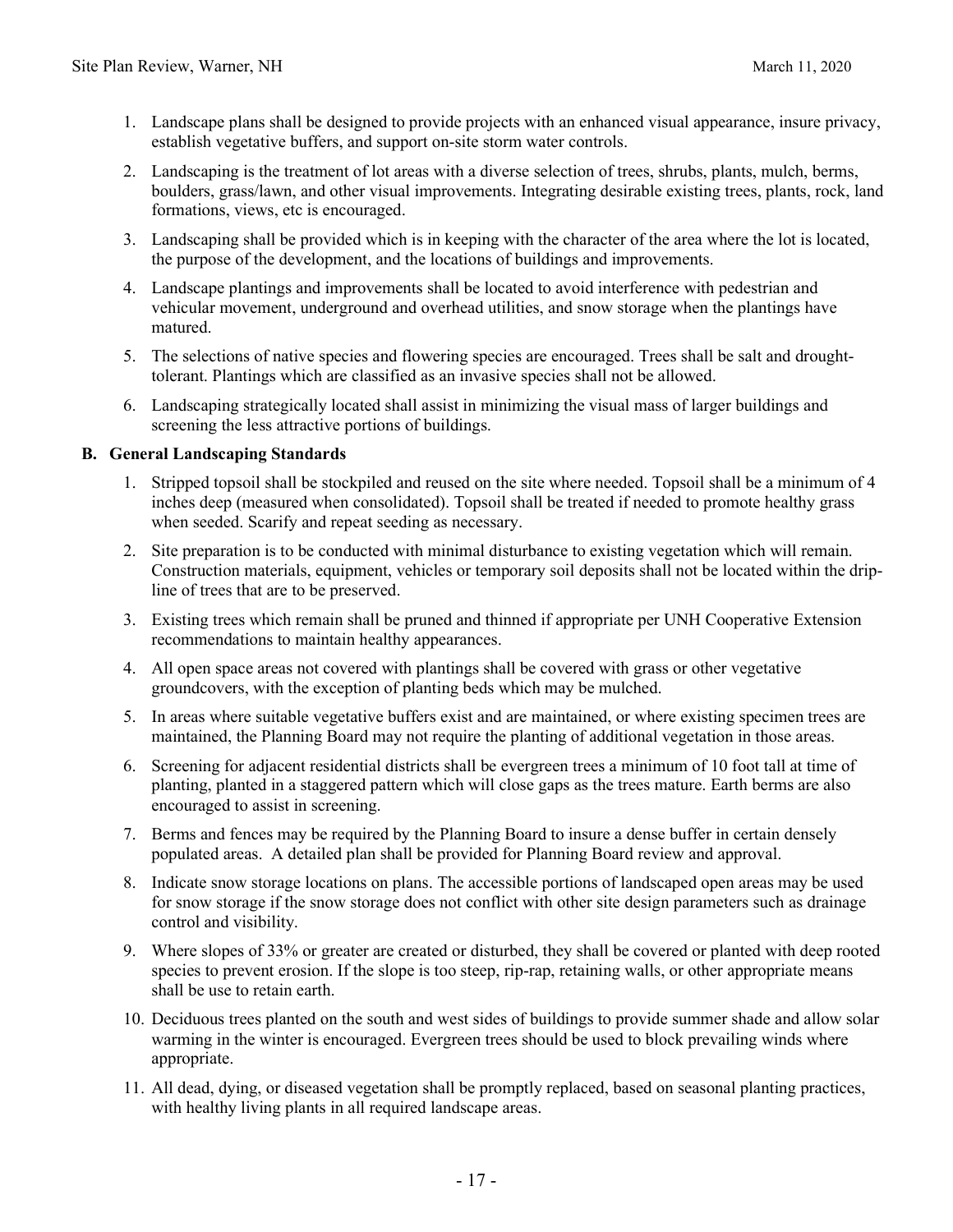12. Provide a maintenance escrow account to ensure that any planted materials will be replaced in the event they are damaged or die within one year after final completion of the project.

#### **C. Yard Landscaping Standards:**

- 1. The front yard landscape area shall be a minimum of (10) feet wide running parallel with the entire frontage of the parcel.
- 2. The side and rear yard Landscaping shall be an average of (7) feet wide running parallel to boundaries. Coordinate the need and extent with adjacent lot's landscaping or anticipated landscaping potential. Locate trees anticipating mature tree size as it relates to the adjacent lot. Parking and roads shall not be allowed within (10) feet of adjacent lots.
- 3. The landscaped area adjacent to buildings shall be an average of (5) feet wide and run parallel with all sides of the proposed buildings that will be visible from abutting streets and or residential properties.
- 4. In the B-1 Business District, the buffers may be reduced in appropriate areas at the discretion of the Planning Board provided that sufficient landscaping is provided.
- 5. Landscape shall include a diverse and visually interesting combination of the following:
	- a. A minimum of one shade tree and (5) shrubs per 900 square feet of each landscape area type. A minimum of one tree per each building side is required. Deciduous trees shall be 2-1/2" to 3" caliper and a height of 12 feet at time of planting;
	- b. Evergreen Trees at 8' tall at time of planting (10' if for screening);
	- c. Evergreen or deciduous shrubs a minimum of 2 feet in height at time of planting;
	- d. Loam, seed, and mulch in conjunction with trees and plantings;
	- e. Planting beds of perennial flowerbeds, ground cover and other landscaping material;
	- f. Mulch, stone, and other landscaping materials but not as the primary design element;
	- g. Berms, fences and stone walls that do not pose safety concerns.

#### **D. Landscaping and Screening of Accessory Structures and Unsightly Features:**

Refuse, dumpsters, compactors, and stock piled materials shall be located so as to be out of view from any abutting property and from the public right-of-way throughout the year. At a minimum, all such areas shall be concealed with fencing that is at least as tall as the items to be stockpiled, and landscaped with plant materials.

#### E. **Parking Lot Medians:**

Landscaped median areas shall include other plantings and landscape features that will increase the attractiveness of the site and be designed to provide a safe haven for pedestrians if needed. Medians shall be incorporated into parking lot designs according to the following standards:

- 1. A minimum of one 2-1/2" caliper deciduous tree shall be provided for every (20) parking spaces and every (60) feet of access roads. Provide trees at the perimeter of parking areas, in medians, and islands;
- 2. Each parking island shall contain at least one (1) shade tree. Coordinate extent of islands and island locations with snow removal strategies;
- 3. A minimum of ten (10) percent of the interior of parking lots shall be set aside for landscaping areas, exclusive of paved pedestrian areas;
- 4. The C-1 Commercial district requires additional landscaped open green space area intermixed with buildings, roads and parking for lots with multiple buildings and larger buildings (see Zoning Ordinance). The intent is to enhance the natural setting and reduce/breakup contiguous impervious surfaces. These green space areas are encouraged to be designed for pedestrian walking area, but may also be part of the site storm drainage system and snow storage areas. At a minimum, these areas shall be loamed and seeded and shall have (1) each 2-1/2" to 3" caliper deciduous trees per 2,000 square feet of this additional open green space landscape area.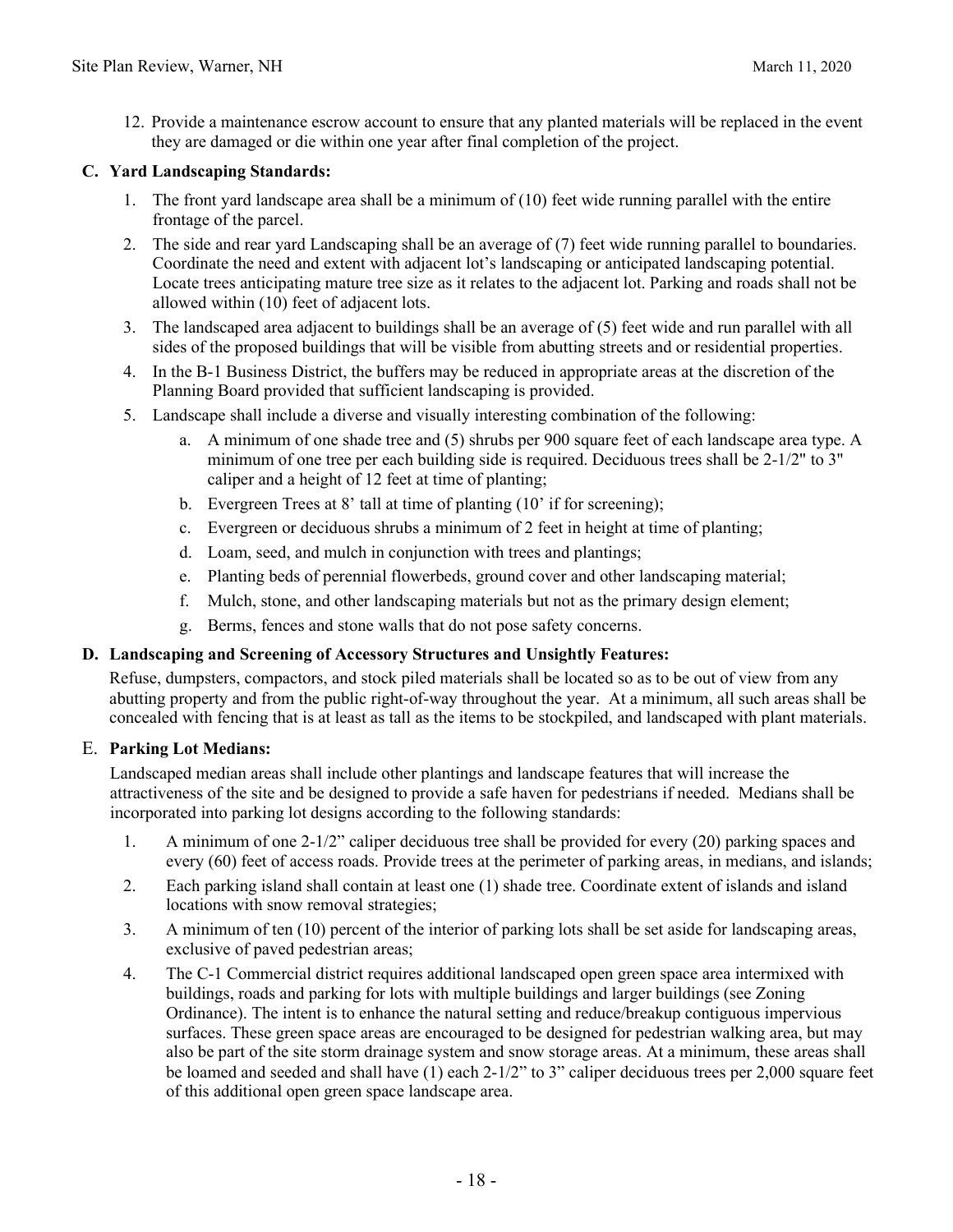#### **F. Landscape Plan:**

- A separate Landscaping Plan shall be included which indicates the following:
	- 1. Address the interaction of landscaping as it relates to the designs of parking lots, buildings, general site design, topography, and snow storage;
	- 2. Existing location of trees, shrubs, and planting beds, including method to preserve existing items;
	- 3. Proposed locations of all planting, materials, improvements, and other features;
	- 4. A planting schedule with the plant's botanical and common names, the size, quantity, and description of all plants;
	- 5. The height and caliper of trees and shrubs at the time of planting and maturity;
	- 6. Information on a soil management program detailing treatment of new and existing topsoil. Provide information for raking, fertilizing, seeding, installing sod, mulching, and maintenance.

## *Section XVIII Erosion/ Sedimentation and Storm-Water Control*

- A. The erosion/sedimentation and storm-water drainage plans shall include as a minimum:
	- 1. Design, drawings and specifications indicating all proposed erosion/sediment control measures, stormwater drainage structures, and storm-water drainage systems. These shall be in accordance with Town, NH Department of Environmental Services (DES) Stormwater Manual (latest addition) recommendations and specifications, and other applicable State or Federal requirements; and
	- 2. A design by a qualified firm or individual; and
	- 3. State and federal permits submitted as part of the application; and
	- 4. Indicate provisions to accommodate the increased run-off caused by changed soil and surface conditions during and after development. Sediment, litter, and other contaminants in the run-off water shall be trapped by the use of sediment basins or other acceptable methods until the disturbed area is stabilized; and
	- 5. Indicate elevations, grades and/or contours at intervals of not greater than two (2) feet for the existing and proposed drainage ways, drainage easements, drainage structures, treatment swales, and bodies of water.
- B. The stripping of vegetation, regrading or other development shall be conducted in such a way that erosion of soil will be minimized. Temporary seeding and/or mulching may be required to protect exposed critical areas during development. Whenever practical, natural vegetation shall be retained, protected and supplemented.
- C. The development of the site shall not result in increased runoff or velocity of surface runoff onto adjacent properties or surface water bodies.
- D. Attention must be given to the quality of storm-water and melt water leaving the site. Use treatment systems such as wet detention basins, constructed wetlands and/or grassy swales, oil/gas traps in catch basins, and other storm-water treatment systems.
- E. Reference the Warner Subdivision Regulations for Town required designs where applicable.
- F. Diversions, sediment retention basins, and other such devices employed during site development, shall be constructed and functional prior to any on-site grading or disturbance of existing surface material.
- G. All temporary and permanent systems shall be maintained and repaired promptly for the duration of the project. Remove temporary systems when no longer needed and permanent systems are fully functioning.
- H. Permanent systems shall be continuously maintained, not limited to removal of sediment, litter, branches, and other contaminates as necessary. Replace soil wash-outs and reseed, and repair or replace damaged drainage systems promptly.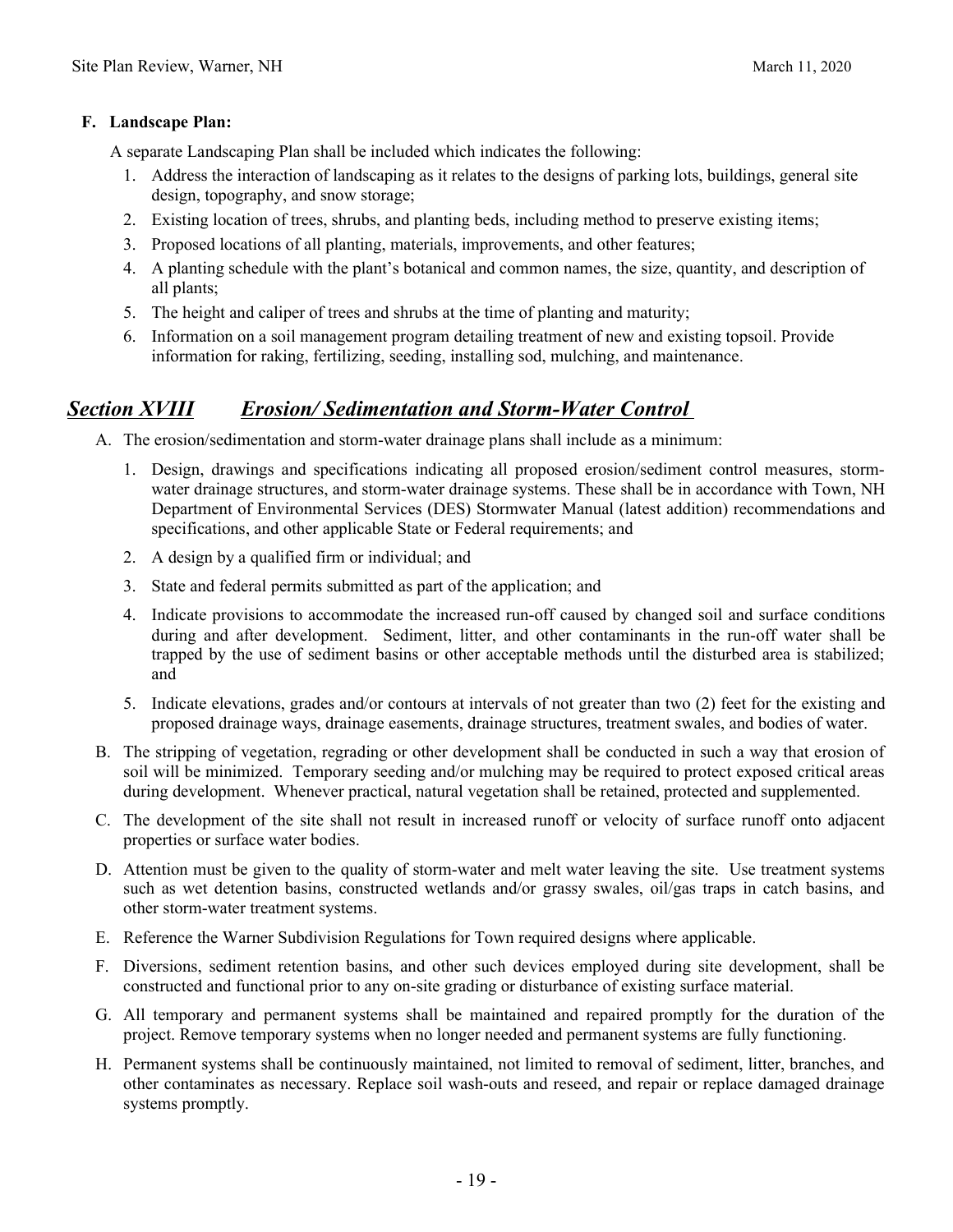I. For Low Impact Development (LID) use non-structured NHDES Best Management Practices for on-site treatment/infiltration.

### *Section XIX Access, Parking, Loading and Pedestrian Safety Standards*

#### **A. General**

- 1. There shall be adequate access to and from Town and State roads/streets and highways to insure the safety of vehicles pedestrians, and bicycles. All access shall be in conformance with the rules and regulations of the New Hampshire Department of Transportation and/or the town, including the Town of Warner Zoning Ordnance, Subdivision Regulation, Road Standards, as adopted and amended.
- 2. The access/egress to a parking facility shall be clearly marked and signed and said marking signs maintained year around. One-way entrances shall be a minimum of 13 feet wide, two-way entrances a minimum of 24 feet wide. All access points on the site must be paved; however, the Planning Board will entertain the use of permeable pavement if sufficient information is submitted to document the effectiveness of such pavement, such as climatic conditions and any other conditions that may affect the overall performance of the pavement.
- 3. Sufficient off-street parking must be provided for the anticipated use to accommodate both employees and customers so that no parking is forced onto public streets or nearby properties.
- 4. Handicapped parking is required and shall conform to the most current State and Federal law in place at the time of the application. Adequate provisions shall be made for handicapped parking and safe accessibility for the handicapped from the parking spaces to the proposed building(s)/use(s).
- 5. Buildings, structures, parking lots, and landscaping shall be arranged so that access and egress by emergency vehicles will not be inhibited, and so as to promote safe internal circulation on the property.
- 6. Sufficient off-street loading and/or unloading space must be provided including off-street areas for maneuvering of anticipated trucks or other vehicles which shall be designed to ensure the safety of vehicles and pedestrians on the site. Maneuvers for parking and/or loading or unloading spaces must not take place on a public street.
- 7. Access, parking and loading areas are to be constructed so as to minimize dust, erosion and run-off conditions that would have a detrimental effect on abutting or neighboring properties and public rights-ofway and shall be designed to ensure the safety of vehicles and pedestrians.
- 8. Parking spaces shall not be used as temporary/permanent storage, nor will they be considered loading areas. No activities will be permitted except for those for which the use of the spaces was intended.
- 9. All site plans presented to the Planning Board for approval shall identify an area or areas of sufficient size and composition to allow for safe and convenient storage of snow volumes anticipated to be generated by winter site maintenance, or include a note indicating that snow is to be removed from the site.
- 10. Snow storage areas shall not be specified at locations where: accumulated volumes of snow will produce a visual nuisance on-site or to abutters; inevitable snow melt will result in the flow of water onto a public street. Snow shall not be stored in areas of jurisdictional wetland, wetland buffers or in parking spaces, aisles, fire lanes, access drives nor other areas of a site where accumulated snow volumes would prevent proper use of a site in terms of these Regulations or in the judgment of the Planning Board.
- 11. Through traffic on fronting roads/streets shall not be impeded or endangered by vehicles entering or leaving the site.
- 12. Include consideration of bicycle access within the site and bicycle storage area near building entrance.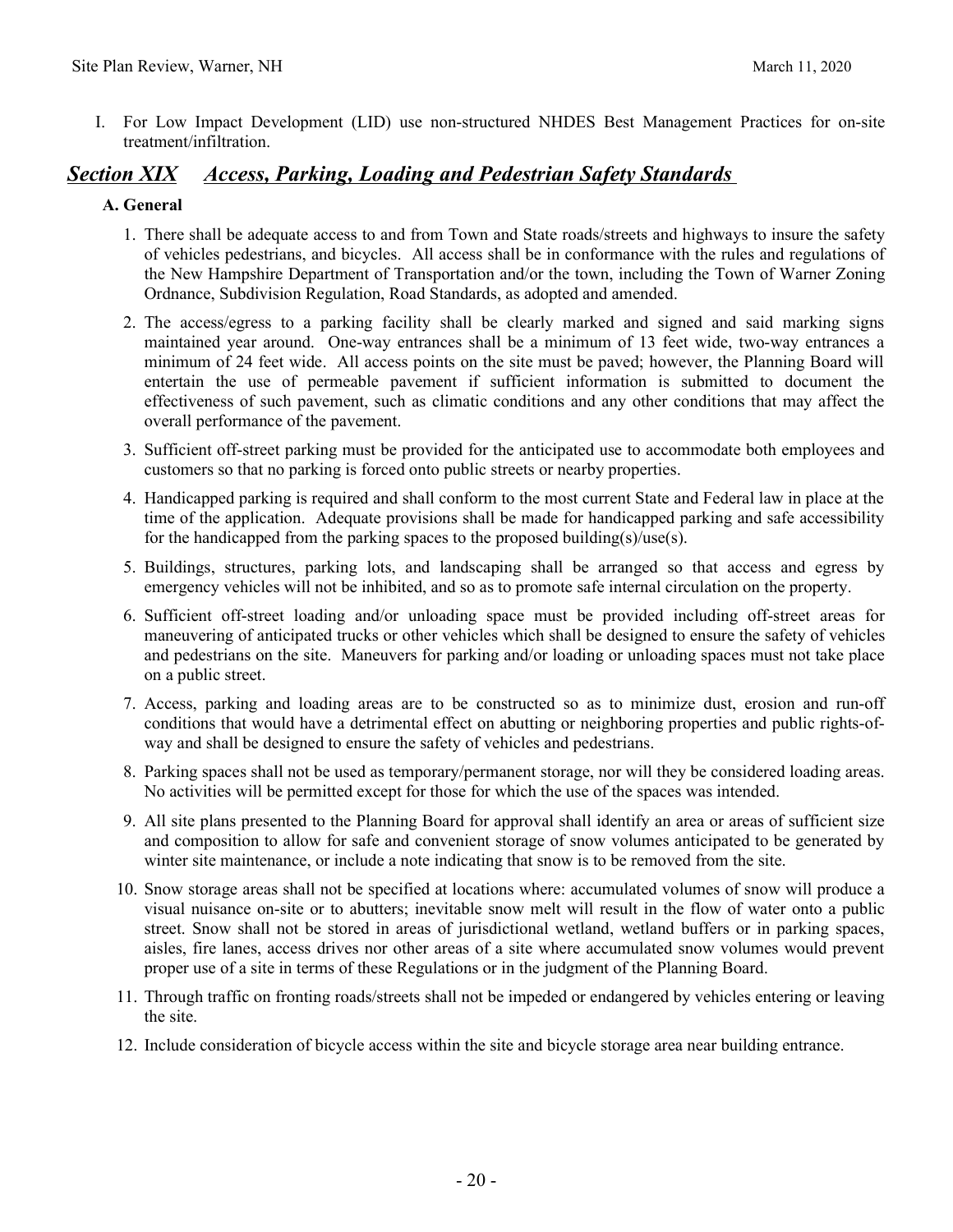13. It is the responsibility of the applicant to maintain the parking area in a safe manner for pedestrians and bicyclists, as well as vehicles. This also includes replacing signs, line-striping, etc. that have been damaged or become missing.

#### **B. Table of Off-Street Parking Guidelines:**

In addition to these guidelines, the Board will consider the use of innovative parking techniques allowing for a reduction in the amount of parking for multi-use developments**.**

| <b>Accessory Attached Apartment</b>                                                                              | 1 space per dwelling unit                                                                                                                                   |  |  |
|------------------------------------------------------------------------------------------------------------------|-------------------------------------------------------------------------------------------------------------------------------------------------------------|--|--|
| Agricultural Road Stand                                                                                          | 7 spaces per customer service employee                                                                                                                      |  |  |
| Auto/Truck Sales (only)                                                                                          | 5 minimum plus 1 space per 10 vehicles                                                                                                                      |  |  |
| Bank                                                                                                             | 12 spaces per 1,000 SF                                                                                                                                      |  |  |
| Child Care Facility                                                                                              | 1 space per 3 children plus 1 per employee                                                                                                                  |  |  |
| <b>Elderly Housing</b>                                                                                           | 1 space per dwelling unit                                                                                                                                   |  |  |
| <b>Emergency Services</b>                                                                                        | 1 space per 200 SF of gross floor area                                                                                                                      |  |  |
| <b>Funeral Home</b>                                                                                              | 1 space for each 4 patron seats in the largest assembly area                                                                                                |  |  |
| Gas Service Station,<br><b>Automotive Repair Garage</b>                                                          | 1 space per employee plus 2 spaces per service bay or 1 space<br>per 200 SF                                                                                 |  |  |
| Gas Station with or without<br>Mini-Mart                                                                         | minimum 1 space per pump plus 1 space per 200 SF                                                                                                            |  |  |
| Hair Salon, Nails, Tanning                                                                                       | 2 spaces per chair/table                                                                                                                                    |  |  |
| Hospital, Nursing/<br><b>Convalescent Home</b>                                                                   | 1 per 3 beds plus 1 per 3 employees on dayshift                                                                                                             |  |  |
| Hotel, Motel, Lodging<br>House or B & B                                                                          | 1.1 spaces per rental unit; and 1 space per 5 seats in ancillary<br>restaurant; and 1 space per 100 SF floor area for function room and<br>other such uses. |  |  |
| Industrial (light volume)                                                                                        | 1 space per employee plus 1 space per 200 SF                                                                                                                |  |  |
| Industrial (heavy volume)                                                                                        | 1 space per 2 employees plus 1 space per 2,000 SF                                                                                                           |  |  |
| Lounge                                                                                                           | 1 space per 2 seats                                                                                                                                         |  |  |
| Medical and Dental Offices,<br>Medical Office Buildings, Clinics                                                 | 3 spaces per Doctor plus 1 space per employee                                                                                                               |  |  |
| Multi-Family Housing                                                                                             | not less than 2.5 spaces per dwelling unit                                                                                                                  |  |  |
| Office (high volume) – Including<br>but not limited to health aid services,<br>attorneys, insurance, real estate | 1 space per 100 SF                                                                                                                                          |  |  |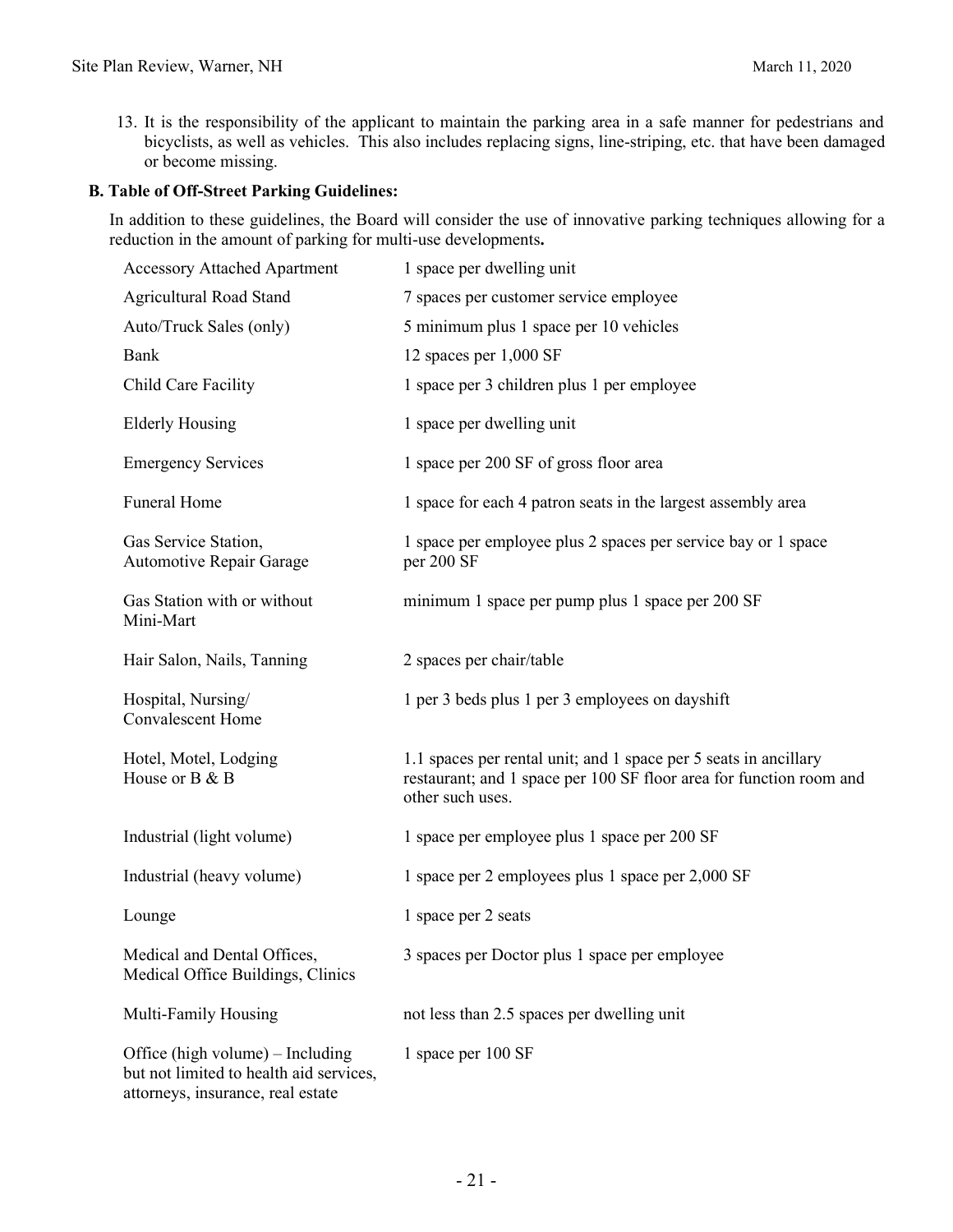Office  $(low volume) = Includino$  1 space per 200 SF

| 1100 (10)<br>but not limited to construction, remodels                                                                                                                |                                                                                                                                                                                                                                     |  |  |  |
|-----------------------------------------------------------------------------------------------------------------------------------------------------------------------|-------------------------------------------------------------------------------------------------------------------------------------------------------------------------------------------------------------------------------------|--|--|--|
| Place of Assembly:<br>Churches, Theaters, Etc.                                                                                                                        | 1 space per 3 seats; and 1 space per 55 inches of permanent<br>bleacher or bench seating space; and 1 space per 150 SF of area<br>without permanent seating that is devoted to regular public assembly;<br>and 1 space per employee |  |  |  |
| Private Club or Lodge                                                                                                                                                 | 1 space per 4 members                                                                                                                                                                                                               |  |  |  |
| Residential Single Family<br>and Two-Family Dwellings                                                                                                                 | 2 spaces per dwelling unit                                                                                                                                                                                                          |  |  |  |
| Restaurants: carry out or drive<br>through (no beverages or food<br>consumed on premises)                                                                             | 1 space per 50 SF of gross floor area                                                                                                                                                                                               |  |  |  |
| Restaurants: sit-down, eat in                                                                                                                                         | 1 space per 3 seats plus 1 per employee                                                                                                                                                                                             |  |  |  |
| Restaurants: Sit-down and<br>carry out and/or drive through                                                                                                           | Parking shall be the combination of the standards for sit down<br>and carry-out restaurants, above.                                                                                                                                 |  |  |  |
| Retail (high volume) including<br>but not limited to drug, food,<br>specialty bakery & ice cream stores                                                               | 1 space per 150 SF                                                                                                                                                                                                                  |  |  |  |
| Retail (medium volume) including<br>but not limited to clothing, shoes,<br>general merchandise, lawn and<br>garden supplies, service industries,<br>video store, etc. | 1 space per 250 SF                                                                                                                                                                                                                  |  |  |  |
| Retail (low volume) including but<br>not limited to construction,<br>remodeling services and materials                                                                | 1 space per 400 SF                                                                                                                                                                                                                  |  |  |  |

#### **C. Special Consideration Guidelines:**

- 1. **Sidewalks,** a minimum of five (5) feet wide, shall be provided for pedestrian traffic to provide connection between the main entrances to businesses, housing, or industrial establishments and parking areas. In the event that pedestrian shoppers or employees are reasonably anticipated, provisions shall be made for sidewalks running from the street line to the establishments. Such sidewalks, when adjacent to or within five (5) feet of driveways or roadways, shall be at least six (6) inches above grade and protected by curbing. Comply with applicable ADA requirements.
- 2. **Sight distance** is crucial to ensure safe ingress and egress from a site. For all access points, adequate sight distance standards in accordance with acceptable engineering practices and State or Federal standards (whichever is stricter) shall apply.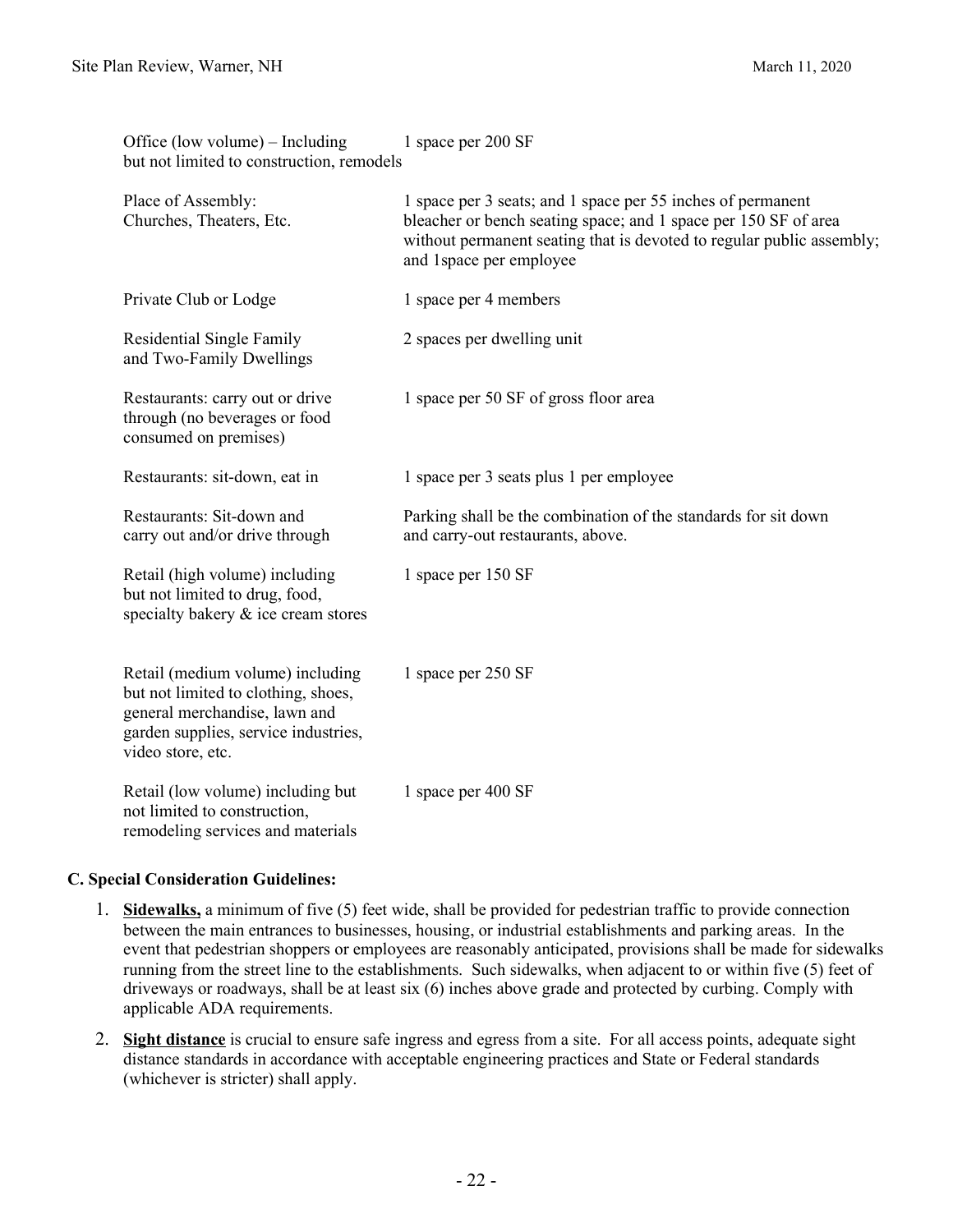- 3. **Driveway approaches**, widths, and throat lengths must be adequately designed to accommodate the volume of traffic entering and exiting the site. This design must also take into consideration the safety of pedestrians, bicyclists, and other motorists.
- 4. **Driveways** shall be aligned with those curb cuts directly across the street from the site unless a safer and more effective configuration is presented that will facilitate better traffic circulation in the area.
- 5. **Off-Site Improvements** Where traffic from a proposed development will adversely impact an adjacent street or intersection, provision shall be made for the mitigation of said impacts. Such improvements may include, but are not limited to: medians, traffic signage, drainage improvements, sidewalks or other pedestrian infrastructure or modifications to existing infrastructure, traffic signals, and curbing.

# *Section XX Parking Lot, Driveways, and Shared Access Performance Standards*

- A. Parking and driveway configuration plans shall include the following submittal requirements:
	- 1. Location of access points on both sides of road including distances to neighboring constructed access points, median openings, traffic signals, intersections, and other transportation features on both sides of the property; and
	- 2. Number and direction of driveway lane(s) to be constructed, with striping and signage plans; and
	- 3. All planned transportation features (emergency/fire lanes, frontage roads, common access drives, signals, etc.); and
	- 4. Trip generation data and traffic studies; and
	- 5. Parking and internal circulation plans; and
	- 6. Coordinate layout of parking islands and medians with the Landscape design; and
	- 7. Coordinate the location of proper drainage and storm-water control facilities. Include catch basins, retention ponds, vegetated swales, drywells, grid separators, or other appropriate systems; and
	- 8. For drive-through businesses, vehicle stacking spaces for drive-up window(s) service shall be located on the same lot as the principal use, and shall not interfere with ingress to the lot from a public street, other required parking spaces, or access aisles to said parking spaces.

#### **B. Design**

- 1. Surface Materials:
	- a. All parking, driveways, loading and entrances are required to be paved. Pavement shall consist of an asphalt binder and wear course. In loading areas, additional pavement thickness or concrete may be required due to weight of delivery vehicles. See Subdivision Regulations for recommended design standards. At seasonal agricultural use locations, paving is optional.
	- b. Applicants are encouraged to use alternative impervious surface materials other than asphalt and concrete at areas such as sidewalks and customer drop-offs. Encouraged materials include brick pavers, concrete pavers, stamped concrete, cobblestone, and other similar materials.
	- c. The Planning Board will entertain the use of permeable pavement if sufficient information is submitted to document the effectiveness of using such pavement in light of climatic conditions and any other conditions that may affect the overall performance of the paving.
	- d. Where a road is expected to be become a Town road, construction shall as a minimum meet the requirements in the Warner Subdivision Regulations.

#### **C. Connectivity with adjacent parcels / parking areas**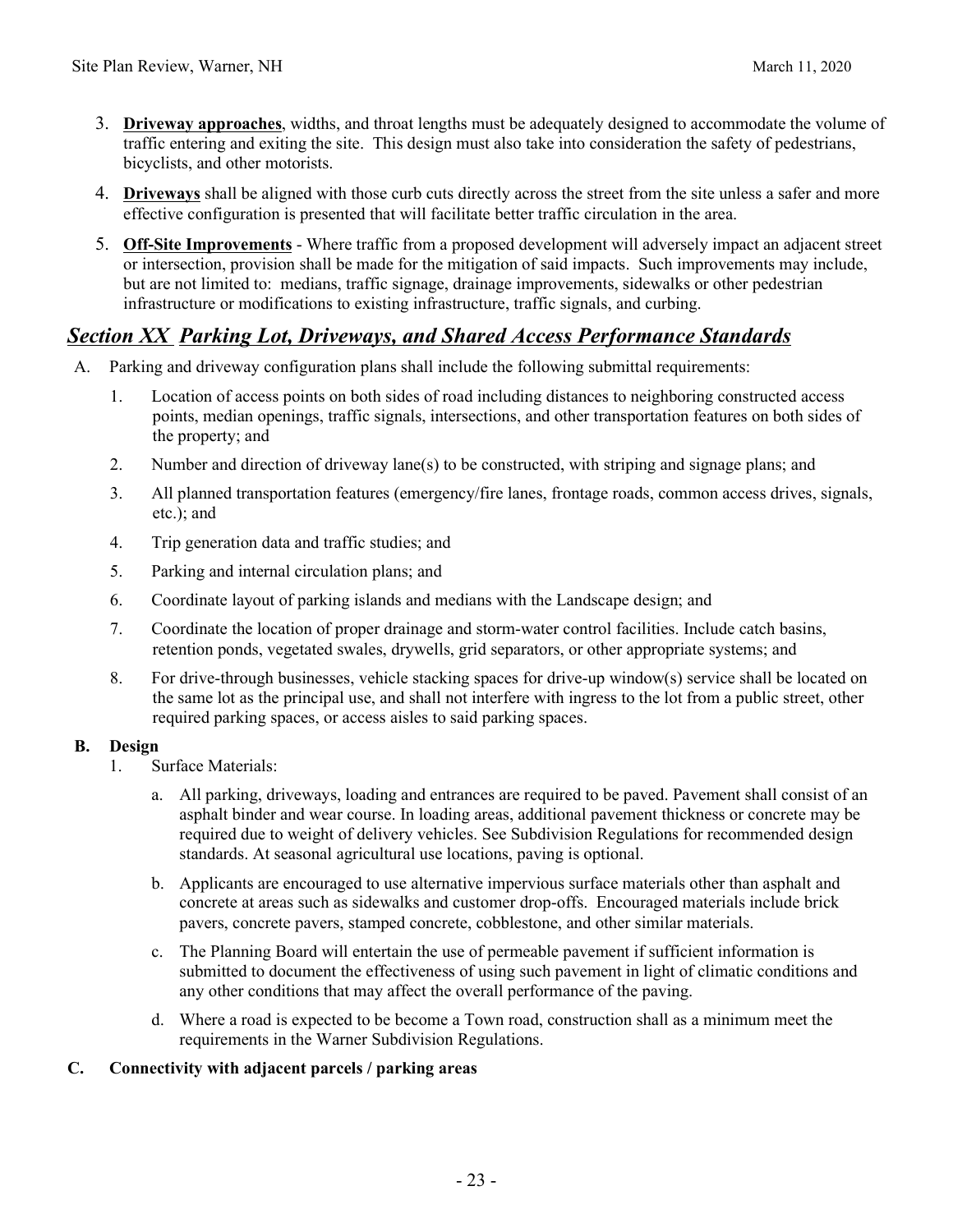The Planning Board may require the use of cross access drives, and other access management techniques to reduce the number of access points on to public roadways. A system of joint use driveways shall be established wherever feasible, along all state roads, and roads with minor collector classification or higher. The location, width, and pavement treatment of all driveways and access points within 200 feet of the site shall be shown on the site plan. The applicant is encouraged to discuss with the Planning Board their plans to minimize access points and provide for joint use driveways and cross easements prior to submitting a formal site plan application.

Where cross access arrangements are proposed or requested by the Planning Board, the site plan design shall incorporate the following:

- 1. A least one (1) cross-easement or right-of-way to each abutting parcel, whether developed or not. Said easement or right-of-way shall be recorded with the deed of each parcel allowing for shared or cross access to and from other properties by the joint use driveways and/or access drives;
- 2. Connecting drives shall be constructed with a design speed of 15 mph and sufficient cart way width of at least 22 feet to accommodate two-way travel;
- 3. The applicant will record an agreement with the deed that remaining access rights along the roadway providing frontage to the development will be dedicated to the Town and pre-existing driveways will be closed and eliminated after the construction of the joint-use driveway; and
- 4. All agreements will be recorded with the deed, including but not limited to maintenance agreements and shall be review and approved by the Town Attorney. Cost of legal review of all documentation will be borne by the Applicant. All costs shall be paid by the applicant prior to the signing of the final plat.

#### **D. Driveway Spacing / Location**

The following shall serve as the acceptable standard for determining the location and spacing of driveway/access points in a development, or as these standards are amended they shall hereby be incorporated by reference.

| Driveway Spacing |                                               |                        |  |  |  |
|------------------|-----------------------------------------------|------------------------|--|--|--|
|                  | Roadway Classification Minimum Spacing (feet) | Desired Spacing (feet) |  |  |  |
| Arterial         | 300                                           | 500                    |  |  |  |
| Collector        | 100                                           | 300                    |  |  |  |
| Local            | 00                                            | 300                    |  |  |  |

- Arterial is a road whose primary function is to mobility, moving people and goods over long distances quickly & efficiently (such as Route  $\#103, \#127, \#114$ ).
- Collector is a road connection arterial roads to local locals, whose function is divided between providing mobility and access.
- Local Road is a road whose primary function is to provide access to adjacent development.
- Refer to NHDES Innovative Land Use Planning Techniques October 2008 chapter 3.3 for illustrations.
- Coordinate with Warner Subdivision Regulation requirements when applicable.

# *Section XXI Exterior Lighting Standards*

#### **A. The purpose of the exterior lighting standards is:**

- 1. To balance the goals of the Master Plan to maintain a small village, rural atmosphere, with the need to provide for public safety and at the same time enhance the appeal of buildings and landscaping while avoiding excessive lighting.
- 2. To regulate the type of light fixtures, lamps and standards, and to assure that exterior lights shall be shielded so that they do not cast direct light beyond the property line.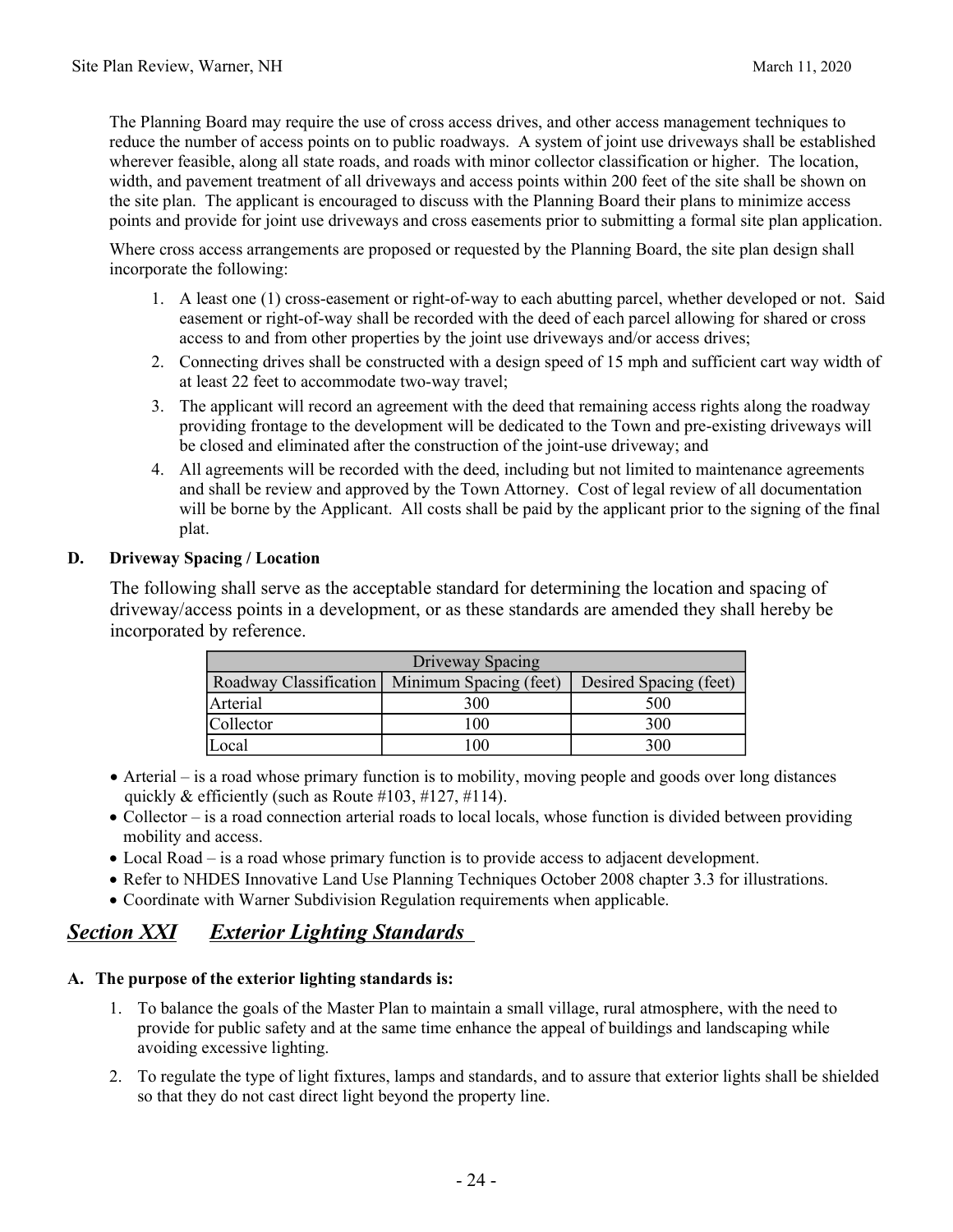3. To protect residential zones from the ill effects associated with non-residential and multi-family exterior lighting;

#### **B. Lighting Definitions**

- 1. **"Uniformity ratio"** shall mean the average illumination to minimum illumination, presented as a ratio example 4:1.
- 2. **"Lux"** shall mean a unit of illumination equal to the direct illumination on a surface that is everywhere one meter from a uniform point source of one candle intensity or equal to one lumen per square meter.
- 3. **"Lumen"** shall mean a unit of luminous lux equal to the light emitted in a unit solid angle by a uniform point source of one-candle intensity.
- 4. **"Foot-candle"** shall mean a unit of illumination on a surface that is everywhere one foot from a uniform point source of light of one candle and equal to one lumen per square foot.

#### **C. Applicability and Exceptions**

- 1. The Planning Board shall review and approve the lighting design as part of the site plan process.
- 2. These regulations do not apply to individual dwelling unit lots, with the exception of common areas, which shall be reviewed by the Planning Board during the site plan or subdivision process. Examples of common areas include, but are not limited to pathways, clubhouses, shared driveways, and parking lots and play areas.
- 3. These regulations do not apply to lighting necessary for emergency equipment and work conducted in the interests of law enforcement or for the safety, health, or welfare of the community.
- 4. Flags of the United States, the State of New Hampshire and other patriotic flags may be illuminated from below provided such lighting is focused primarily on the individual flag or flags so as to limit light trespass and spill into the dark night sky.
- 5. Holiday lighting shall be considered temporary and as such be regulated by the Board of Selectmen.

#### **D. Lighting Requirements**

The following performance standards shall apply to exterior lighting designs:

- 1. Design:
	- a. Exterior lighting shall be designed to coordinate with the building architecture and landscaping, and should contribute to the character of the property, neighborhood, and street.
	- b. The style of lighting fixtures used shall be uniform for the entire site.
	- c. A qualified lighting engineer acceptable to the applicant shall review exterior lighting designs. The developer shall pay said engineer and the cost of any inspection(s) and test(s) deemed necessary by the Board or the engineer. A letter certifying to the developer's concurrence to the employment of said engineer shall be filed with the Board as part of the site plan review.
	- d. Building facades may be illuminated with soft lighting of low intensity that does not draw inordinate attention to the building. The light source for the building façade illumination shall be concealed. Light designed to illuminate the sides of buildings is discouraged. Building entrances may be illuminated using recessed lighting in overhangs, canopies, and soffits, or by the use of spotlighting focused on the building entrances with the light source concealed (e.g. in landscaped areas). Direct lighting of limited exterior building areas is permitted when necessary for security purposes.
	- e. All light fixtures mounted in canopies must be recessed or flush with the bottom surface on the canopy. Canopy lighting shall not shine or glare directly on abutting properties. Light levels under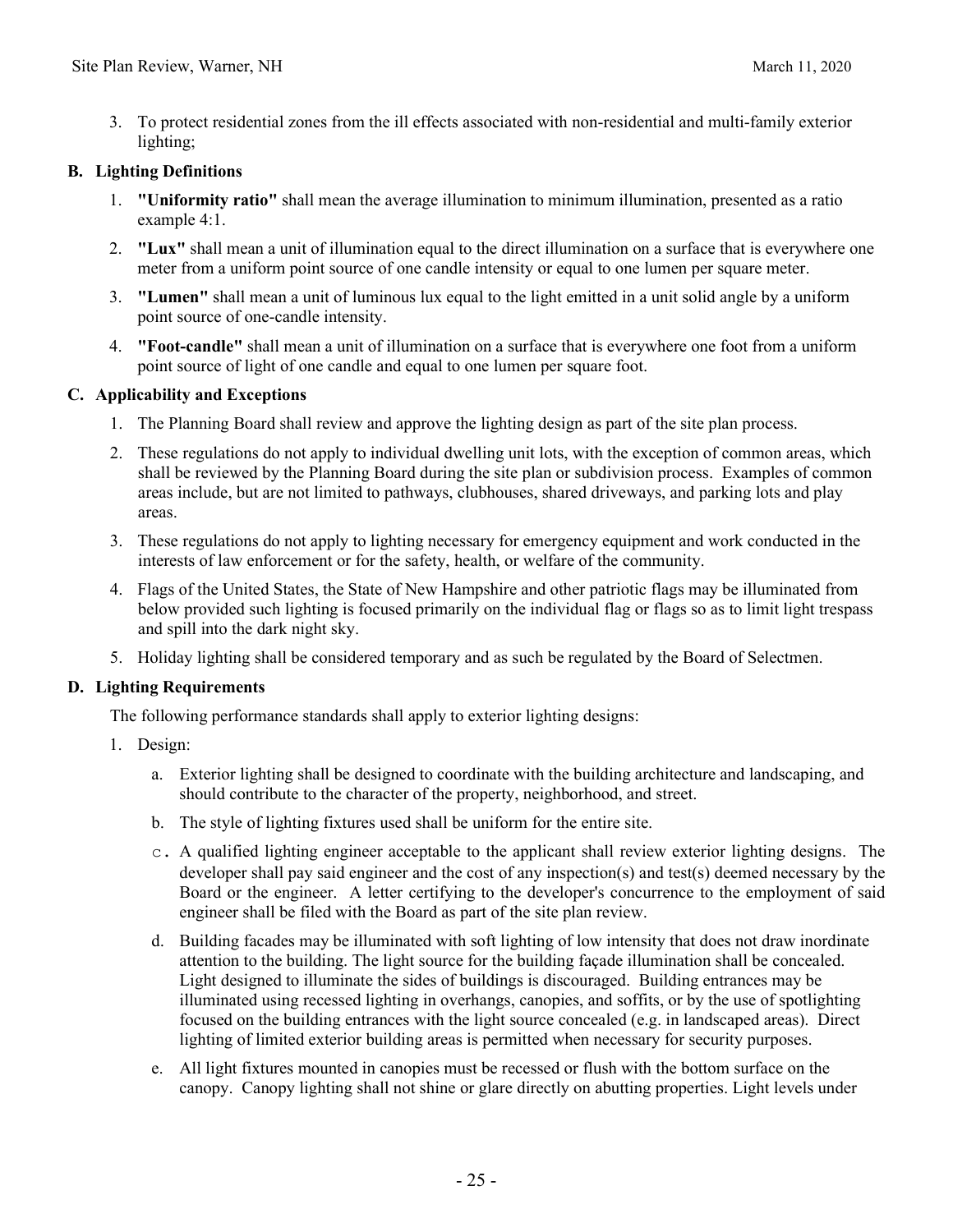canopies shall have a maximum illumination of twenty foot-candles and shall be subject to a four (4) to one (1) uniformity ratio.

- f. Parking lot lighting shall provide a minimum of two (2) foot-candles of light at ground level. Parking lot entrances and intersections shall provide a minimum of five (5) foot-candles of light at ground level. Parking lot and security lighting shall not exceed a maximum of fifteen (15) feet in height, including lamp, pole, and base.
- g. All parking lighting shall be subject to a four to one (4:1) uniformity ratio.
- h. Any sign lighting shall be external illumination per the Zoning Ordinance.
- i. Outdoor lighting is restricted to that which is necessary for advertising, safety and security of the development.
- j. Public spaces and sidewalks shall provide a minimum average of one (1) foot-candle of light at ground level.
- k. Where practical, exterior lighting installations shall include timers, dimmers, motion sensors, or photocell controllers that turn the lights off during daylight hours or hours when lighting is not needed eliminate unneeded lighting.
- l. Exterior lighting installations shall be designed to avoid harsh contrasts in lighting levels.
- 2. Control of Glare:
	- a. Lighting fixtures shall be positioned to prevent undesirable incidental illumination of abutting properties, the street, and the nighttime sky. Glare, directions, and light level should be considered in design of illumination plans.
	- b. Security, parking lot, and sign lighting shall be shielded or otherwise designed to ensure the light is directed downward.
	- c. To prevent light pollution and impacts on abutting properties, the total cutoff of light should occur within the property lines of the lot to be developed.
	- d. The maximum illumination at the edge of the property line adjacent to a residential use or residential zoning district shall be two tenths (0.2) foot-candle.
	- e. The maximum illumination at the edge of the property line adjacent to nonresidential zoning districts or uses shall be two tenths (0.2) foot-candles. Exceptions may be considered where lots are interconnected.
- 3. Temporary Lighting: Temporary construction lighting shall be installed so that all direct illumination is kept within the boundaries of the construction site.
- 4. Maintenance:
	- a. Fixtures and lighting systems used for safety and security shall be in good working order, and shall be maintained in a manner that serves the original design intent of the system.
	- b. Vegetation and landscaping shall be maintained so that they do not obstruct security lighting.
- E. **Exterior Lighting Plan Requirements** Whenever outside lighting is proposed it shall be accompanied by a lighting plan that shall show:
	- 1. The location and type of any outdoor lighting luminaries, including the height of the luminaries, and base design;
	- 2. The luminaries' manufacturer's specification data, including lumen output and photometric data showing cutoff angles;
	- 3. The type of lamp such as: metal halide, high pressure sodium, LED, compact fluorescent, etc; and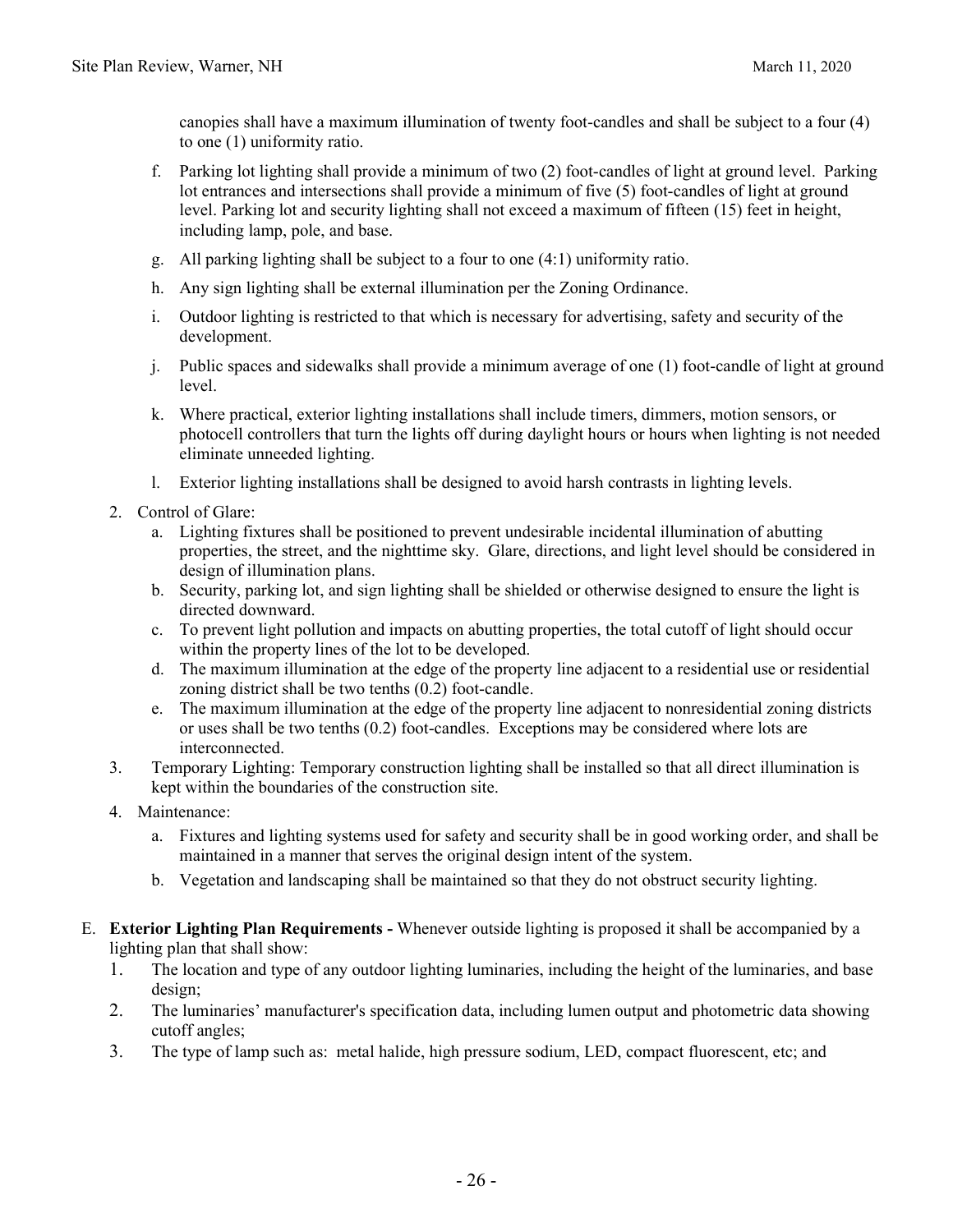4. A photometric plan showing the intensity of illumination at ground level, expressed in foot candles, and documenting that the cut-off point for each fixture shall not spill on to any street or abutting lot using the proposed luminaries.



# *Section XXII Exterior Building Façade Performance Standards*

The following performance standards shall apply to the construction of all new nonresidential, mixed use, or multifamily structures. Existing developments shall use these standards where appropriate for renovations and expansions.

#### **A. Overview:**

- 1. The goal is to provide an appearance consistent with the location and proposed use.
- 2. Appropriate exterior building materials, colors, and design shall be chosen which provide visual interest, reduce massive aesthetic effects, and harmonize with the appropriate and orderly development of the surrounding area while also meeting the provisions of the Zoning Ordinance, and goals and recommendations of the Master Plan.
- 3. The presence of any existing development in a surrounding area that does not conform to these standards for aesthetic character shall not exempt the applicant from complying with the standards.
- 4. In the B-1 Business District, building design and cladding shall be sensitive to and in keeping with the character of the community with the use of traditional wood clapboard, brick, and similar trim.

#### **B. Submittal Requirements:**

1. Provide colored building elevation plans depicting all sides shall be submitted with application. Colored perspective and more detailed drawings are encouraged where they may be helpful in illustrating the design.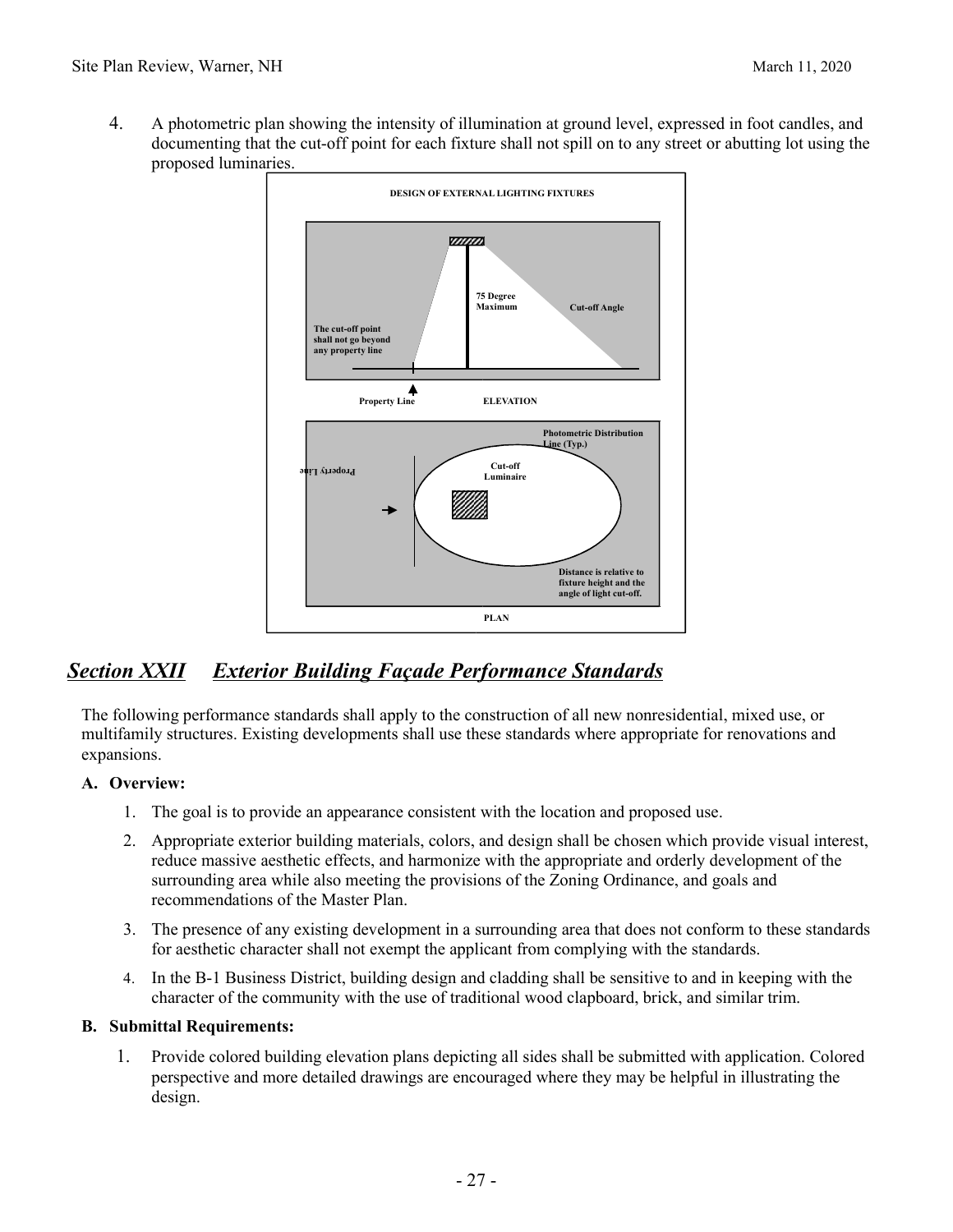2. Provide color/sample for finishes planned to be used on the building exterior.

#### **C. Building Orientation and Layout**

- 1. The proposed building shall respect the orientation and location of surrounding buildings, pedestrian paths, sidewalks, streets, and any anticipated future development in the area.
- 2. All entrances shall be clearly identifiable and directly accessible from a sidewalk.

#### **D. Surface Materials / Building Cladding**

- 1. Building exterior surfaces visible from a public right-of-way or abutting residential property shall be constructed of face brick, stone, stucco, architectural precast concrete, decorative masonry block, glass, clapboards, shingles, shakes, vinyl siding, or a combination thereof. Metal siding may be used only in the C-1 Commercial and INT Intervale Overlay districts.
- 2. Asphalt, slate shingle, shakes, and metal may be used for roofing on pitched roofs.
- 3. Exterior Colors:
	- a. Paint colors shall relate to natural material colors found on buildings such as brick, stucco, stone, and wood, and to traditional colors.
	- b. Colors and materials shall be selected to minimize visual aggressiveness. Subtle tones or earth tones with semi-gloss or less sheen are encouraged.
	- c. Provide complementary colors on architectural details, such as cupolas, roofs, awnings, and other similar items.
	- d. Changing the color of the building in the future requires the submittal of the "Application for Determination of Site Plan Review" to the Land Use Office.

#### **E. Building Details for Visual Interest**

- 1. Incorporate the use of visually interesting buildings with features compatible with Warner's character. Provide sufficient variety in exterior design so as to avoid monotony in appearance. Standards include:
	- a. Prominent three-dimensional details to create shadow lines such as wall line offsets, thick trim, sills, projected eaves and rakes, cornices, decorative column, and openings.
	- b. Multiple types and textures of materials.
	- c. Varied roof heights and roof forms shall be incorporated into all new buildings or additions to existing structures.
	- d. Provide a pitched roof(s) with a minimum 6/12 roof pitch with the gable ends oriented to the street whenever possible.
	- e. A pitched roof shall be provided for all buildings of 5,000 SF or less. The roof shall have a minimum 6/12 roof pitch.
- 2. Additional requirements for larger buildings over fifty (50) lineal feet wall length:
	- a. The maximum uninterrupted façade length shall not exceed fifty (50) feet or thirty-five (35) percent of the total façade. The façade shall incorporate wall plane projections or recesses a minimum width of thirty (30) percent of the wall's total length. Each projection or recess shall be a minimum depth of three (3) percent of the wall's total length.
	- b. Provide multiple roof lines, wall alignments, and sight lines to help minimize the perception of mass and bulk. Strategically located trees, grade changes, and other landscape features are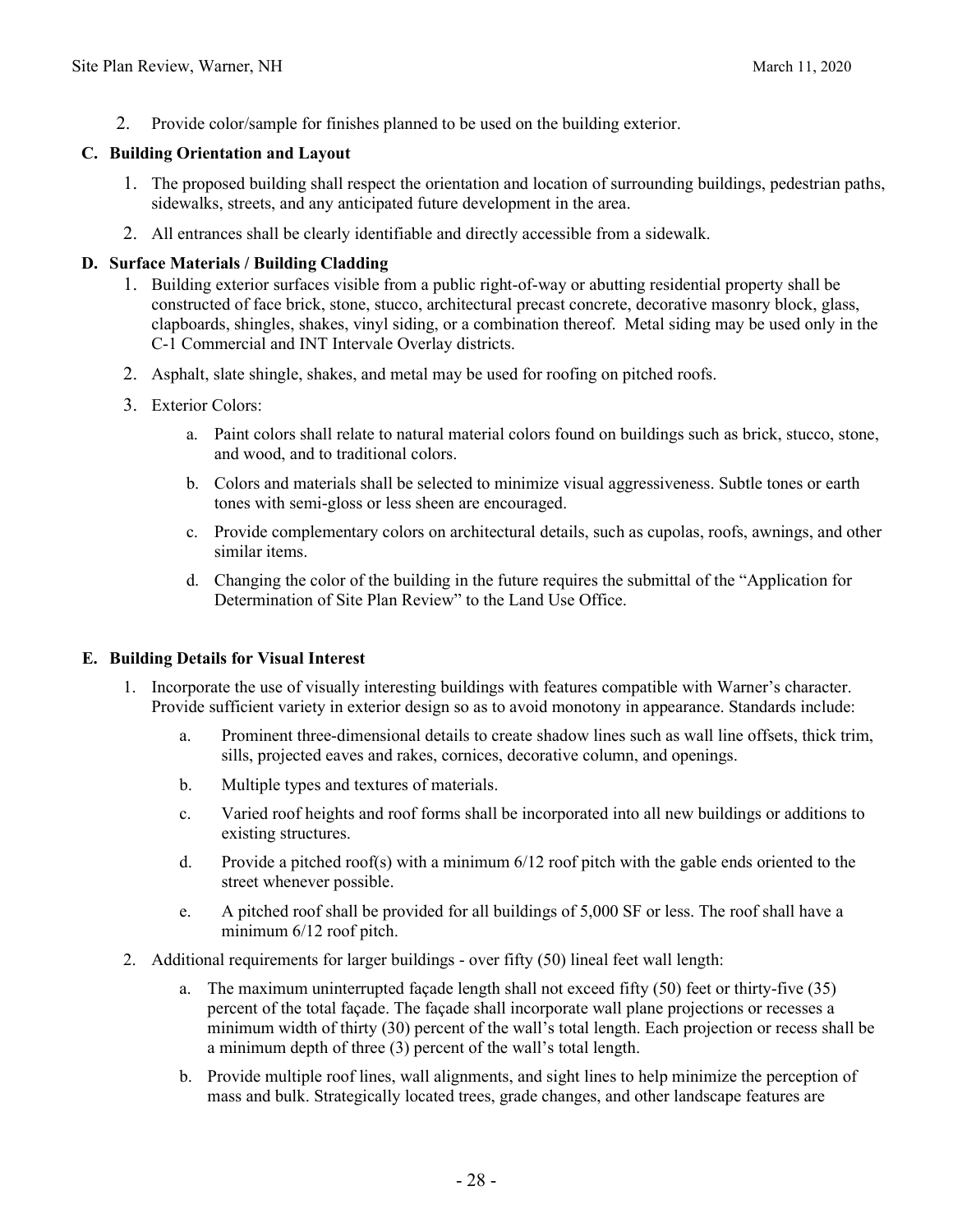encouraged to help facilitate these requirements.

- c. For large buildings where pitching the entire roof is not practical, the use of mansard roofs shall be used to imitate pitched roofs to vary the horizontal lines or create the appearance of multiple attached buildings.
- 3. Entryways shall be a distinct feature of any building. The building(s) shall provide for clearly defined, highly visible entries.
- 4. Weather protection overhangs are encouraged that extend beyond the main roofline, and create a covered walking environment. The overhang may be a permanent extension of the roofline, an awning, or other element that serves to protect pedestrians.
- 5. All mechanical equipment shall be screened from view with either building walls or roof forms. Screening materials shall be the same material as used for building cladding or a different aesthetically complementary material.
- 6.Some illustrations of Façade and Roof; however, applicants shall conform to all requirements.

### *Section XXIII Support Services*

A. Water Supply and Sewage Disposal Systems:

- 1. Water supply and sewage disposal systems must be sized to adequately meet the needs of the proposed use under the regulations of the New Hampshire Department of Environmental Services, Division of Water Supply and Pollution Control and/or the Town Subdivision Regulations.
- 2. In areas not currently served by public water and sewer, it shall be the responsibility of the applicant to provide adequate information to prove that the area of the lot is adequate to permit the installation and operation of water and sewage systems.
- 3. The applicant shall be required to provide the necessary percolation tests and submit such tests together with the proposed plan to the New Hampshire Department of Environmental Services, Division of Water Supply and Pollution Control for its consideration and approval. Such approval must be obtained before site plan approval can be finalized.
- 4. Follow regulations as set forth in the Warner Subdivision Regulation for shared facilities.
- 5. For locations served by the Warner Village Water District water and sewer system, design and construct as directed by the Warner Village Water District.
- 6. Adequate provisions must be made for fire safety, prevention, and control.
- B. Utilities: All nonresidential structures and sites shall be serviced by underground utilities
	- 1. Electrical.
	- 2. CATV, internet, phone, Fire Alarm.
	- 3. Water and sewage.
	- 4. Underground storage tanks indicate location and type
	- 5. Propane tanks may be above ground at the discretion of the Board if screening is provided.
	- 6. Others not listed.
- C. Renewable Energy:
	- 1. Solar panels require certain available sun exposure to function efficiently. The following is a preferred guide line for installation location; however each lot and building will have its own characteristics so the Board shall allow flexibility with a goal of minimizing visual impact from adjacent streets and abutters: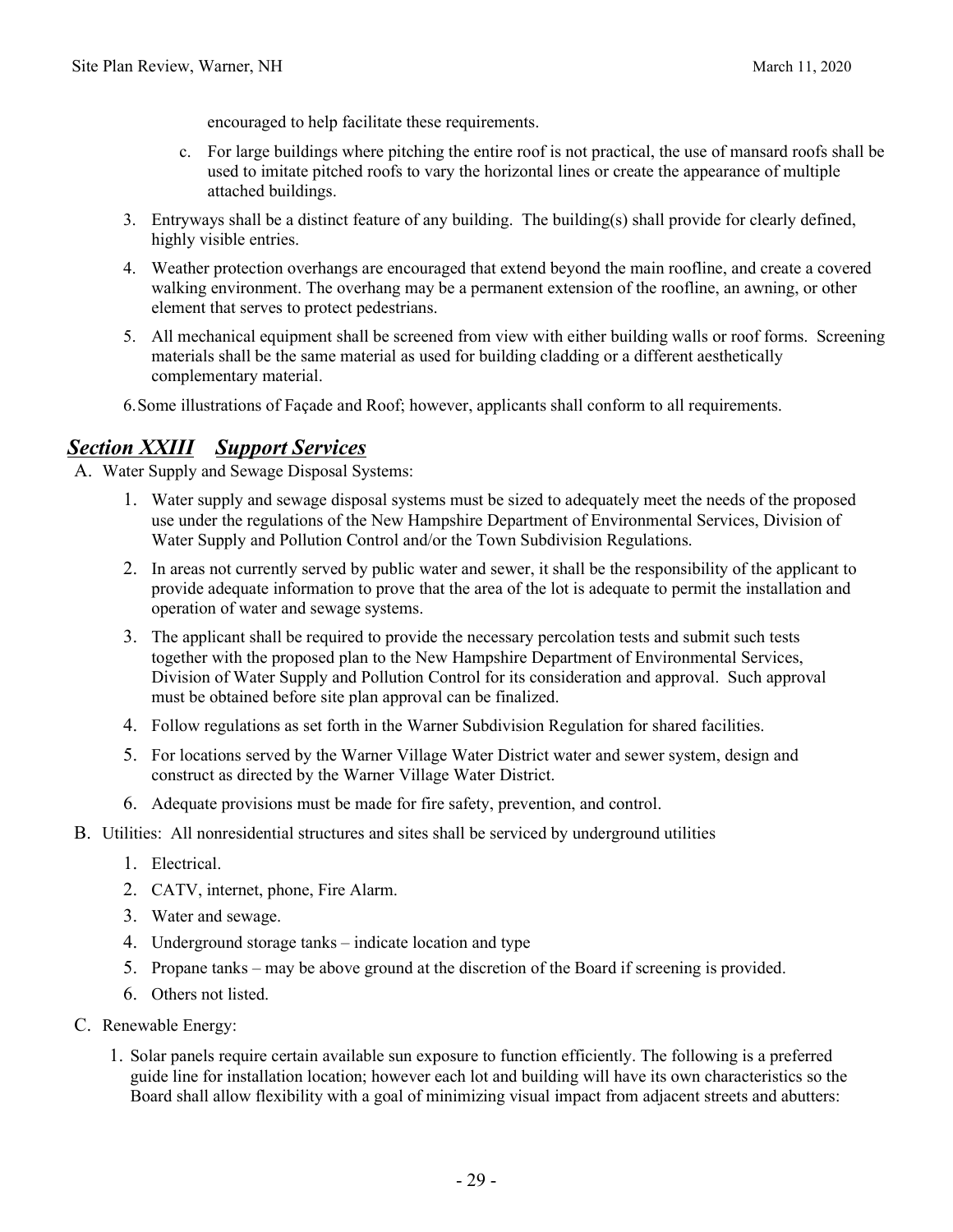- a) Attempt to keep solar panels from the front yard or on the face of a building or structure facing a street unless integrated with the ordinary construction of the building or structure.
- b) Attempt to use flush-mount or integrate solar panels on sloped roofs and building wall surfaces. Where not feasible and for other roof design situations, keep any top of panels to within five (5) feet above the building high point.
- c) For ground-mounted solar panels, where possible locate panels in a side or rear yard with the top height less than 8 feet above the adjacent ground. Provide screening from adjacent properties with fencing, or a combination of evergreen and deciduous plantings. The integrating of sloping panels with topography is encouraged.
- 2. Small Wind Energy Systems defined as 100KW and under shall comply with State RSA 674:62 through 674:66.
- D. Refuse Storage Area: All exterior solid waste disposal or recycling facilities shall be screened on each side. Screening shall be one of the following:
	- 1. Stockade fence with gate with landscaping, or
	- 2. Enclosure using the same or complementary materials as used on the main building, or
	- 3. Other method acceptable to the Board.
- E. Outside Display or Storage: Any outside areas used for the display or storage of merchandise or materials used in the business shall not conflict with sidewalks, parking, drainage, landscaping, open space requirements, sight distance, and intersections. Indicate the area, location, and type of use on the plan. Depending on the location or type of use, the Planning Board may require an enclosure, fencing or screening from all or particular perspectives.

### *Section XXIV Signage Design Standards*

All signs shall be designed to fit the architectural characteristics of the building and take into account: letter size and style of text, sign support methods, sign area configuration, sign shape and proportion, and construction materials (text and background surfaces).

#### **A. General:**

- 1. All signage shall be in compliance with the provisions of the Warner Zoning Ordinance.
- 2. Wall signs above the eave line are discouraged.
- 3. No internally illuminated signs shall be permitted.
- 4. Signs shall not be directly painted on a building.
- 5. The letter area as it relates to the overall sign background area shall be proportional, and the letters shall not occupy more than seventy-five percent (75%) of the sign panel area.

#### **B. Freestanding Signs**

- 1. Freestanding signs should be either monument or directory type signs.
- 2. Freestanding signs shall be placed perpendicular to approaching vehicular traffic.
- 3. Freestanding signs may include only the following information: the identification of the business or center as a whole, the major tenant(s) and the street address range included within the center.
- 4. The use of carved or painted wood, stone, or other masonry products is encouraged.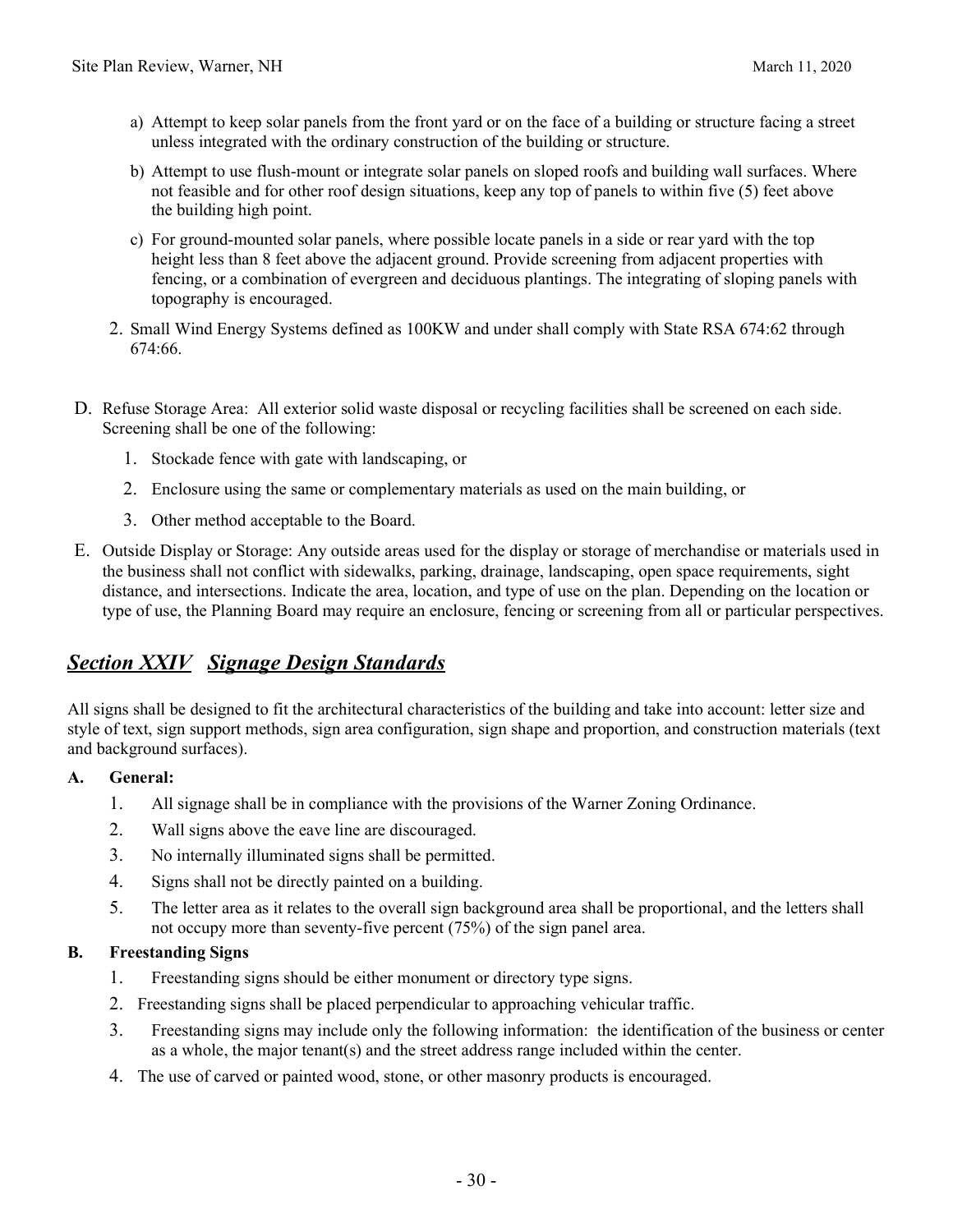- 5. A Signage Landscape Strip shall be constructed to re-establish ground cover where disturbed by sign installation and to screen the foundation of monument or pedestal signs without blocking the view of signage information.
- 6. Suggested General Forms for Freestanding Signs:

#### **C. Wall and Eave-Line Signs**

- 1. Wall and eave-line signs shall be designed to be compatible with the predominant visual elements of the building and emphasize architectural elements of the building's facade.
- 2. Signs shall establish a visual continuity with adjacent building facades.
- 3. Signs shall be oriented to emphasize visibility to pedestrians walking and motorists traveling along the street, with emphasis on not making the sign too large to distract from the other visual aspects of the building or surrounding area.
- 4. Preferred Location for Wall and Eave Line Signs:



### *Section XXV Flood Hazard Areas*

Site plans for both non-residential development and multi-family units will be reviewed to determine whether such proposals will meet the Floodplain Development Ordinance. If such a proposal is determined to be in a flood prone area, such proposals will be reviewed to assure that:

- 1. All such proposals are consistent with the need to minimize flood damage within the flood prone area;
- 2. All new construction or substantial improvements of non-residential and multi-family structures with the lowest floor (including basement) elevated to or above the 100 year flood level; or together with attendant utility and sanitary facilities, shall:
	- a) be flood-proofed so that below the 100 year flood elevation the structure is watertight with walls substantially impermeable to the passage of water;
	- b) have structural components capable of resisting hydrostatic and hydrodynamic loads and the effects of buoyancy; and
	- c) be certified by a registered professional engineer or architect that the design and methods of construction are in accordance with accepted standards of practice for meeting the provisions of this section;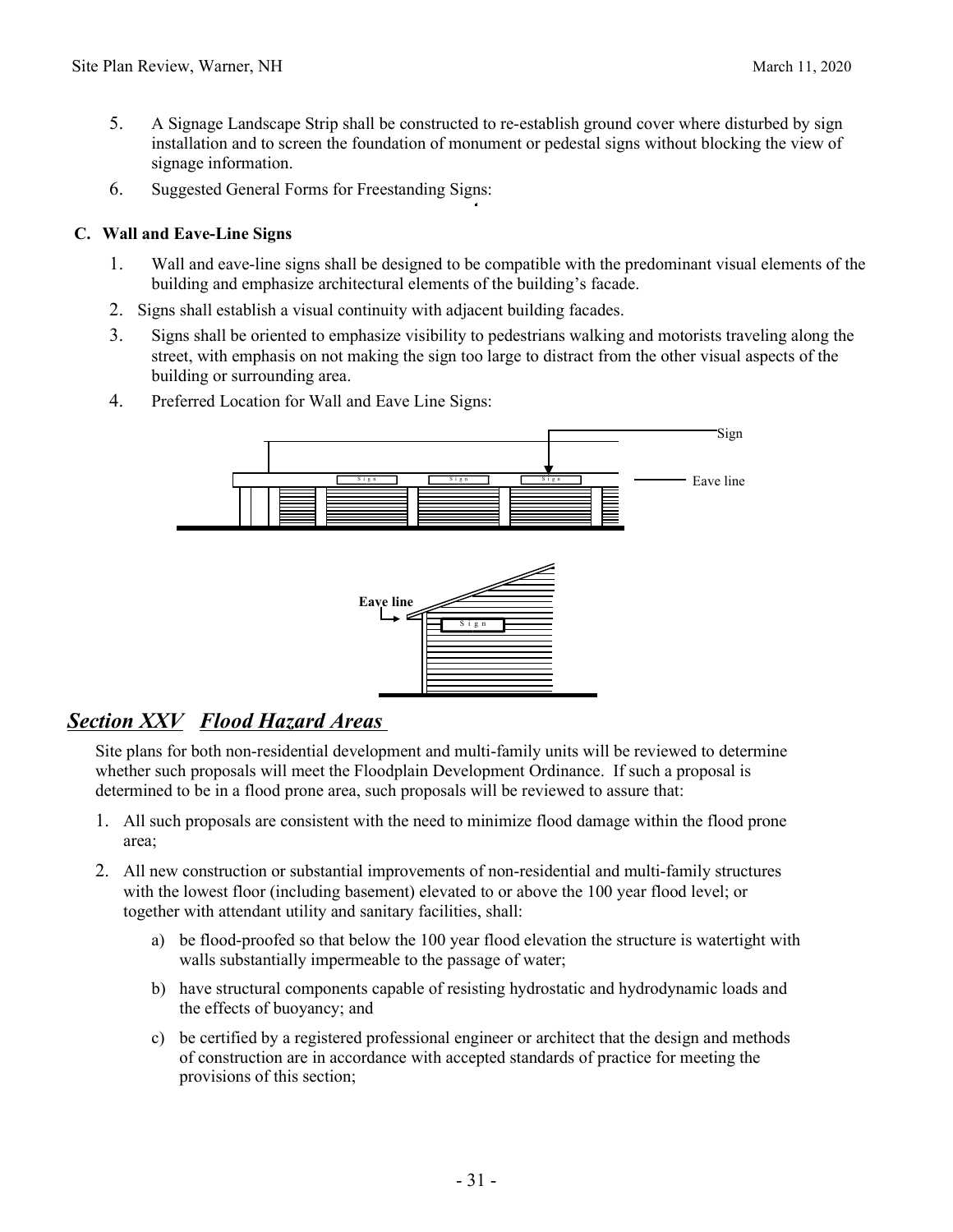- 3. All public utilities and facilities, such as sewer, gas, electrical, and water systems are located and constructed to minimize or eliminate flood damage;
- 4. Septic systems, if required, shall be designed to minimize or eliminate infiltration of floodwaters into the systems and discharges from the systems into flood waters; and
- 5. Such plan complies with the Town of Warner Floodplain Development Ordinance.

### *Section XXVI Wireless Telecommunication Facilities*

#### **A. Telecommunication Facility Site Requirements**

In reviewing and approving the site plan, the Planning Board may impose conditions to the extent the Board concludes such conditions are necessary to minimize any adverse impact of the proposed tower or antenna on adjoining properties and preserve the intent of the ordinance. The following factors are to be considered when reviewing the application:

- 1. Height of proposed tower or other structure;
- 2. Proximity of tower to residential development or zones and schools;
- 3. Nature of use on adjacent and nearby properties;
- 4. Impact on identified historic resources;
- 5. Surrounding tree cover and foliage;
- 6. Identification of flight corridors, public and private;
- 7. Design of the tower with particular reference to design characteristics that have the effect of reducing or eliminating visual obtrusiveness;
- 8. Proposed ingress and egress to the site;
- 9. Availability of suitable existing towers and other structures as discussed in Section 1003.02 of the Wireless Telecommunications Facilities Ordinance;
- 10. Visual impacts on view shed, ridge lines, open fields and other impacts by means of tower location, tree and foliage clearing and placement of incidental structures; and
- 11. Feasibility of alternative tower structures and alternative filing locations.

#### **B. Submission Requirements for Telecommunication Facilities**

Each applicant requesting Site Plan review and approval for telecommunication facility shall submit an application and site plan in accordance with the requirements of the Wireless Telecommunications Facilities Ordinance and Site Plan Review Regulations. In addition, the applicant shall submit the following prior to any approval by the Board:

- 1. Additional site plan information: a scaled elevation view, topography, radio frequency coverage, tower height requirements, setbacks, access drives, parking, fencing, landscaping and adjacent uses (up to 200 feet away).
- 2. Written proof that the proposed use/facility complies with Federal Communications Commission regulation on radio frequency (RF) exposure guidelines.
- 3. Written proof that an evaluation has taken place as well as the results of such evaluation satisfying the requirements of the National Environmental Policy Act (NEPA) further referenced in applicable Federal Communications Commission (FCC) rules.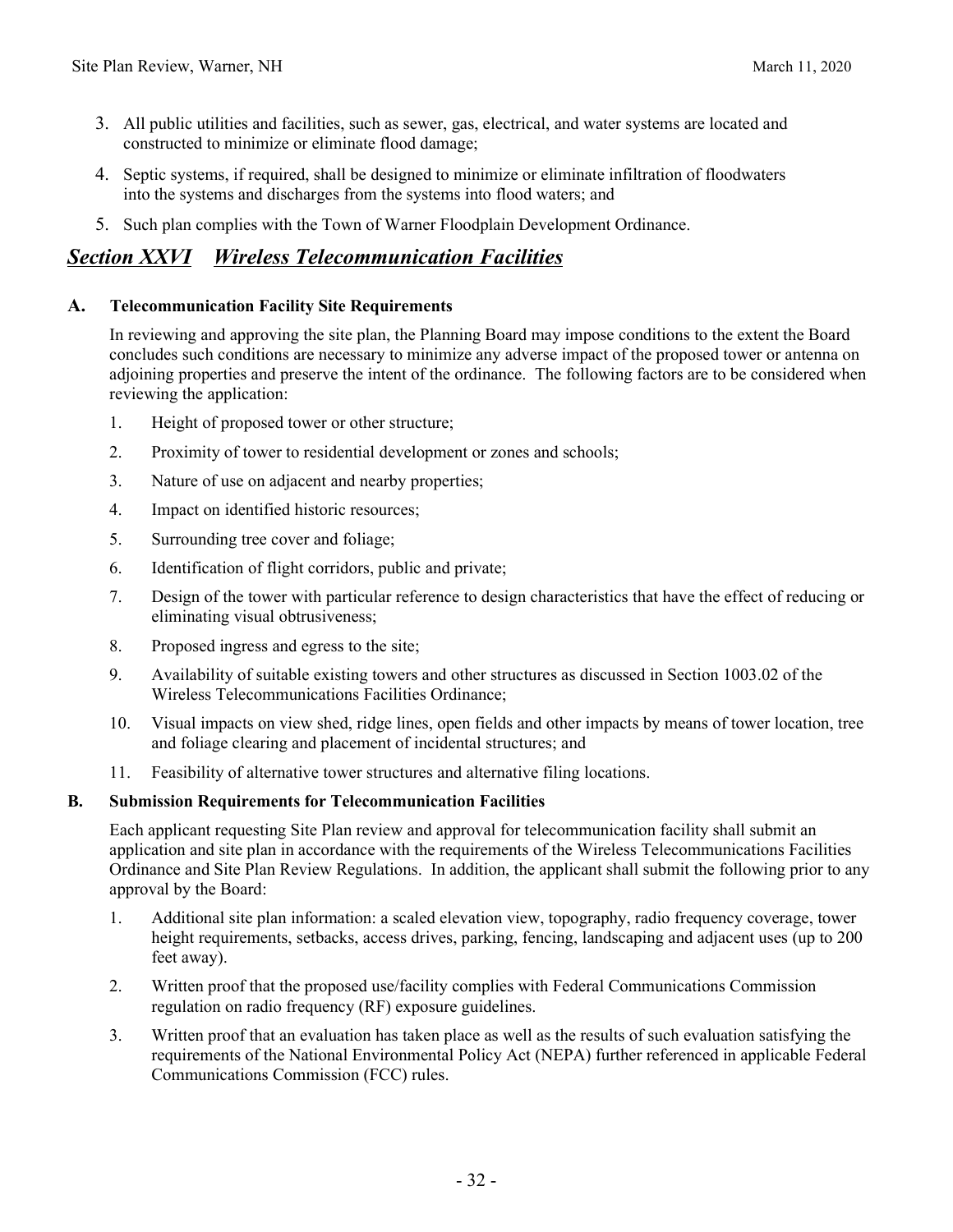- 4. An inventory of existing towers that are within the jurisdiction of the Town and those within seven (7) miles of the border of the Town including specific information about the location height and design of each tower as well as economic and technological feasibility for co-location on the inventoried towers.
- 5. Written evidence demonstrating that no existing structure can accommodate the applicants' proposed antenna if the applicant is proposing to build a new tower. This evidence can consist of an analysis of the location, height, strength, potential interference, signal coverage and co-location costs that would make colocation impractical.
- 6. A written agreement with the Town specifying that the applicant agrees to provide for maximum shared use of the facility with other telecommunication providers and with governmental agencies at industry standard lease rates. The applicant shall also provide notice to all commercial carriers in the region that a new facility is to be erected and that an opportunity for co-location exists.
- 7. A view shed analysis to include at minimum a test balloon moored at the site for the purpose of indicating the visibility of the proposed structure from all abutting streets and other key locations within Town boundaries. The Planning Board shall be contacted at least 15 days prior to a balloon test so the public can be notified.
- 8. Engineering information detailing the size and coverage required for the facility location. The Planning Board may have this information reviewed by a consultant for verification of any claims made by the applicant regarding technological limitations and feasibility for alternative locations. Cost for this review shall be borne by the applicant in accordance with RSA  $676:4(g)$ .

#### **C. Construction Performance Requirements**

The guidelines in this section shall govern the location of all towers and the installation of all antennas. The Planning Board may waive these requirements in accordance "Waivers of Site Plan Review Regulations" only if it determines that the goals of the Wireless Telecommunications Facilities Ordinance are served. These requirements shall supersede any and all other applicable standards found elsewhere in Town regulations that are less strict.

#### **D. Aesthetics and Lighting**

- 1. Towers and dish antennas shall maintain a neutral non-reflective color so as to reduce visual obtrusiveness, such as medium or shadow gray.
- 2. The design of the buildings and related structures at a tower site and antennas and supporting equipment on structures other than a tower shall use materials, colors, textures, screening and landscaping that will blend the tower facilities with the natural setting and build environment.
- 3. Towers shall not be artificially lighted; the Town or other applicable authority may require a navigational beacon.
- 4. Towers shall not contain permanent or temporary signs, writing, symbols or any graphic representation of any kind other than safety related signs.

#### **E. Security Fencing**

Towers shall be enclosed by decay-resistant security facing not less shall eight (8) feet in height and where appropriate also be equipped with an appropriate anti-climbing device or other similar device to prevent tower access.

#### **F. Landscaping**

1. Towers may be required to be landscaped with a buffer of plant materials that effectively screens the view of the tower compound from adjacent residential property. The standard buffer shall consist of a landscaped strip of at least ten (10) feet wide outside the perimeter of the compound.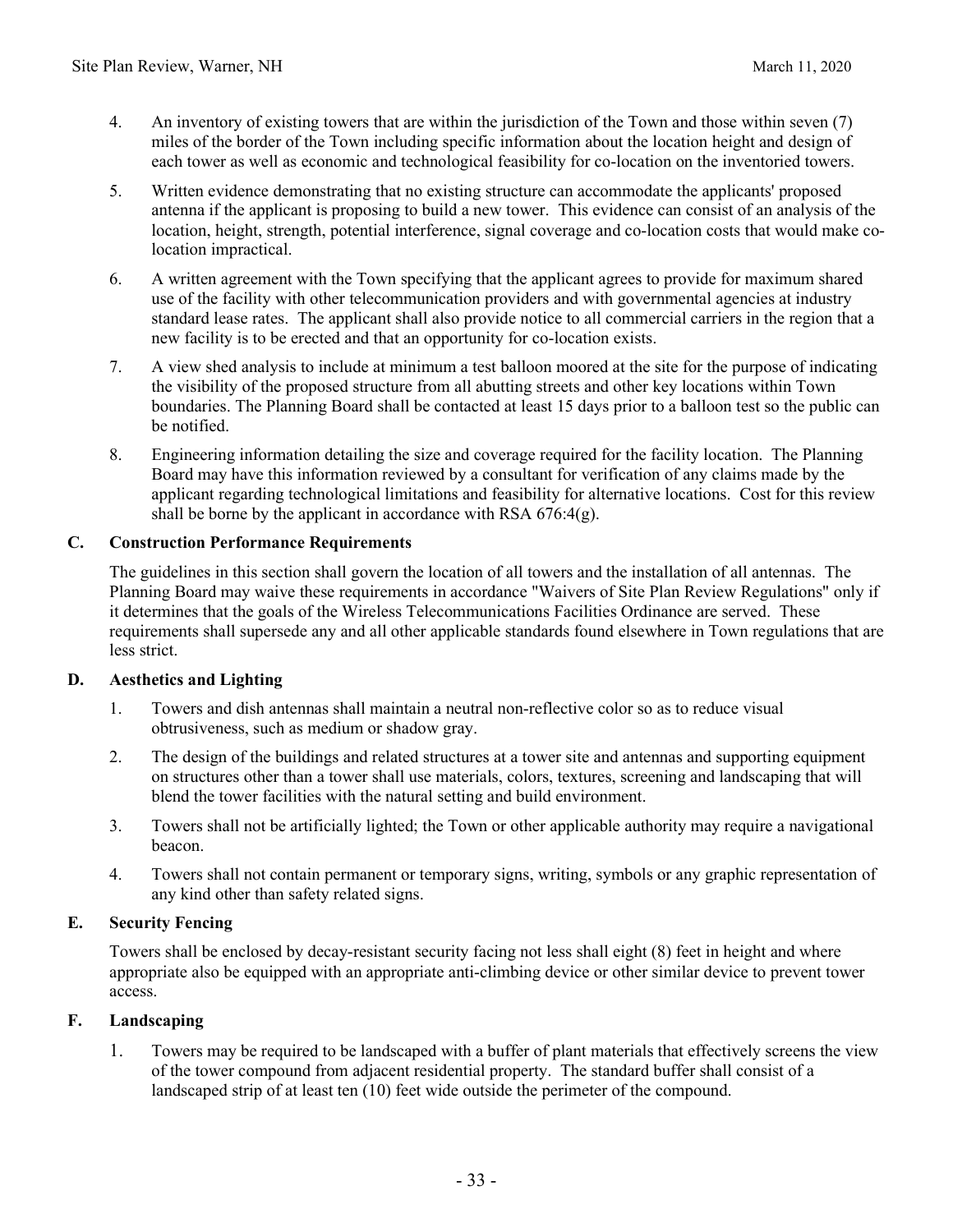- 2. Natural vegetation is preferred, and existing mature tree growth and natural landforms on the site shall be preserved to the maximum extent possible.
- 3. In locations where visual impact of the tower would be minimal or where natural growth provides a sufficient buffer the landscaping requirement may be reduced or waived entirely.

# *Section XXVII Joint Hearings*

Pursuant to RSA 676:2, and in accordance with adopted Rules of Procedure, the Planning Board may hold a hearing on Site Plan Review in conjunction with a subdivision hearing if both are required for a proposal. A hearing for Site Plan Review by the Planning Board may be held at the same time and place that the Zoning Board of Adjustment holds a hearing for a special exception or variance for the project.

### *Section XXVIII Amendments*

Amendments to these Site Plan Review Regulations shall be made in the same manner as these regulations were adopted and in accordance with the procedure outlined in RSA 675:6, as may be amended from time to time.

# *Section XXIX Separability*

If any provision herein shall be held to be invalid for any reason by a court, such holding shall not invalidate in any manner, any other provision contained herein.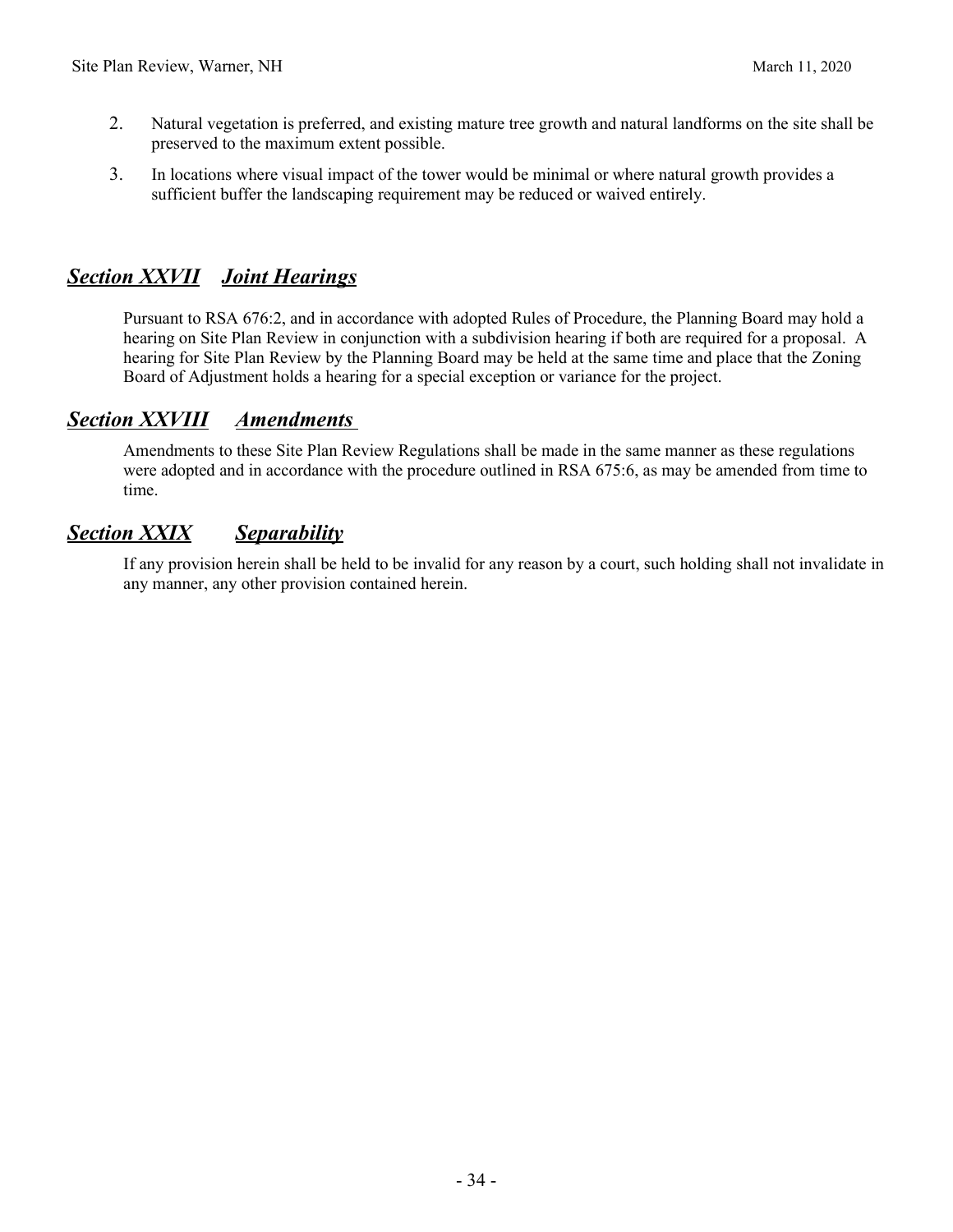Applicant Name:\_\_\_\_\_\_\_\_\_\_\_\_\_\_\_\_\_\_\_\_\_\_\_\_\_\_\_\_\_\_\_\_\_\_\_\_\_\_\_\_\_ Date:\_\_\_\_\_\_\_\_\_\_\_\_\_\_\_\_\_\_\_\_\_

This checklist refers only to the required submittals necessary to begin Planning Board review of a project.

# *Instructions:*

- 1. Review Warner's Zoning Ordinance and Site Plan Review Regulations prior to completing.
- 2. Place a checkmark adjacent to all items included with the application & plan.
- 3. In cases where all items on the line are not applicable to the project, indicate N/A.
- 4. Where some items are applicable, write "some" and circle & strike a line through items N/A.
- 5. Indicate 'Waiver" and provide formal request if requesting a Waiver.

# A1. *ITEMS SUBMITED WITH APPLICATION*

- a. Completed Site Plan Review application;
- \_\_\_\_\_b. Completed Site Plan Review checklist;
- c. Plot plan (see requirements in  $#A2$  below);
- \_\_\_\_\_d. Provide a separate list including names, addresses of the abutters, applicant's agent; holders of conservation, preservation restrictions, agriculture preservation restrictions; and every engineer, architect, land surveyor, or soil scientist whose professional seal appears or will appear on the documents; and information required for submission to assist in notification; (see RSA 676:4.I.b)
- \_\_\_\_\_e. Fees as set by the Planning Board;
- f. Copy of deed, easements or right-of-way;
- \_\_\_\_\_g. A colored elevation view or photograph of all buildings indicating height, width and surface treatment;
- h. Information on specific materials anticipated to be used and stored on site using title 49 Code Federal Regulations as a standard for hazardous materials;
- i. Special site preparation such as excavation and blasting, as well as extent of hauling materials to and from the site;
- \_\_\_\_\_j. Any other exhibits or data that the Planning Board may require in order to adequately evaluate the propose development for Site Review including but not limited to any state, federal or local requirements and permits (driveways, drainage, flood plan, DES, traffic studies, etc), special studies or analysis environmental assessments and legal review of documents.

# A2. *PLOT PLAN REQUIREMENTS*

- a. Provide six (6) prints of each plan sheet (blue or black ink)  $22"x34"$  and eleven (11) copies  $11"x17"$ . Provide one 22"x34" colored-in site plan which highlights regions (landscaped, roads, buildings, drainage, utility systems, etc) to assist in illustrating the project scope.
- b. Scale: not less than  $1" = 100$ ;
- \_\_\_\_\_c. Match lines when needed;
- d. Date, title, scale, north arrow, location map, legend;
- e. Name and address of developer, designer/engineer if required, and owner(s) of record;
- f. All existing and proposed easements and right-of-ways;
- \_\_\_\_\_g. List any approved Variances and Special Exceptions;
- h. Indicate Zoning Ordinance items: proposed type of use, minimum lot size minimum frontage, buildable area, impervious area, and other pertinent items. If applicable indicate building separation, shared driveway, cross lot traffic provisions;
- i. The zoning districts and boundaries for the site and within 1,000 feet of the site;
- \_\_\_\_\_j. Current names and addresses of all abutters, use of abutting properties, and location of the structures thereon including access roads, keyed on the plan;